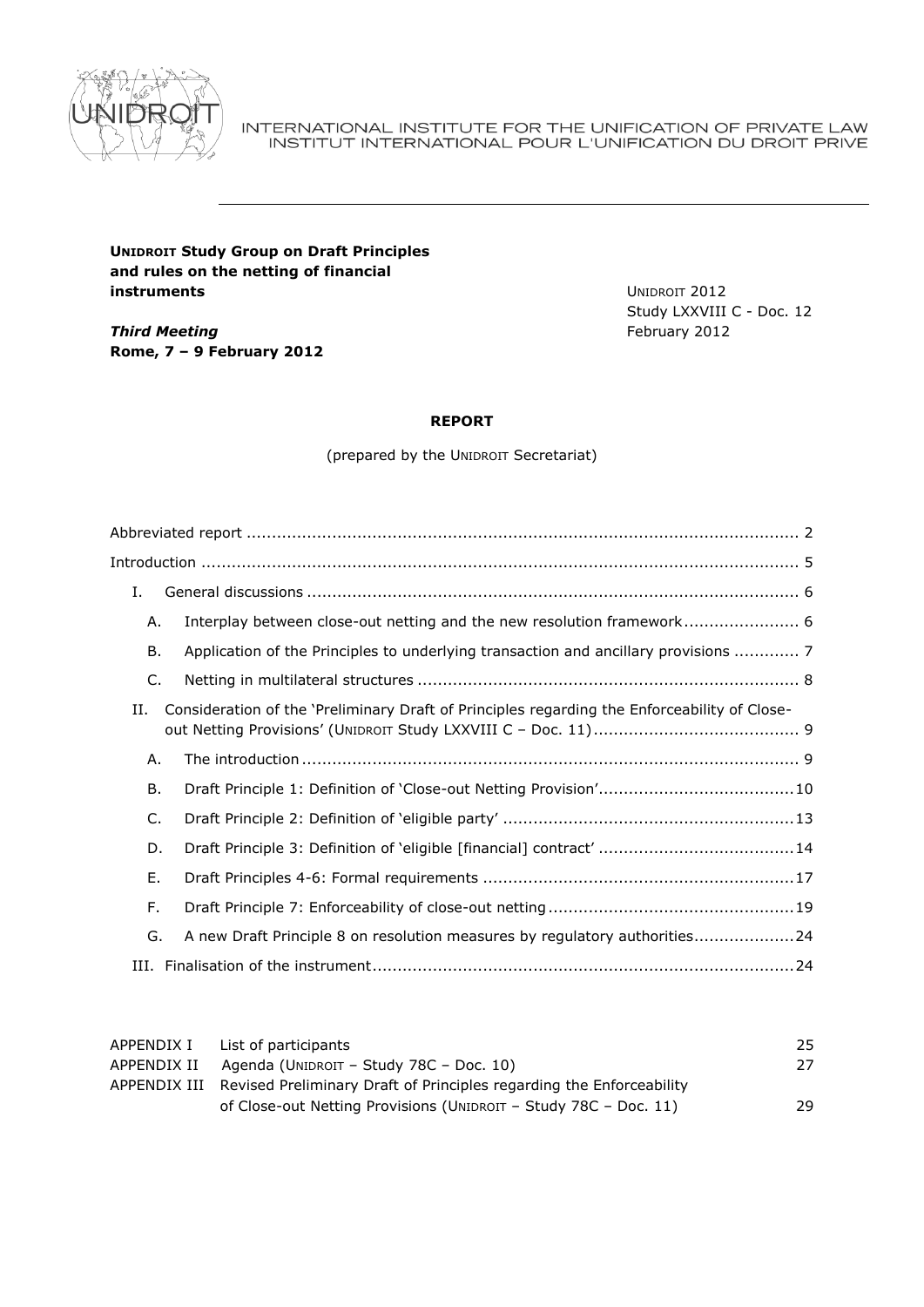# <span id="page-1-0"></span>**Abbreviated report**

## **I. General Discussions**

# **A. Interplay between close-out netting and new resolution frameworks, p. 6-7 [5-8]**

The Study Group acknowledged the Key Attributes of Effective Resolution Regimes for Financial Institutions ('Key Attributes') issued by the Financial Stability Board (FSB) and considered different options to integrate this standard into the Principles. The participants agreed that the general provision of Draft Principle 7 should be broad enough to cover resolution measures of regulatory authorities. To achieve this, the notion of insolvency proceedings should be broadly defined in the commentary to Draft Principle 7. It should encompass all judicial, administrative or hybrid resolution proceedings for financial institutions. A new Draft Principle 8 should then be introduced which sets out the relationship between the resolution measures recommended in the Key Attributes of the FSB and Draft Principle 7.

## **B. Application to underlying transactions and ancillary provisions, p. 7-8 [9-11]**

The participants chose as their general approach not to make any pronouncements on the validity of the underlying obligations. An exception to that approach should be made with respect to Draft Principles 6 and 7(c)(iv). The Study Group decided further not to address ancillary provisions of master agreements in the black letter text of the Principles. However, the functioning and implications of ancillary provisions that were very closely related with the close-out netting mechanism should be explained in the commentary. As such provisions the Study Group identified walkaway clauses/limited two-way payment clauses and powers to wait and see.

## **C. Netting in multilateral structures, p. 8-9 [12-14]**

The Study Group reiterated the view that the Principles were to apply to all close-out netting mechanisms that created mutuality in a first step. Thus, close-out netting mechanisms in the rulebooks of central counterparties (CCPs) would be covered. The Study Group noted that the application of the Principles to cash-pooling systems and in multi-branch structures still needed to be analysed.

# **II. Consideration of the Preliminary Draft of Principles regarding the Enforceability of Close-out Netting Provisions (UNIDROIT Study LXXVIII C – Doc. 11)**

# **A. The introduction, p. 9-10 [15-19]**

The Study Group welcomed the Preliminary Draft of Principles as a mature text that addressed the most important issues and was crisp and accessible. Some minor editorial amendments should be made. In particular, the introduction should clarify the interplay of close-out netting with collateral, possibly also with insolvency laws. The introduction should further cite the number of jurisdictions that had already adopted particular netting legislation.

# **B. Draft Principle 1: Definition of 'Close-out Netting Provision', p. 10-13 [20-35]**

The Study Group chose the new drafting proposal 'Alternative (c)' as a basis for its deliberations. It agreed upon some editorial changes with respect to particular formulations of the black letter text such as "*means a contractual agreement*", "*between Eligible Parties*", "*reduced, so as to result in a single net obligation representing the aggregate value of all combined obligations*" and "*which is then payable by the relevant party*". Relating to the commentary, the participants agreed to clarify in particular the section on netting in multilateral structures in paragraphs [19] and [20] of the Draft Principles. The commentary should further explain better to what extent the Principles applied to hybrid close-out netting mechanisms composed of statutory and contractual elements.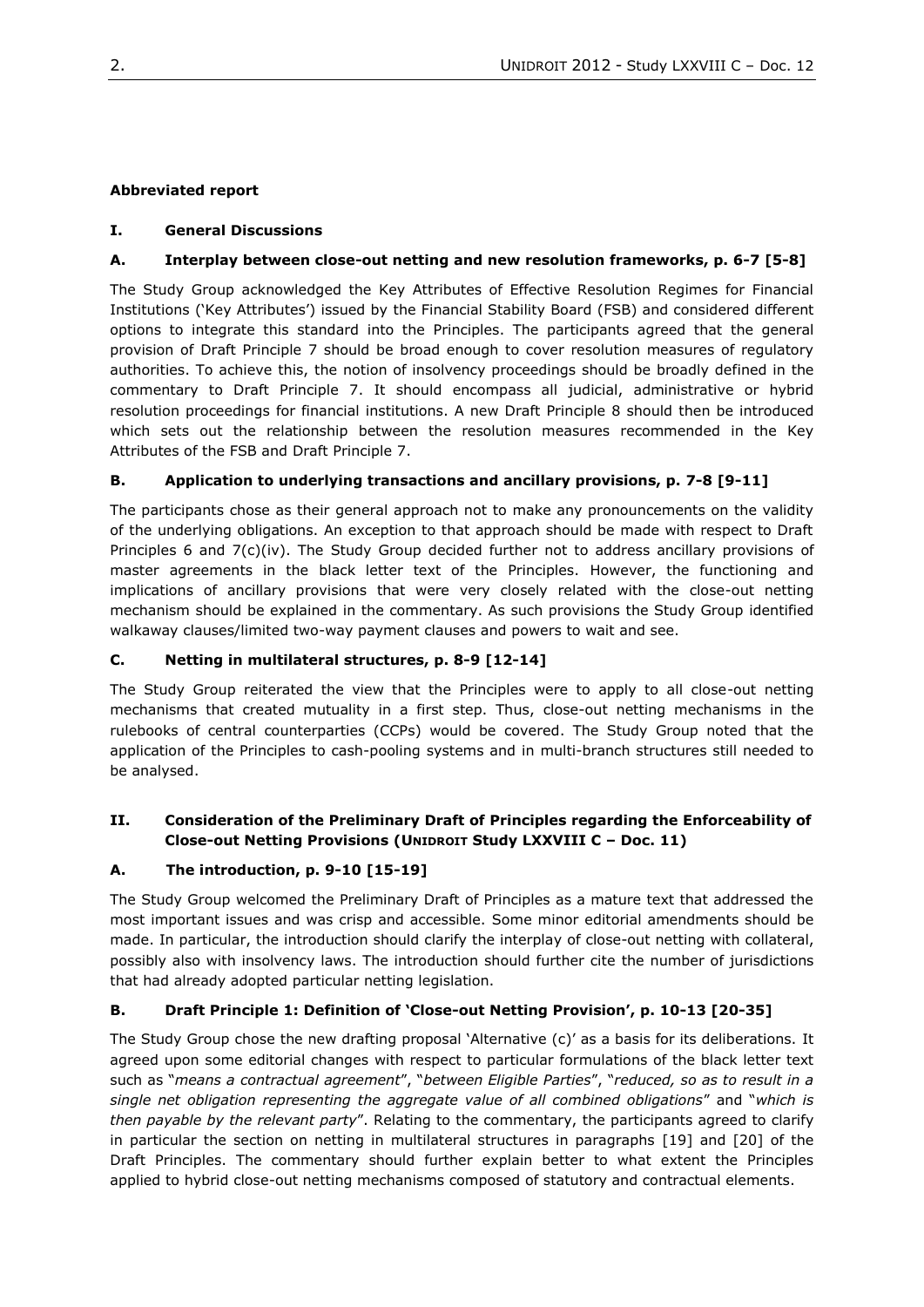## **C. Draft Principle 2: Definition of 'eligible party', p. 13 [36]**

The Study Group endorsed the proposed definition of eligible parties with one amendment: It should be clarified in paragraph [35] of the commentary that public law entities set up under public international law were covered by Draft Principle 3(a). A proposal to move unincorporated entrepreneurs (merchants) from Draft Principle 3(c) to subparagraph (b) was rejected.

# **D. Draft Principle 3: Definition of 'eligible [financial] contract', p. 14-17 [37-50]**

The Study Group endorsed the proposed definition of 'eligible [financial] contracts' with some amendments. The Study Group decided to replace the term '*eligible [financial] contract*' by '*eligible obligation'.* Accordingly, the chapeau to Draft Principle 3 should be rephrased along the lines of "'*Eligible obligation' means an obligation arising under one of the following contracts […]*". Another modification concerned subparagraphs (d) and (e) dealing with deposits and loans. Since it could not find a common position regarding these contracts, the Study Group decided to delete subparagraphs (d) and (e). Instead, a new subparagraph should be added to the end of the list that referred to '*any other contract or transaction designated by the laws of the relevant state*'. A commentary to that paragraph should present arguments raised in favour and against the inclusion of deposits and loans. The Study Group agreed that the explanation in favour of including deposits and loans in paragraphs [60] to [71] should be rephrased. It felt that the arguments presented did not relate to systemic risk and were thus inconsistent with the justification for the instrument given in the introduction and in the commentary to Draft Principle 7. The Study Group further agreed to delete subparagraph (h) on claims based on the principle of unjust enrichment. It came to the conclusion that the Principles should not be burdened with the additional layer of complexity brought about by the law of unjust enrichment.

# **E. Draft Principles 4-6 on formal requirements for close-out netting provisions, p. 17-19 [51-60]**

The Study Group agreed that the delimitation of principles 4 and 6 should be clarified. **Draft Principle 4** should cover any formal act with respect to the formation of close-out netting provisions. Thus it would apply also to registration requirements regarding the close-out netting provision. It should, however, be limited to formal acts of private law. By contrast, **Draft Principle 6** was drafted to address the new reporting obligations with respect to the underlying obligations that had gained importance under the new regulatory framework for financial markets.

## **F. Draft Principle 7: Enforceability of close-out netting, p. 19-24 [61-78]**

The Study Group considered the delimitation between **Draft Principle 7(a)** on the one hand and Draft Principles 4 and 5 on the other. It concluded that Draft Principle 7(a) referred to enforcement obstacles whereas Draft Principles 4 and 5 focussed on formation issues. Some participants pointed to the fact that the requirements addressed in both sections were in fact broadly the same. To avoid misunderstandings and mismatches, they suggested that it would be better to replace the enumeration in paragraph [96] with an explicit reference to Draft Principles 4 to 6.

The participants further agreed that the "bad apple provision" of **Draft Principle 7(b)** should be rephrased. First, it should be extended to apply also to underlying obligations that were enforceable but ineligible for netting. Second, it should be clarified that the provision protected only the operation of the close-out netting provision from contamination of an unenforceable or ineligible obligation as regards the remaining obligations. It was not destined to render otherwise unenforceable obligations enforceable. To clarify the focus on the close-out of the remaining obligations, one participant proposed to introduce the concept of severability: unenforceable or ineligible obligations needed to be severed from the netting set and disregarded for the calculation of the net sum.

**Draft Principle 7(c)(iii)** should receive a proper commentary explaining its function with respect to anti-deprivation cases and delineating the interplay with Draft Principle  $7(c)(iv)$ .

**Draft Principle 7(c)(iv)** dealing with suspect periods and zero-hour rules should be expanded to apply also to the underlying obligations. A majority of participants advocated for restoring the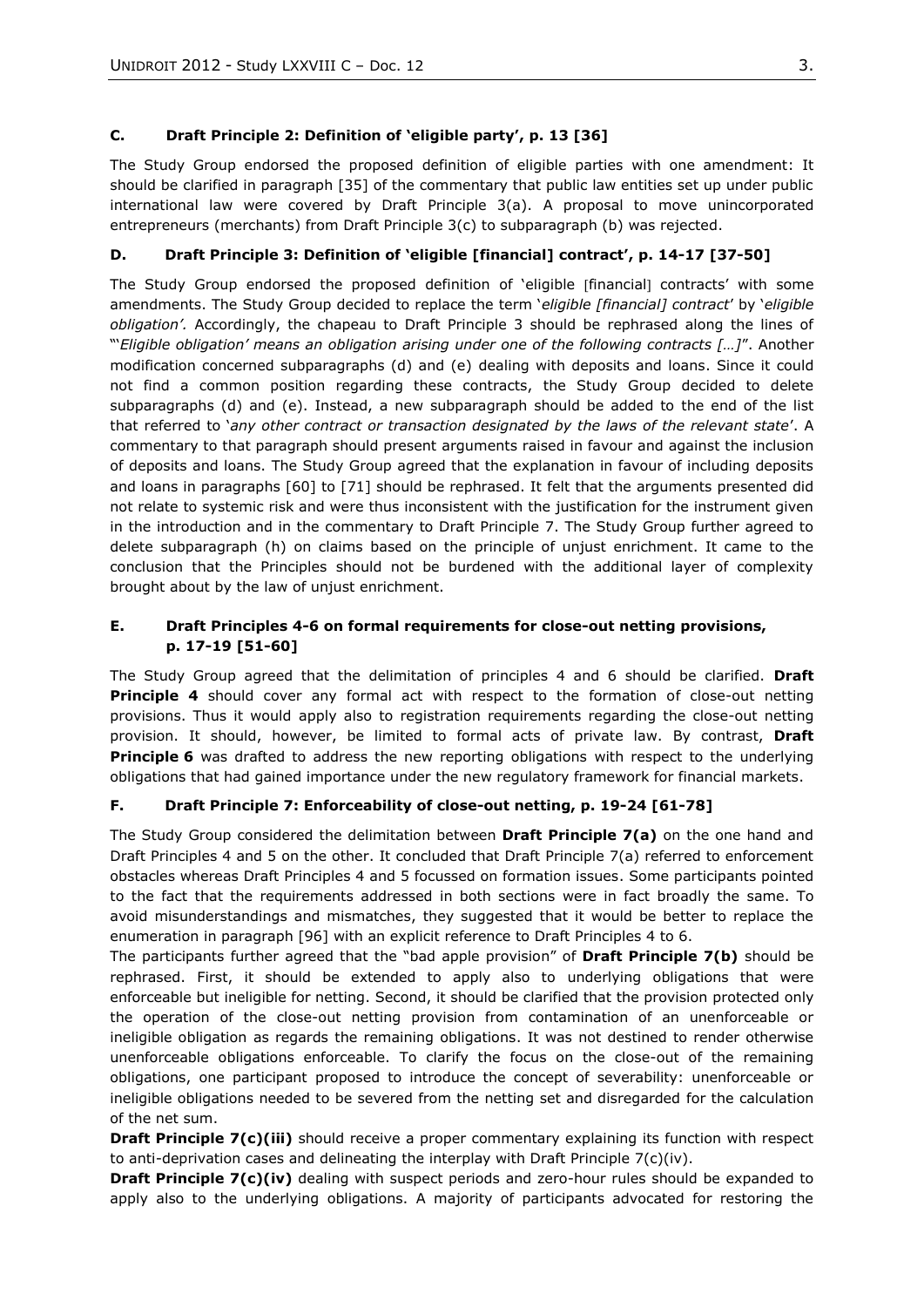previous broader formulation which had encompassed the entering into the underlying obligations. Some participants proposed that the Principle should also apply to the conclusion of collateral arrangements entered into under a master agreement.

One participant proposed to expand Draft Principle  $7(c)(iv)$  or to introduce a new subparagraph to protect also contracts made on market terms from the general insolvency law.

The **commentary to Draft Principle 7** should be amended to present the notion of insolvency proceedings based on the broad definition of the UNIDROIT Geneva Convention.

The Study Group further discussed the nature of amicable creditor settlement proceedings cited in paragraph [89] of the commentary. It contemplated different proceedings to better understand their functioning and their implications for the application of the Principles. The participants discerned different types of amicable proceedings – purely contractual agreements, voluntary arrangements concluded under a statutory regime and regimes that were subject to some judicial or administrative intervention. They concluded that there was room for the application of the Principles if the reorganisation proceedings were of an official nature.

The Study Group also addressed the transposition of the principles into the national laws. One participant pointed to the fact that jurisdictions without particular netting legislation might characterise close-out netting as set-off. He suggested to express clearly for such situations that the national set-off regime would have to be amended to prevent that traditional set-off limitations applied to close-out netting.

The Study Group discussed briefly the application of the Principles in Sharia Law jurisdictions but came to the conclusion that it should not focus on those aspects. It felt however that the commentary should be expanded to address also the issue of master-master agreements. Furthermore, the interaction between cherry-picking rights and the operation of the close-out netting agreement should be explained in the commentary.

## **G. Draft Principle 8 on resolution measures by regulatory authorities, p. 24 [79]**

The Study Group decided to introduce a new Draft Principle 8 which sets out the relationship between the resolution measures recommended in the Key Attributes of the FSB and Draft Principle 7.

## **III. Finalisation of the instrument, p. 24 [80-82]**

The substantive laws section of the Principles will be amended on behalf of the UNIDROIT Secretariat in accordance with the decisions and proposals made during the meeting. The final draft of the Principles will then be sent to the participants of the Study Group.

The Secretariat announced to provide a revised paper on conflict of laws issues at a later stage. As a next step, the Secretariat will seek the approval of the UNIDROIT Governing Council to convene of a Committee of Governmental Experts.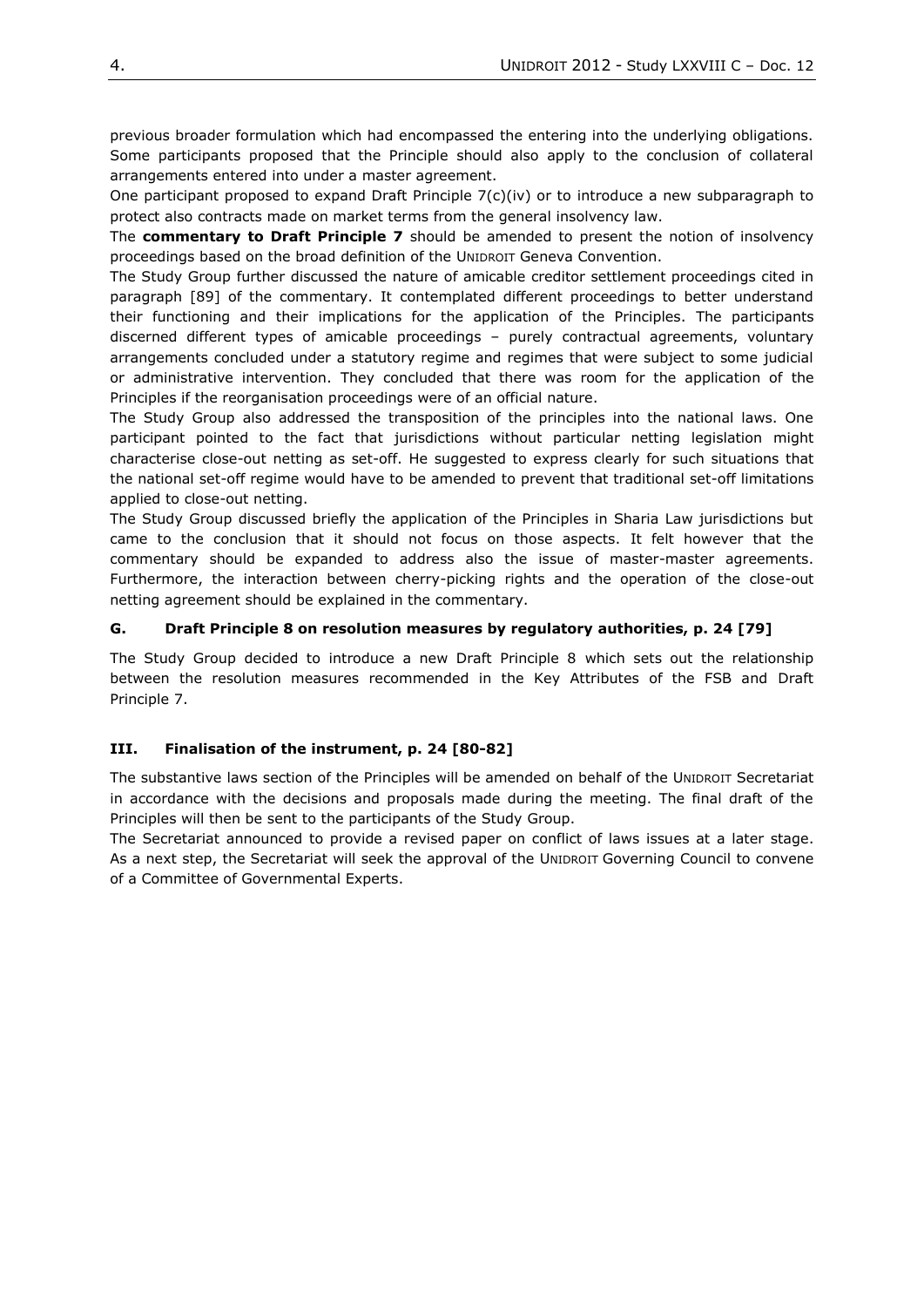#### <span id="page-4-0"></span>**Introduction**

1. The Study Group on principles and rules on the netting of financial instruments met in Rome at the seat of UNIDROIT from 7 to 9 February 2012.

2. Before opening the discussions, Ms Hansen from the Federal Reserve Bank of New York gave a short overview of the '*Key Attributives of Effective Resolution Regimes for Financial Institutions'* (Key Attributes) published by the Financial Stability Board (FSB) on 4 November  $2011$ . <sup>1</sup> The Key Attributes reflected and elaborated the recommendations of the Cross-Border Bank Resolution Group of the Bank for International Settlements (CBRG) of March 2010. <sup>2</sup> In the Key Attributes, the G20 and the FSB called on national legislators to implement the new standard with respect to all financial institutions that could be systemically significant, thus not only to banks but also holding companies of financial institutions and non-regulated entities of financial groups.  $3$  In addition, the Committee on Payment and Settlement Systems (CPSS) of the Bank for International Settlements and the International Organisation of Securities Commissions (IOSCO) jointly analysed the extent to which the Key Attributes should apply to Financial Market Infrastructures.  $^4$ 

3. The Key Attributes set forth a core of resolution powers destined to preserve the continuity of critical operations.<sup>5</sup> Amongst these powers it listed

- the establishment of temporary bridge institutions or of separate asset management vehicles,
- transfers and sales of assets, liabilities, legal rights and obligations without consent,
- bail-ins and

temporary stays of early termination rights or moratoria on payments to unsecured creditors.

Ms Hansen drew the Study Group's attention in particular to key attribute 4 of the document, which laid down the requirements for a legal framework governing set-off and netting. <sup>6</sup> In key attribute 4 and in the related Annex IV, the FSB elaborated on the conditions and safeguards for imposing a temporary stay on the execution of early termination rights that might otherwise be triggered upon the application of or in connection with resolution powers. The Study Group welcomed the clarifications brought about by the FSB. It came to the conclusion that its previous assumptions regarding resolution powers were still valid since they were based on the CBRG Recommendations.

4. With regards to the proceedings at EU level, the Study Group noted that the Close-out Netting Initiative had neither been identified as a priority measure in the Work programme of the European Commission for the first half of 2012<sup>7</sup> nor in the considerations surrounding the Danish presidency. <sup>8</sup> Considering that a sequence of important legal measures such as the European Market Infrastructure Regulation (EMIR)<sup>9</sup> were being pursued and the EC Regulation on central securities depositories was about to be proposed,  $^{10}$  the Study Group did not expect proposals regarding the harmonisation of securities laws and the enforceability of close-out netting for the immediate months to come.

<sup>10</sup> *Cf*. The EU Commission's proposal COM(2012) 73/2 on improving securities settlement in the European Union and on central Securities depositories (CSDs) and amending Directive 98/26/EC

[\(http://ec.europa.eu/internal\\_market/financial-markets/docs/COM\\_2012\\_73\\_en.pdf\)](http://ec.europa.eu/internal_market/financial-markets/docs/COM_2012_73_en.pdf). European Council on 21.02.2012 [\(http://register.consilium.europa.eu/pdf/en/11/pe00/pe00068.en11.pdf\)](http://register.consilium.europa.eu/pdf/en/11/pe00/pe00068.en11.pdf).

<sup>&</sup>lt;sup>1</sup> Financial Stability Board, Key Attributes of Effective Resolution Regimes for Financial Institutions of October 2011 (available under [http://www.financialstabilityboard.org/publications/r\\_111104cc.pdf\)](http://www.financialstabilityboard.org/publications/r_111104cc.pdf).

<sup>2</sup> Bank for International Settlements/Basel Committee on Banking Supervision, Report and Recommendations of the Cross-border Bank Resolution Group, March 2010, www.bis.org/publ/bcbs169.pdf.

<sup>3</sup> *Cf.* Key Attributes (fn. 1), Sect. 1.1, p. 5.

<sup>4</sup> *Cf*. Footnote 3 of the Key Attributes (fn. 1), p. 5.

<sup>5</sup> *Cf.* Key Attributes (fn. 1), Sect. 3 et seq., p. 7 et seq.

<sup>6</sup> *Cf.* Key Attributes (fn. 1), p. 10 et seq.

<sup>7</sup> Cf. [http://ec.europa.eu/atwork/programmes/docs/cwp2012\\_en.pdf.](http://ec.europa.eu/atwork/programmes/docs/cwp2012_en.pdf) The Close-out netting initiative figuring as item 90 of the Annex [\(http://ec.europa.eu/atwork/programmes/docs/cwp2012\\_annex\\_en.pdf\)](http://ec.europa.eu/atwork/programmes/docs/cwp2012_annex_en.pdf) is not marked with an asterisks which indicates that Commission did not commit to deliver the initiative in the course of 2012. <sup>8</sup> *Cf.* [http://www.europarl.europa.eu/meetdocs/2009\\_2014/documentss/empl/dv/empl\\_programme\\_](http://www.europarl.europa.eu/meetdocs/2009_2014/documentss/empl/dv/empl_programme_presidency_dk_/empl_programme_presidency_dk_en.pdf) [presidency\\_dk\\_/empl\\_programme\\_presidency\\_dk\\_en.pdf.](http://www.europarl.europa.eu/meetdocs/2009_2014/documentss/empl/dv/empl_programme_presidency_dk_/empl_programme_presidency_dk_en.pdf)

<sup>9</sup> *Cf.* The EU Commission's proposal Com(2010)484 of a Regulation on OTC derivatives, central counterparties and trade repositories [\(http://eur-lex.europa.eu/LexUriServ/LexUriServ.do?uri=COM:2010:0484:FIN:EN:PDF\)](http://eur-lex.europa.eu/LexUriServ/LexUriServ.do?uri=COM:2010:0484:FIN:EN:PDF).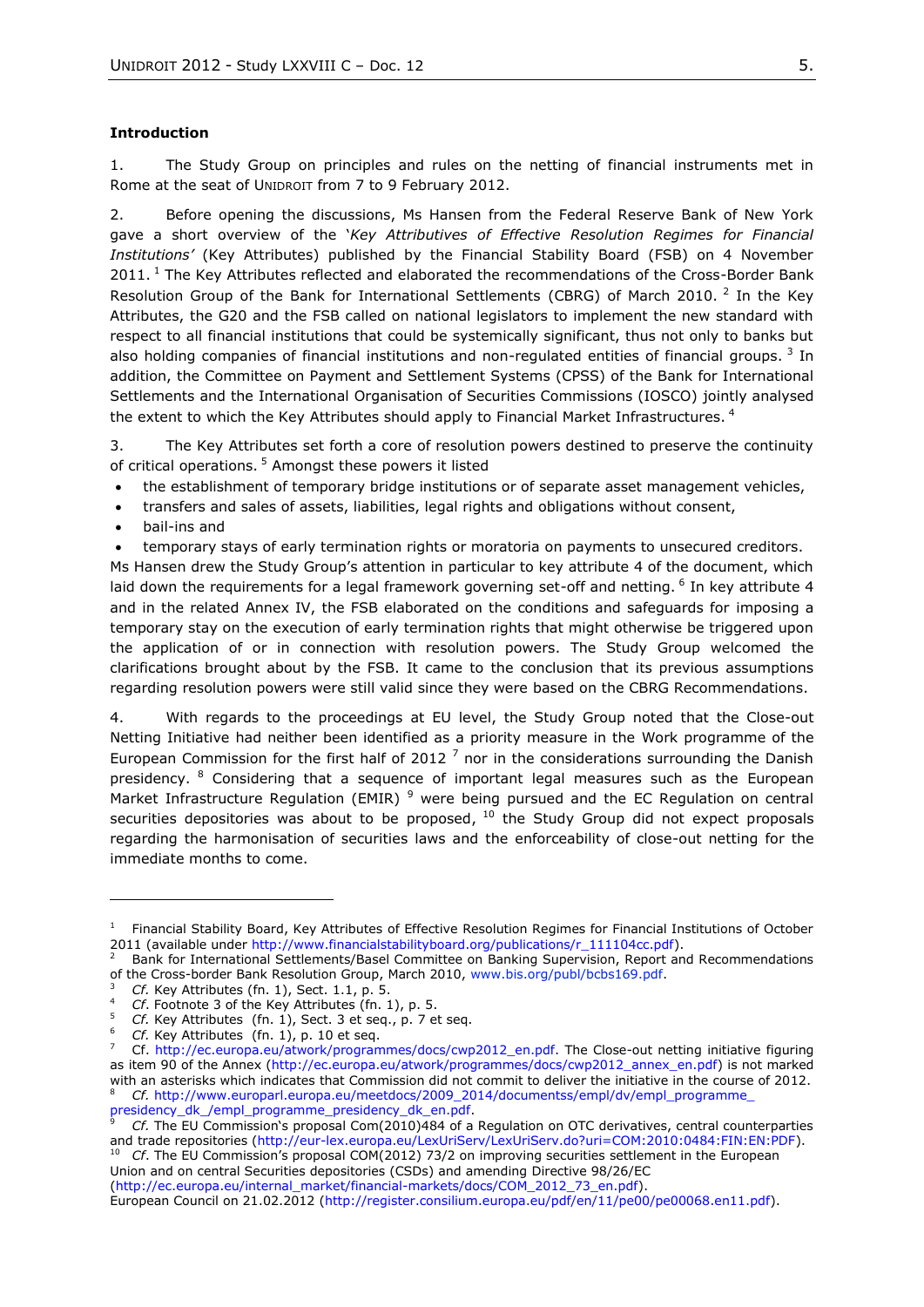## <span id="page-5-0"></span>**I. General discussions**

## <span id="page-5-1"></span>**A. Interplay between close-out netting and the new resolution framework**

5. The Study Group acknowledged the pronouncements of the Key Attributes on the interplay between resolution powers of regulatory authorities and close-out netting and decided to incorporate the new standard into the Principles.  $^{11}$  To this end, a new concise Draft Principle 8 on resolution powers should be inserted into the Principles, the commentary to which should reflect the findings of the Key Attributes. Several participants stressed the importance of following closely the terminology of the Key Attributes in both the black letter text and in the commentary. In order to explain the importance of the wording, they drew the Study Group's attention to the fact that the Key Attributes expressed that the stay should be imposed on acceleration and early termination rights only, thus on the right to initiate the close-out netting process. All other rights and obligations under the close-out netting provision should remain fully effective.

6. The participants noted that the language and structure of that new Draft Principle 8 depended on the notion of insolvency proceedings that had still to be developed under Draft Principle 7(c). The scope of that definition determined the interplay between the protection of close-out netting in insolvency proceedings under Draft Principle 7(c) and the priority of resolution measures recommended by the Key Attributes. The Study Group considered two models for the definition:

 The definition of insolvency proceedings proposed in the UNCITRAL Legislative Guide on Insolvency Law:

*"Insolvency proceedings: collective proceedings, subject to court supervision, either for reorganization or liquidation".* 12

The Study Group apprehended that administrative measures taken by a regulator did not fall under that definition. It concluded that the pronouncements on insolvency proceedings of Draft Principle 7(c) would not apply to most (administrative) resolution measures if it adopted the UNCITRAL definition. It followed that the new Draft Principle 8 would have to establish itself in a first step a protective regime for administrative measures – either by cross-reference to Draft Principle 7(c) or by making pronunciations similar to those in Draft Principle 7(c) for administrative resolution proceedings. In a second step, Draft Principle 8 could then exempt those resolution measures addressed in the Key Attributes from the previously established protection of the close-out netting provision.

 The UNIDROIT Geneva Convention, which employed a broader definition of insolvency proceedings covering all judicial, administrative and also interim proceedings:

*"(h) "insolvency proceeding" means a collective judicial or administrative proceeding, including an*  interim proceeding, in which the assets and affairs of the debtor are subject to control or *supervision by a court or other competent authority for the purpose of reorganisation or liquidation".* 13

The Study Group came to the conclusion that this definition encompassed all contemplated resolution measures and also all elements of the UNCITRAL definition. It inferred that Draft Principle 7(c) would apply to traditional court organised insolvency proceedings but also to administrative resolution measures if this broad definition was chosen. With regard to the document structure, this implied that Draft Principle 7(c) would set a single protection standard applicable to insolvency and resolution measures alike, irrespective of their administrative, judicial or hybrid nature. The role of Draft Principle 8 could then be to exempt the resolution powers proposed in the Key Attributes from the close-out netting protection of Draft Principle 7 (c).

<sup>&</sup>lt;sup>11</sup> *Cf.* Key Attribute 4, p. 10 and Annex 4, p. 41 of the Key Attributes (fn. 1).

<sup>&</sup>lt;sup>12</sup> *Cf.* UNCITRAL Legislative Guide to Insolvency Law of 2005 [\(www.uncitral.org/pdf/english/texts/insolven/05-](http://www.uncitral.org/pdf/english/texts/insolven/05-80722_Ebook.pdf) [80722\\_Ebook.pdf\)](http://www.uncitral.org/pdf/english/texts/insolven/05-80722_Ebook.pdf), p. 5.

<sup>13</sup> *Cf*. Art. 1 (h) of the UNIDROIT Convention on Substantive Rules for Intermediated Securities of 9 October 2009 [\(http://www.unidroit.org/english/conventions/2009intermediatedsecurities/convention.pdf\)](http://www.unidroit.org/english/conventions/2009intermediatedsecurities/convention.pdf).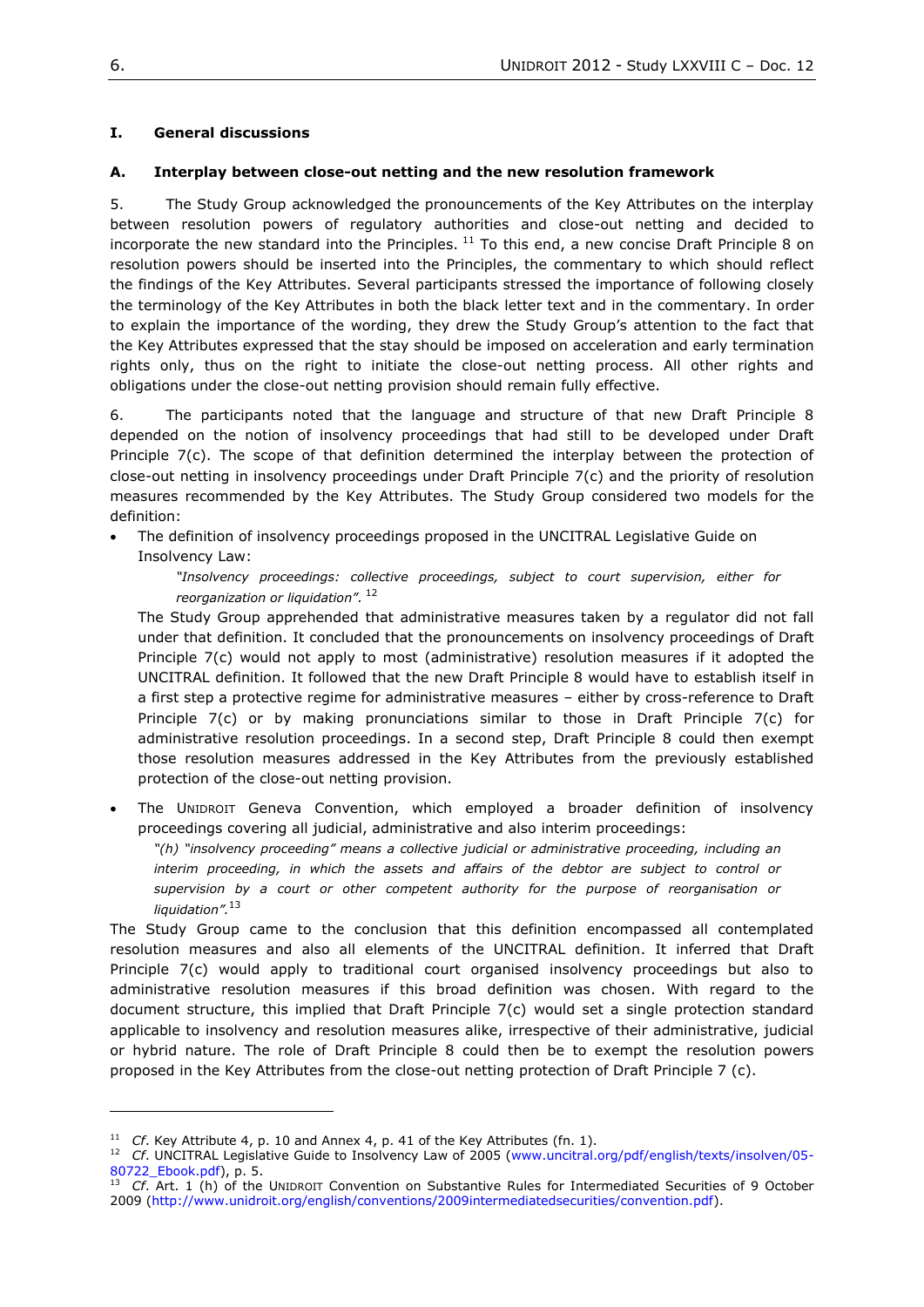7. The Study Group decided to follow the broader definition of the Geneva Convention. The participants felt that this approach guaranteed a coherent treatment of resolution measures regardless of their judicial, administrative or hybrid nature. The notion of insolvency proceedings should be laid out in the first paragraphs of the commentary to Draft Principle 7. The new Draft Principle 8 should then provide a carve-out for the resolution measures addressed in the Key Attributes such as the short stay on early termination rights and transfers of rights and liabilities out of an ailing bank. It should further explain the corresponding safeguards.

8. Some participants drew attention to potential difficulties in drafting those provisions. They invited the Study Group to analyse Key Attributes 4.1, 4.2 and 4.3 carefully and to follow the debate on resolution measures closely. One participant pointed to the fact that the FSB was working on specific recommendations for systemically important financial institutions (SIFIs) and might issue specific considerations for financial market infrastructures (FMIs) and insurance companies. These developments should be taken into account. With regard to the requirement that close-out netting "*should not hamper the effective implementation of resolution measures*" set up by Key Attribute 4.1, another participant invited the Study Group to monitor also the national implementation of resolution measures. To specify his words of caution, the participant distinguished three types of resolution procedures in the Key Attributes: First, diagnostic proceedings in which an official interim manager stabilised a bank to analyse whether it could be returned to viability. A second type of measures were transfers of assets and liabilities to either a private sector acquirer or to a public sector bridge bank, which was often preceded by a temporary stay on early termination rights. The third type of measures consisted in reducing unsecured debt of the ailing bank or converting it into equity in order to restore the bank's viability within its original legal entity (bail-ins). The participant assumed that this third type of proceeding aiming at restructuring the bank itself might give rise to debates on the interplay with close-out netting during the national implementation. He gave the example of a haircut imposed upon unsecured loans, which might conflict with close-out netting of loans. To fully encompass all those elements, he advised the Study Group to exchange views with the key contributors of the FSB working groups and to analyse how Draft Principle 7 related to the resolution measures that took shape in national legislations. The participant concluded by stating that the Study Group should be attentive not to create the impression that the broad language in Draft Principle 7 might conflict with resolution measures.

#### <span id="page-6-0"></span>**B. Application of the Principles to underlying transaction and ancillary provisions**

- 9. The Study Group further considered whether the Principles
- should be extended to protect also the underlying contracts and obligations against certain typical obstacles to the enforcement of netting,  $^{14}$  and/or
- should address certain ancillary provisions of master agreements that were so closely related with the close-out netting mechanism that they would be mainly included in master agreements.<sup>15</sup>

It came to the conclusion that those aspects were highly political and not strictly necessary to ensure the protection of the close-out netting mechanism. Though it might be desirable to come to a common understanding on those issues, the Study Group estimated that the project should not be loaded with elements that might endanger the timely finalisation of the project.

10. The participants agreed therefore that it would **not make any pronouncements on the validity of the underlying obligations** other than those in Draft Principle 6, which addressed the

 $\overline{a}$ 

<sup>&</sup>lt;sup>14</sup> *Cf.* Doc. 9, paras. [38]-[43], p. 14-16.

<sup>&</sup>lt;sup>15</sup> *Cf.* Doc. 9, paras. [44]-[46], p. 16.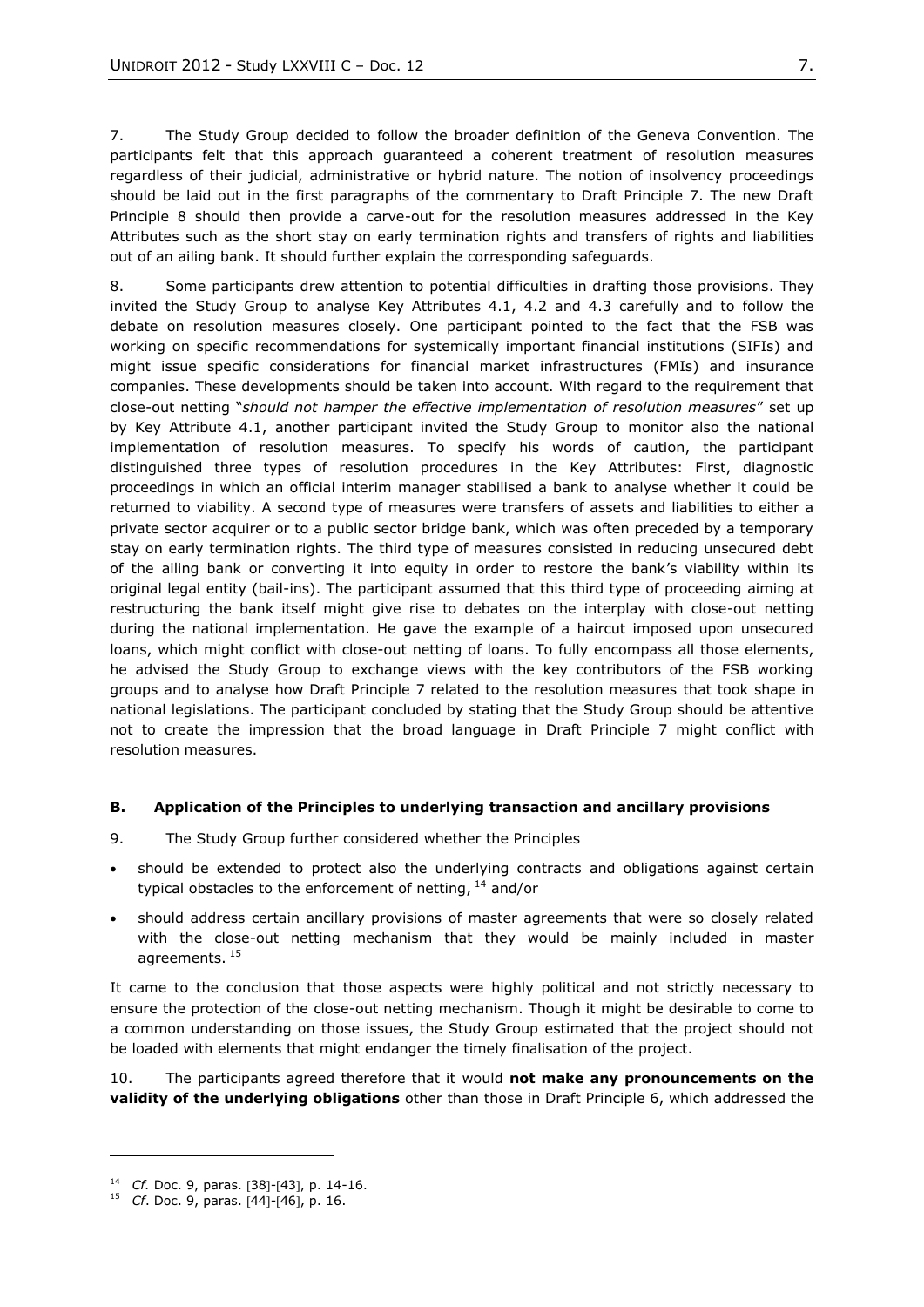reporting obligations under the new regulatory frameworks  $^{16}$  and in Draft Principle 7(c)(iv) which disapplied suspect periods and zero-hour rules.  $^{17}$  As for the remaining provisions, the protection should be limited to the close-out netting provision itself. Principle 7(b) was sufficient to ensure that the unenforceability of certain underlying obligations or their ineligibility for netting did not affect the operation of the close-out netting provision as regards the remaining obligations.

11. The Study Group further discussed provisions of master agreements which did not refer directly to the close-out netting mechanism as defined in Draft Principle 1 (by termination/ acceleration, valuation and determination of the net sum) but were closely related to that mechanism. As such ancillary provisions the Study Group identified **walkaway clauses**/limited two-way payment clauses allowing a non-defaulting party not to make payments in the event of default of their counterparty or **wait and see-powers** that allowed a party to withhold payments upon the default of its counterparty while not forcing it to close-out. The Study Group agreed that it was not necessary to address these issues in a black letter rule. However, those provisions had occupied the minds of policy makers for some time and should therefore be addressed in the commentary to Draft Principle 1. The Study Group committed to a neutral position on these provisions explaining basically their functioning and implications. The commentary should also lay out that these provisions were addressed by the Basel Framework and in certain insolvency schemes and explain the underlying policy consideration.

#### <span id="page-7-0"></span>**C. Netting in multilateral structures**

12. The Study Group reiterated the view that the Principles were drafted to apply to all closeout netting mechanisms that created mutuality in a first step. That implied close-out netting provisions in the rulebooks of central counterparties (CCPs).  $^{18}$ 

13. Several participants pointed to some aspects that still needed to be analysed and explained in the Principles. On the one hand, they pointed to the application of the Principles to cash-pooling systems of corporate groups, thus among distinct legal subsidiaries and their parent companies. On the other hand, they identified the problem of the enforceability of close out netting in multi-branch structures. They stressed that the enforceability of close-out netting provisions in companies that operated through branches in third countries gave rise to complex legal problems. They explained that some jurisdictions opened separate territorial insolvency proceedings for the liquidation of the branch even though the company and its branches formed one single legal entity. If in such a situation the company had derivative transactions on a branch book and the jurisdiction of the branch did not recognise the enforceability of close-out netting for transactions entered into by the branch, the question arose whether the unenforceability of the close-out netting in the branch's jurisdiction could contaminate the entire netting set of the company's head office. In that regard, the problem mirrored the difficulty of 'bad apple transactions' dealt with under Draft Principle 7(b).

14. The Study Group considered that the problem of multi-branch enforceability was strongly intertwined with the determination of the applicable law and with the question of jurisdiction in cross-border insolvencies. It noted that UNCITRAL was currently debating the notion of centre of main interest (COMI)  $^{19}$  and that the Study on conflict of law issues was yet to be completed.  $^{20}$ The participants concluded that it was wise to await some more clarifications of those parallel work strands and agreed to refer the multi-branch problems to the debate on the conflict of laws section.

<sup>&</sup>lt;sup>16</sup> E.g. provided for in the U.S. Dodd-Frank Wall Street Reform and Consumer Protection Act (Public Law No. 111-203, available under [http://www.gpo.gov/fdsys/pkg/PLAW-111publ203/pdf/PLAW-111publ203.pdf\)](http://www.gpo.gov/fdsys/pkg/PLAW-111publ203/pdf/PLAW-111publ203.pdf) or in the EU proposal Com(2010)484 of a Regulation on OTC derivatives, central counterparties and trade repositories (EMIR) [\(http://eur-lex.europa.eu/LexUriServ/LexUriServ.do?uri=COM:2010:0484:FIN:EN:PDF\)](http://eur-lex.europa.eu/LexUriServ/LexUriServ.do?uri=COM:2010:0484:FIN:EN:PDF). *Cf.* infra, para. [68], p. 21.

<sup>18</sup> *Cf*. Doc. 4, paras. [8]-[10], p. 3 and Doc. 9, para. [58], p. 18 f.

<sup>19</sup> *Cf*. Working Group V: Insolvency Law in particular Docs. A/CN.9/WG.V/WP.95 and A/CN.9/WG.V/WP.93 [\(http://www.uncitral.org/uncitral/en/commission/working\\_groups/5Insolvency.html\)](http://www.uncitral.org/uncitral/en/commission/working_groups/5Insolvency.html).

*Cf.* infra, para. 81, p. 24 and also Doc. 9, para. [109], p. 30.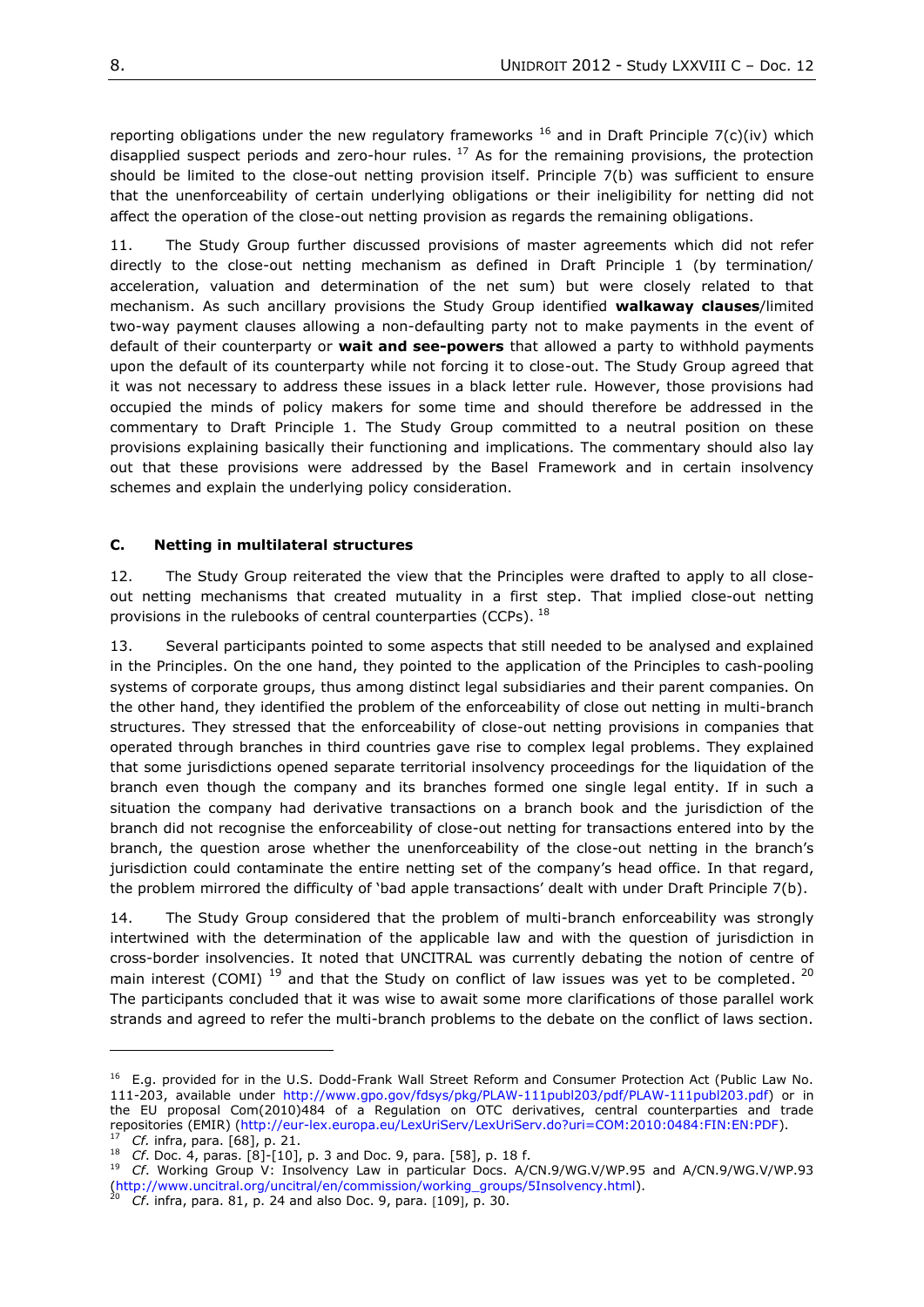## <span id="page-8-0"></span>**II. Consideration of the 'Preliminary Draft of Principles regarding the Enforceability of Close-out Netting Provisions' (UNIDROIT Study LXXVIII C – Doc. 11) 21**

#### <span id="page-8-1"></span>**A. The introduction**

15. The Study Group welcomed the 'Preliminary Draft of Principles regarding the Enforceability of Close-out Netting Provisions' as a mature text which addressed the most important issues and was crisp and accessible.

16. The text of the introduction was endorsed with few amendments. The Study Group welcomed that the introduction placed the draft Principles into the context of other international instruments which recommended and regulated the enforceability of close-out netting provisions such as the Key Attributes of the FSB,  $^{22}$  the Recommendations of the Cross-border Bank Resolution Group of the Bank for International Settlements, <sup>23</sup> the UNCITRAL Legislative Guide on Insolvency Law  $^{24}$  and the UNIDROIT Geneva Convention.  $^{25}$  One participant added that it might be wise to continue adding further cross-references when new documents appeared in the future.

17. Differing views were expressed as to whether the introduction should be amended to address the interaction with insolvency laws. One participant felt it was too difficult to justify the deviations to the general insolvency regime in a concise manner, whereas others stressed that this justification was a core element of the work that should be outlined in the introduction.

18. Some participants suggested that the first sentence of **paragraph 1** should be clarified to avoid misunderstandings.

> *"Financial institutions and other financial market participants in their daily operations basically apply two types of mechanism designed to reduce their risk exposure."*

They noted that several risk-mitigation tools existed in the financial market besides collateral and close-out netting and cited segregation of assets, credit limits with counterparties or supervisory imperatives. One participant suggested that netting should be presented first, since it was the most important risk-mitigation mechanism. Some participants felt that the relationship between netting and collateral should be clarified. They noted that close-out netting was overwhelmingly applied first and collateral was given in a second step only as a means to secure the net amount. <sup>26</sup> Thus, a party would be undercollateralised if the close-out netting provision was not enforceable.

19. With regard to terminology, the Study Group decided that the term "*close-out netting arrangement*" used in paragraphs [3 et seq.] should be replaced by "*close-out netting provision"* to enhance the consistency of the instrument. In the same line of thought, one participant suggested that the terms "*transaction"* and "*financial transactions"* employed in paragraph [3] should be adapted to the terminology of draft Principle 3. The Study Group further agreed to amend the introduction by adding a reference to the number of jurisdictions that have enacted netting legislation today.<sup>27</sup>

 $\overline{a}$ 

<sup>21</sup> *Cf.* Doc. 11 [\(http://www.unidroit.org/mm/s-78c-11-e.pdf\)](http://www.unidroit.org/mm/s-78c-11-e.pdf)

<sup>&</sup>lt;sup>22</sup> *Cf.* supra, fn. 1. The Key Attributes are mentioned in paragraph [4] of Doc. 11.

<sup>&</sup>lt;sup>23</sup> *Cf.* Bank for International Settlements/Basel Committee on Banking Supervision, Report and

Recommendations of the Cross-border Bank Resolution Group, March 2010, [www.bis.org/publ/bcbs169.pdf,](http://www.bis.org/publ/bcbs169.pdf) cited in paras.  $[6]$  and  $[7]$  of Doc. 11.

<sup>&</sup>lt;sup>24</sup> UNCITRAL Legislative Guide on Insolvency Law of 2005 (available under [http://www.uncitral.org/pdf/english/texts/insolven/05-80722\\_Ebook.pdf\)](http://www.uncitral.org/pdf/english/texts/insolven/05-80722_Ebook.pdf), cited in paragraph [9] of Doc. 11.

Convention on Substantive Rules for Intermediated Securities (cf. supra fn. 13), cited in para. [8] of Doc 11. <sup>26</sup> In the derivatives market, almost 85% of risk-mitigation is achieved through netting (cf. the Netting Benefit Statistics under [http://www2.isda.org/functional-areas/research/data-sources/\)](http://www2.isda.org/functional-areas/research/data-sources/). The remaining risk-exposure is covered by other means such as collateral.

<sup>27</sup> *Cf.* the list under [http://www.isda.org/docproj/stat\\_of\\_net\\_leg.html.](http://www.isda.org/docproj/stat_of_net_leg.html)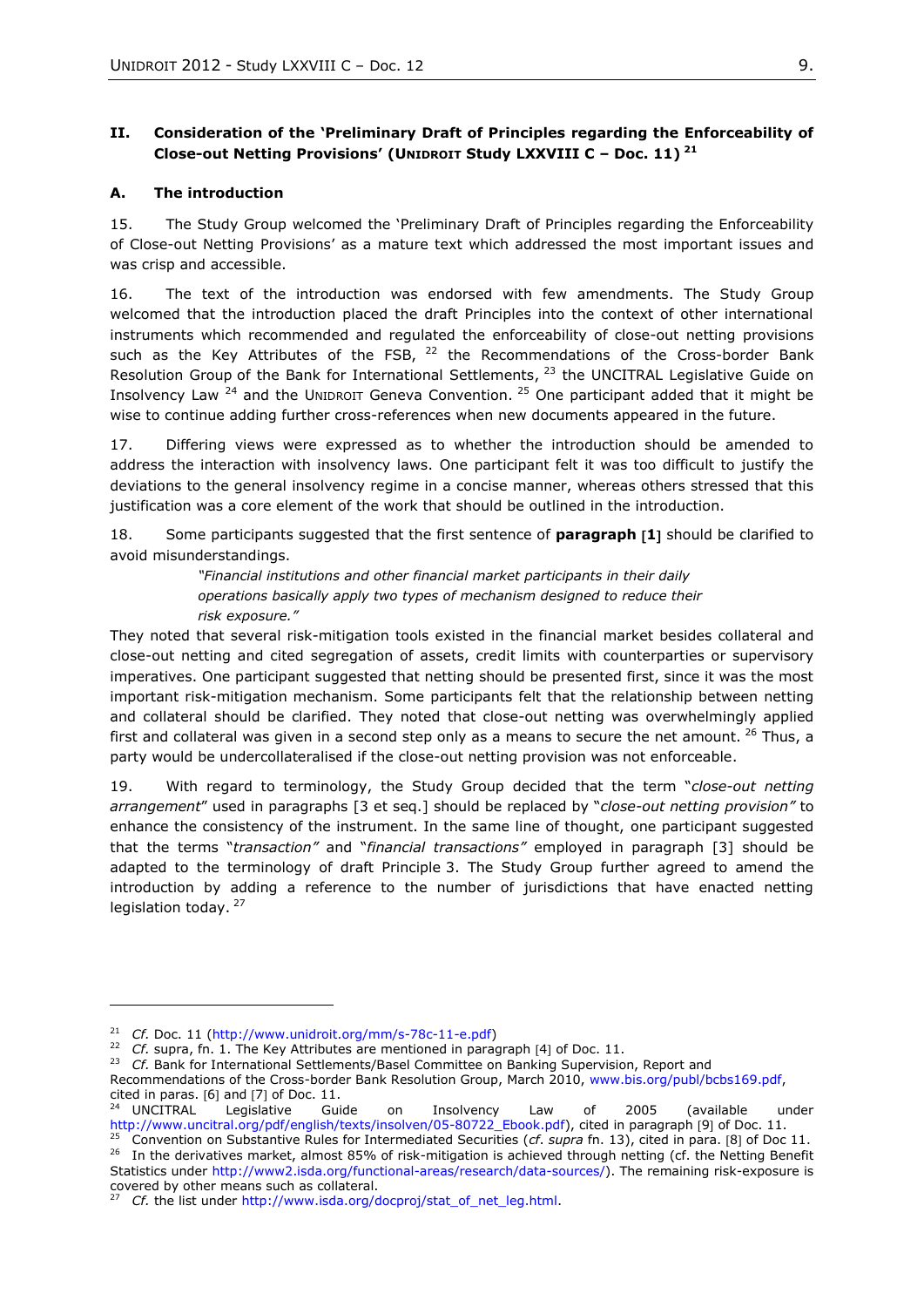## <span id="page-9-0"></span>**B. Draft Principle 1: Definition of 'Close-out Netting Provision'**

#### **1. The black letter rule**

20. The Study Group welcomed the functional language of the new drafting proposal for a definition of close-out netting provisions (Alternative (c)) and chose it as a basis for its deliberations.

21. The Study Group made some drafting proposals to amend the first sentence.

"*'Close-out Netting Provision' means a contractual agreement relating to Eligible Financial Contracts between Eligible Parties under which, on the occurrence of a predefined event in relation to one of the parties, the respective obligations of the parties under such Eligible Financial Contract are reduced, so as to result in a single net obligation representing the aggregate value of all combined obligations, which is then payable by the relevant party."*

It agreed to revise the constituent "*"Close-out Netting Provision" means a contractual agreement".* Some participants felt that the term '*agreement'* might give the impression that the close-out netting provision needed to be a stand-alone agreement whereas in fact it could be a clause of a broader agreement or of the rules of an infrastructure. Other participants pointed to the pleonasm of the term "contractual agreement". The Study Group considered several alternatives such as replacing the term "*contractual agreement"* by either "*a clause"*, "*a mechanism"* or simply "*a provision"*. The Study Group opted for a formulation along the lines "'*Close-out Netting Provision' means a provision of an agreement or of the rules of a system'* or *'means a provision – be it in a contract or in the rules of a system",* which was inspired by the wording of both the UNIDROIT Geneva Convention <sup>28</sup> and the Financial Collateral Directive. <sup>29</sup>

Several participants stressed that the definition should not single out one particular type of financial infrastructure or service such as CCPs. One participant suggested that it might be wise to reflect in the definition itself that the instrument should apply to mechanisms that created mutuality in a first step <sup>30</sup> and suggested that the wording "*between eligible parties"* could be amended. In any event, the formulation should remain broad enough to cover clearing and multilateral arrangements that shared this feature. Another participant emphasised that the wording of the definition should itself be clear enough to determine whether certain usances among economic agencies, in particular banks, were covered and gave the example of *compte courant*/current account relationships, <sup>31</sup> which did not apply a Close-out Netting mechanism *strictu sensu* but a mechanism that shared several features.

22. Several participants suggested to rephrase the constituent "*reduced, so as to result in a single net obligation representing the aggregate value of all combined obligations*". Participants proposed to replace the words "*are reduced"* by "*are subtracted from each other"* or "*are discharged"* and to speak of "*the remaining value of obligations"* rather than of "*the aggregate value"*, which implied complex concepts. One participant stressed that when employing the term "*reduced"* or "*discharged"*, the second half of the phrase should begin with "*resulting in"* or "*replaced by"*; if the term "*subtracted"* was employed, the second part of the phrase could be maintained. Another participant stressed that a functional definition should be broad enough to encompass different legal techniques to establish the net sum, the first being that the underlying

 $\overline{a}$ 

<sup>28</sup> *Cf.* fn. 13; Art. 31 (j) *"close-out netting provision" means a provision of a collateral agreement, […]"* <sup>29</sup> Art. 1(n) of the Financial Collateral Directive 2002/47/EC of 6 June 2002 which reads *'close-out netting provision' means a provision of a financial collateral arrangement, or of an arrangement of which a financial collateral arrangement forms part, or, in the absence of any such provision, any statutory rule by which, […]"* (http://eur-lex.europa.eu/LexUriServ/LexUriServ.do?uri=OJ:L:2002:168:0043:0050:EN:PDF).

<sup>30</sup> *Cf.* infra para. [30], p. 12. For previous discussions *cf*. Doc. 9, para. [58], p. 18 and Doc. 4, paras. [8]-[10], p. 3.

<sup>31</sup> *Cf*. for instance the Austrian and German '*Kontokorrent'* under § 355 of their respective commercial codes.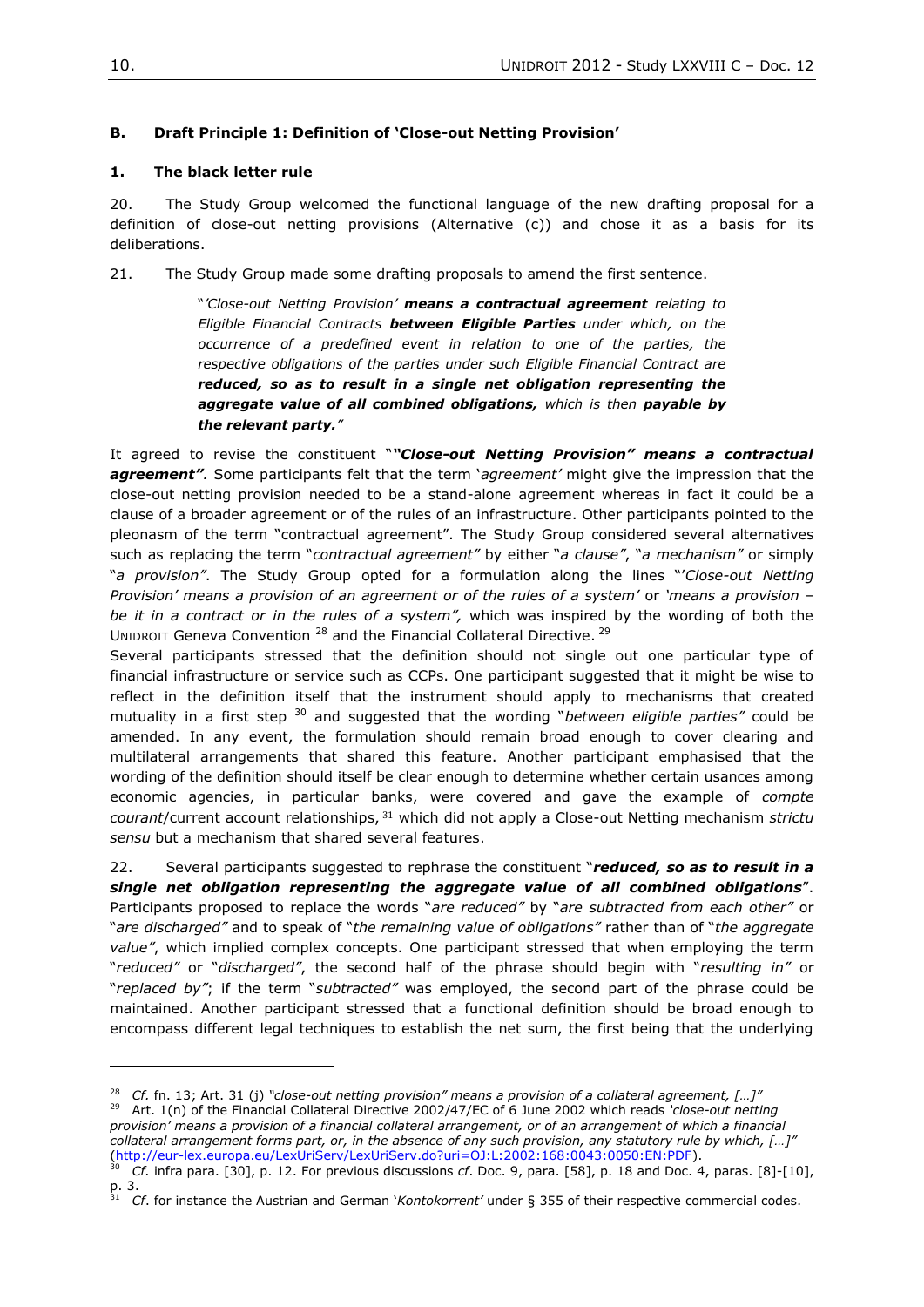'old' obligation continued to exist (set-off), the second being that those obligations were replaced by a 'new' obligation (novation). To that end, the participant proposed to refer to both alternatives explicitly by using the terms "*reduced or discharged"* and "*resulting in or replaced by"* cumulatively. With regard to the constituent "*payable by the relevant party"*, one participant feared that "*payable"* might be misunderstood to indicate a mere faculty to pay and should therefore be replaced by the word "*is to be paid".* 

23. With regard to the second sentence of the proposed definition, several participants drew attention to the fact that the last part of the sentence limited the instrument to termination events based on the default of a party.

> *"Depending on the contractual agreement and applicable law, close-out netting occurs automatically by operation of the contractual agreement or may occur at the election of the party which is not the party to which the predefined event relates."*

In non-default events, the party that was affected by the event often had the right to terminate and close out. The Study Group agreed that the second half of that sentence should be deleted or amended to encompass also non-default termination events such as illegality (fait du prince, capital controls) or tax events.  $32$  The Study Group agreed that the text should be amended in the light of these discussions.

## **2. Key Considerations and Commentary**

24. The Study Group agreed to make some amendments to the key considerations and the commentary to the definition of 'close-out netting provision' in paragraphs [11]-[31].

25. Several participants proposed to further clarify the interplay between contractual and statutory close-out netting mechanisms addressed in the **third bullet point of the key considerations**, in **paragraph [13]** and in **paragraph [22]**: One participant proposed to state more clearly under what circumstances a hybrid close-out mechanism composed of statutory and contractual elements could be subsumed under the definition. He explained that paragraph [22] recognised that certain elements of the close-out netting mechanism might be determined by the relevant legislation, in particular the predefined event triggering the termination. Paragraph [13] laid down that the Principles should be applicable to the contractual elements of the mechanism only in such a situation. The participant suggested rephrasing the relevant sections to clarify that the Principles were applicable whenever a single contractual element remained and that only statutory close-out netting provisions covering conclusively all elements of the mechanism did not fall into the scope of the Principles. Another participant drew attention to the fact that the commentary did not explicitly address the problem of a contractual netting mechanism that deviated from a statutory provision. He suggested clarifying this interplay by a reference to draft Principle 7(a), which required a disapplication of statutory provisions that were in conflict with the contractual agreement. It should be mentioned expressly that Principle 7(a) would apply to legislation providing for automatic termination or methods to calculate the lump sum.

26. The Study Group further decided that sentences two and three of **paragraph [11]** should be rephrased.

> *"A bundle of financial contracts between the parties is contractually covered by a netting agreement. Upon the occurrence of a predefined event, all nonperformed contracts covered by the netting provision cease to be treated individually"*.

<sup>&</sup>lt;sup>32</sup> *E.g.* Sect. 5(b) of the 1992 and 2002 ISDA Master Agreements.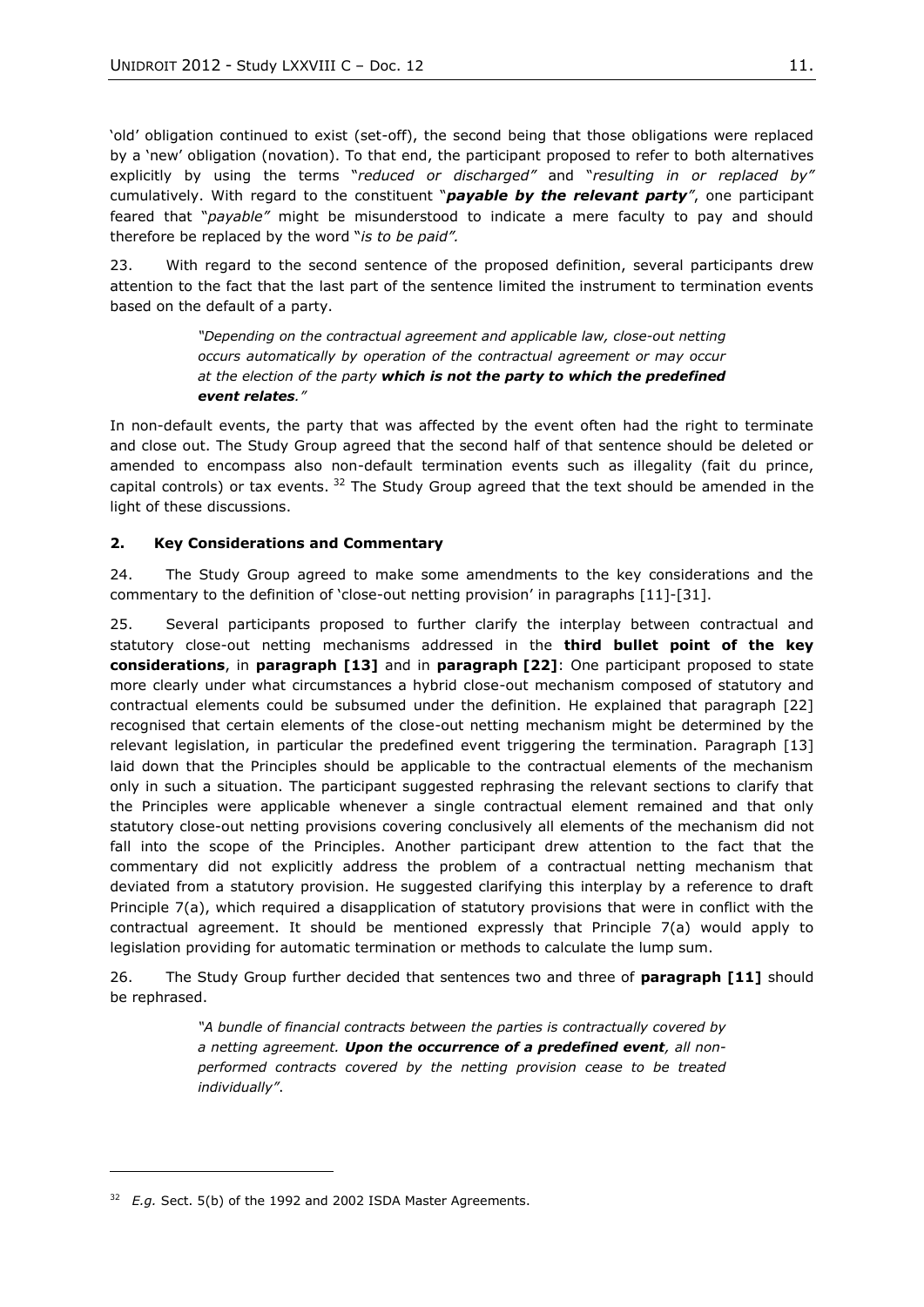The language should reflect more adequately the single agreement concept commonly underlying master agreements.  $33$  Several participants explained that the single agreement concept was implemented upon the entry into the trade and not at the later point when a default occurred. With the entry into the trade, the underlying contract ceased to be individual but was transformed into a cash-flow under the netting set. The netting set was from that moment on subject to particular protection through non-assignment clauses. The idea that the original 'contracts' or 'obligations' were transformed was also reflected by the language of the master agreements that spoke only of 'transactions'.

27. One participant proposed to amend **paragraph [15]** to reflect that close-out netting was not frequent in payment and settlement systems.

28. Regarding **paragraph [17]**, one participant proposed to rephrase the constituent "*between the parties themselves, or through a central entity"* by the formulation "*between the parties themselves, or bilaterally through a counterparty"* in the first sentence.

> *"Financial contracts concluded between two parties may be settled either bilaterally, between the parties themselves, or through a central entity interposed between the parties."*

Another participant suggested adding an introductory explanation to the beginning of the section "*between eligible parties".* It should introduce the distinction between

- purely bilateral relations which did not raise problems in the application of these principles,
- relations that were originally multilateral but created mutuality in a first step and were therefore covered by the principles and last
- truly multilateral mechanisms that did not create mutuality and were therefore excluded from the scope of the principles.

He considered that this would facilitate understanding of the section.

29. One participant drew attention to the problems of mutuality in trust structures. He felt that it would benefit the principles and its users to clarify whether the relations to trustees could be qualified as mutual and argued that everybody believed that netting should be enforceable in these relations. Yet, the mechanism raised several technical problems.

30. The Study Group agreed to rephrase **paragraphs [19] and [20]** dealing with netting in multilateral infrastructures. It should be clarified that close-out netting provisions in infrastructures fell under the Principles if the system created mutuality in a first step - regardless of the mechanisms employed to that end. Paragraph [19] should focus on infrastructures that created bilateral contractual relationships between parties *ab initio* through techniques such as 'novation'. It should give the example of certain central counterparties (CCPs) and avoid the appearance of extending to the whole collectivity of clearing and settlement systems. To avoid confusion, the reference to truly multilateral mechanisms made in the current draft should be deleted. One participant suggested to further explain the operation of close-out netting in the interaction between two CCPs and to clarify thereby that the Principles applied also to cooperation of two CCPs.

31. The following paragraph should present methods of creating mutuality without relying on a previously established bilateral contractual relationship between the parties of the close-out netting, such as cross-assignments and cross-guarantees.

32. With regard to the exclusion to truly multilateral close-out netting, the Study Group considered that it was difficult to exclude the mechanism without defining the term. However, it felt that the definition of truly multilateral close-out netting could be complicated. Attention needed to

 $33$  E.g. Sect. 1(4) of the 2001 and 2004 multi-product European Master Agreement for Financial Transactions (EMA) of the European Banking Federation, Sect. 1(c) of the ISDA Master Agreements of 1992 and 2002, Sect. 13 of the 2000 and 2011 Global Master Repurchase Agreement of SIFMA/ICMA, Art. 17 of the 2010 ISLA Global Master Securities Lending Agreement.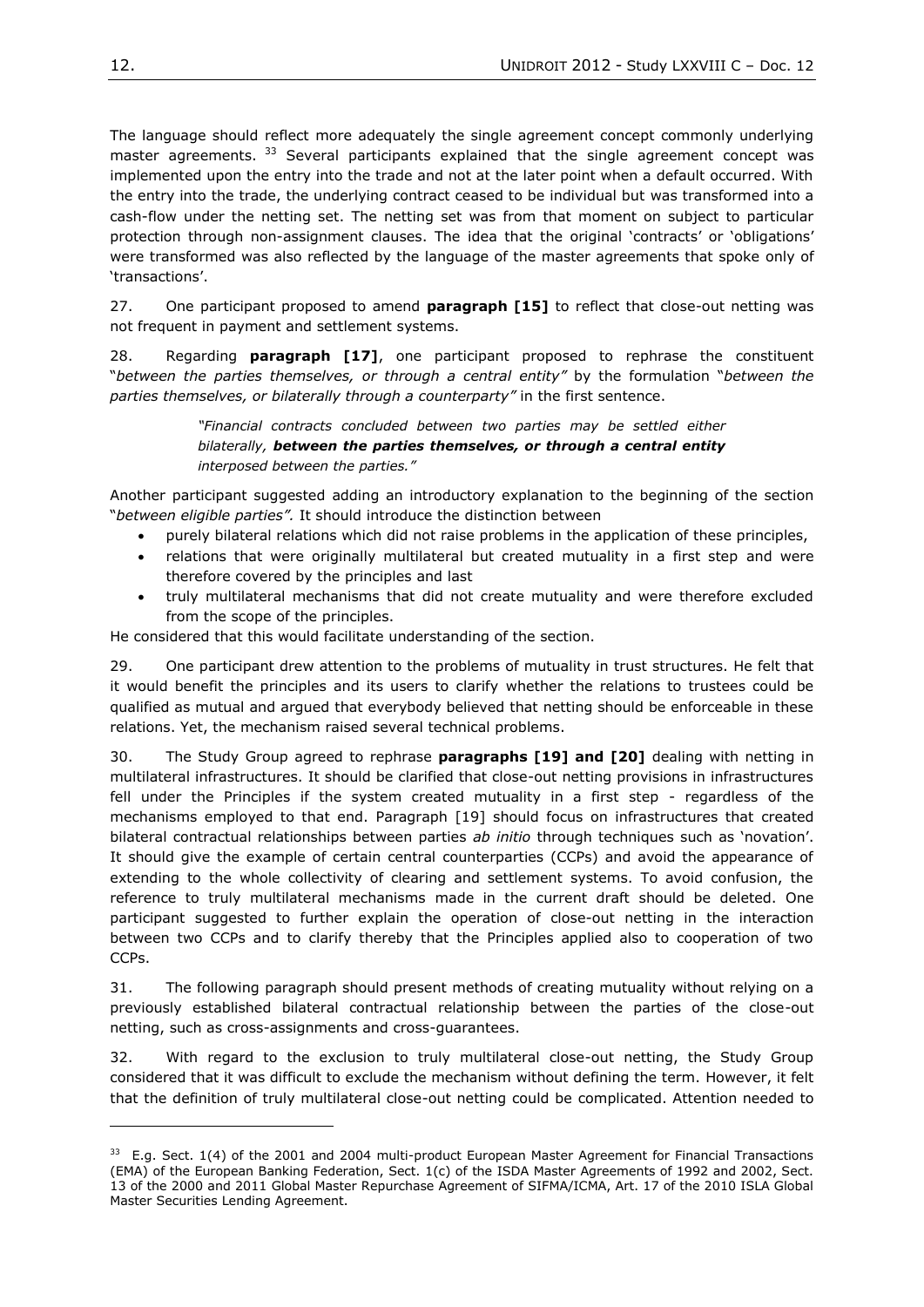be paid not to confuse truly multilateral close-out netting with netting in infrastructures that created mutuality in a first step, for instance through cross-assignments. Also, multilateral closeout netting needed to be distinguished from other forms of netting such as payment/settlement netting employed in many payment systems or such as novation netting that was used in some multilateral compression systems. The Study Group confirmed that truly multilateral close-out netting was rare in practice but that a number of payment infrastructures employed both, payment netting and on top a set of close-out netting. Some participants suggested that the reference to truly multilateral systems could be dropped from the commentary if it was too complicated to explain these mechanisms.

33. The Study Group further stressed that the discussion of multilateral infrastructures under paragraphs [19] and [20] should be distinguished from the issue of cross-affiliate netting. The reference to cross-affiliate/multi-branch problems in the second half of paragraph [20] should therefore be deleted. The issue would be discussed in the context of the conflict of laws section.  $34$ 

34. One participant suggested that **paragraphs [27] and [28]** should be amended to refer more clearly to both legal techniques that were available to come to the net sum: by acceleration and subtraction of 'old' obligations (in set-off) or by creating a 'new obligation replacing those old obligations (novation). 35

35. The participants further noted that the last sentence of **paragraph [30]** excluded the enforceability of walkaway clauses because it stated that the solvent party "*must pay the insolvency estate"*.

#### *"Where the net amount is positive for the insolvent party, the solvent party must pay the insolvency estate."*

The Study Group decided to replace that formulation by a neutral one. The sentence should further be relocated to a new paragraph of the commentary, in which the concept and the policy considerations underlying walkaway clauses should be explained. <sup>36</sup>

## <span id="page-12-0"></span>**C. Draft Principle 2: Definition of 'eligible party'**

36. The Study Group welcomed the black letter definition of eligible parties and the associated comment. One participant proposed to remove unincorporated entrepreneurs (merchants) from Draft Principle 2(c) to subparagraph 2(b) of the black letter rule. Referring to previous discussions, <sup>37</sup> the Study Group rejected that proposal. With regard to the commentary, the Study Group agreed to insert into **paragraph [35]** entities under public international law to encompass also international financial institutions like regional and global development banks or the World Bank. Last, the Study Group decided to correct a drafting mistake in the second half of sentence one in **paragraph [40]**.

> '*Unincorporated entrepreneurs (merchants) are covered by paragraph (c) even where they conduct themselves as incorporated companies***'**.

The second half of the sentence should be rephrased along the lines of "*even where they engage in business usually conducted by incorporated companies"*. One participant raised concerns that such a broad definition of eligible parties might impede political support for instrument.

<sup>34</sup> *Cf*. supra para. [13 f.], p. 8 et seq.

 $^{35}$  *Cf.* supra para. [22], p. 11.<br> $^{36}$  *Cf* supra paras. [9] and [1]

*Cf.* supra paras. [9] and [11], p. 7 et seq.

<sup>37</sup> *Cf.* Doc. 9, paras. [11], [14] and [16], p. 8 et seq.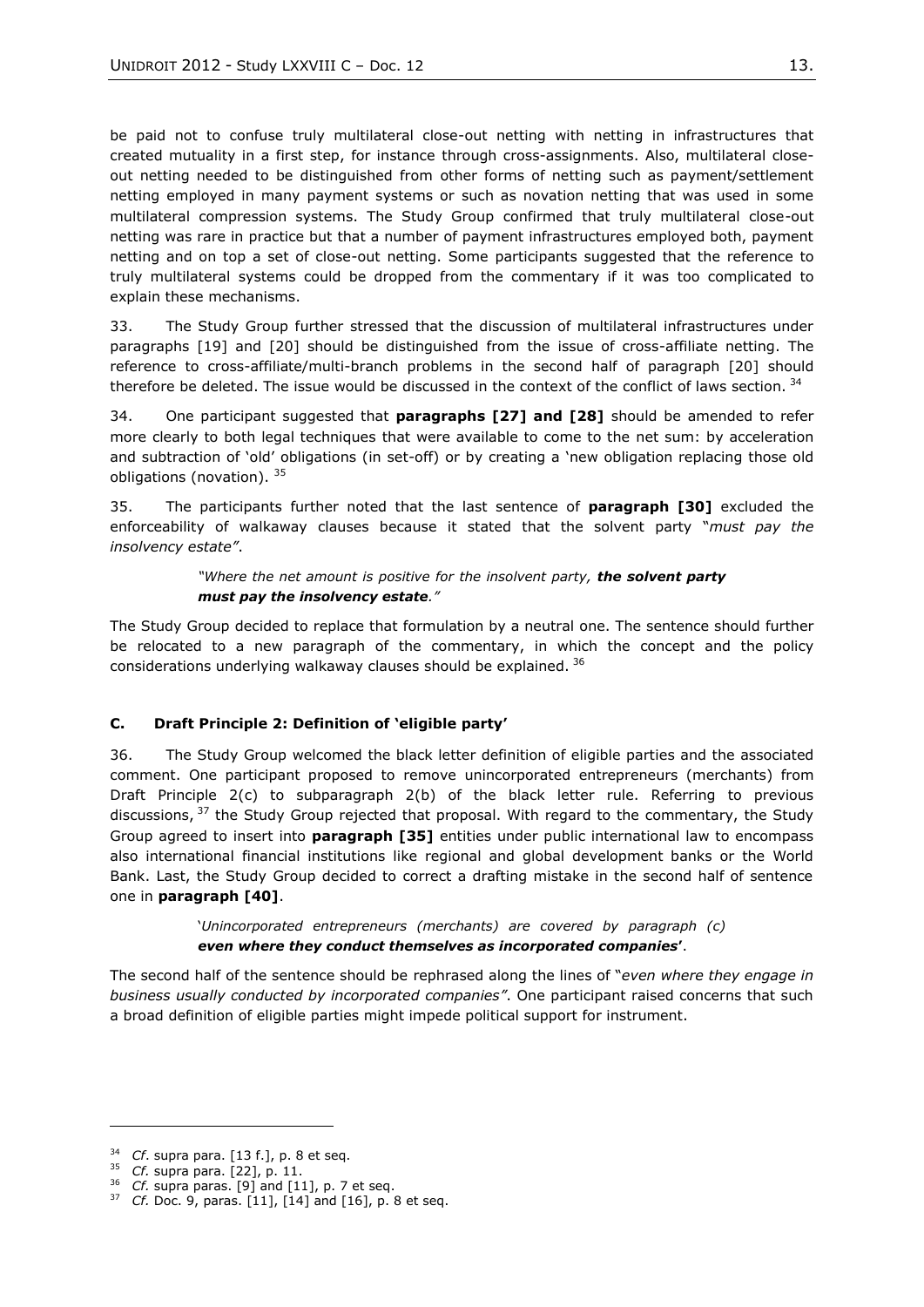# <span id="page-13-0"></span>**D. Draft Principle 3: Definition of 'eligible [financial] contract'**

# **1. The black letter rule**

37. The Study Group endorsed the definition with a few amendments. First and foremost, it decided to replace term '*eligible [financial contract'* by '*eligible obligation*' in the heading and in the chapeau of the draft Principle. Accordingly, the chapeau should be rephrased along the lines of "*'Eligible obligation' means an obligation arising under one of the following contracts"*. The participants felt that such a language would better reflect the theory that the master agreement was one single contract with several underlying obligations, not a bundle of contracts. The deletion of the qualifier `financial' allowed to include commodity transactions into the scope of the instrument.

38. With respect to the definition of derivative instruments in **paragraph (a)**, one participant advocated for deleting the constituent "*that is, or may in the future become, the subject of recurrent contracts in the derivatives markets"*.

> *"'derivative instrument' means an option, forward, future, swap, contract for differences or other transaction in respect of a reference value that is, or may in the future become, the subject of recurrent contracts in the derivatives markets."*

He felt that the constituent might cause obstacles for including unique obligations or first trades in new markets into the netting set. Those derivative transactions should however not be excluded from the close-out netting operation under the Principles.

39. One participant proposed to expand **paragraph (b)** to cover also repurchase, lending and other agreements relating to commodities and precious metals, possibly all elements that were enumerated under paragraph (f). He explained that gold lending in particular was a very old and established product which was subject to close-out netting.

40. The Study Group further decided to delete **paragraphs (d) and (e)** from the black letter text of Principle 3 because it could not agree on a common position regarding the inclusion of deposits and loans, which involved substantive policy considerations. The arguments raised in favour and against the inclusion of deposits and loans should be presented in the commentary.<sup>38</sup> To include these obligations, some participants suggested to add a new paragraph to the end of the list that referred to any other contract or transaction designated by the laws of the relevant state.

41. With regard to the enumeration of precious metals in **subparagraph (f)(5)**, one participant cautioned not to become too specific.

*"5.- gold, silver, platinum, palladium, iridium, or any other precious metal".*

The Study Group agreed to delete iridium from the definition. The other four elements should however be maintained since these types of metals had traditionally been traded, were used for intra-central bank transactions and were sometimes subject to particular legal regimes.

42. The Study Group further decided to delete **paragraph (h)**. Some participants voiced the concern that the inclusion of claims based on the principle of unjust enrichment might negatively affect the public perception of the instrument and advocated for deleting that paragraph. Some of them saw a risk of conflicts with national laws sanctioning illegal transactions, others felt that the law of unjust enrichment itself was a rather hazy and fact-based branch of law and suggested that the instrument should not be loaded with this additional layer of complexity. Taking the contrary view, one participant stressed that the possibility to include claims based on unjust enrichment into the close-out netting mechanism was very important. He explained that Court decisions declaring a complex financial transaction invalid or void could sometimes come as a surprise for the parties

<sup>38</sup> *Cf.* infra paras. [46]-[50], p. 16 et seq.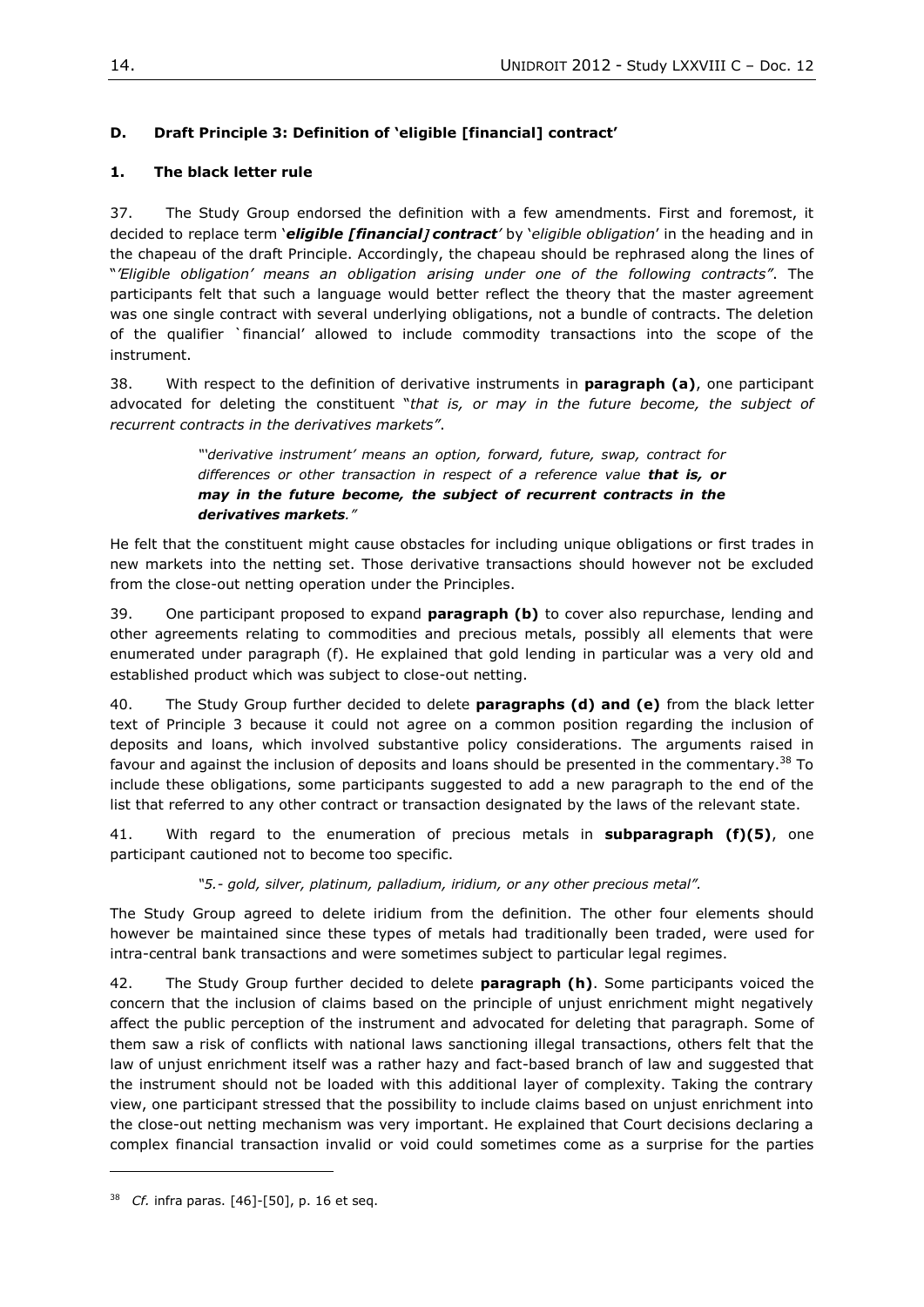because the distinction between valid and invalid transactions could be very subtle. He gave the example of a Credit Default Swap (CDS) that would be qualified as an insurance contract under English law if it provided protection only upon the proof of an actual loss. Hence required an insurance license. Without that license, the contract would be void. The parties to the contract would have to recover the premium paid in execution of that contract on the basis of unjust enrichment. The Study Group concluded that even if there were theoretical or technical merits in including those claims, the perception of the instrument should not be burdened with complex ancillary issues that could endanger the success of the Principles.

#### **2. Key considerations and Commentary**

43. The Study Group decided to make some amendments to the commentary to Draft Principle 3. Some concerned sheer editorial choices: In the second sentence of **paragraph [44]**, the description of derivatives referring to "*paradigmatic high volatility transactions"* should be modulated to accommodate the fact that some derivatives had a low volatility in relation to relatively illiquid assets. It should further be clarified in **paragraph 46** that all and not just certain types of derivatives were either physically and/or cash settled. One participant cautioned that the current wording could be understood to state that a third category of settlement existed.

44. In the section on 'Title transfer collateral arrangements', the meaning of "*The first ty*pe" in the first sentence of **paragraph [55]** should be clarified.

## *"The first type of collateral arrangement involves traditional security agreements such as pledge or charge."*

One participant explained that the formulation could be misunderstood to refer to title-transfer collateral arrangements, which were cited first in the previous paragraph. In that reading, the first sentence would appear to be incorrect. The statement was however true for pledges or charges. In the middle of **paragraph [57]**, the redundant terms "*an identical or"* should be deleted. The term was synonym for "*the same*". To express the broader scope, the term "*equivalent*" was sufficient, in particular since it was the term normally employed for hypothecations.

> *"This is the case, in particular, where the agreement, sanctioned by the relevant law, permits the collateral taker to use the encumbered asset for its own purposes, in particular to 'rehypothecate' it, and subsequently to return not the same asset but an identical or equivalent one."*

Some participants feared that the doctrinal explanation given in paragraph [57] as to why certain claims under non-title transfer collateral arrangements should be covered by the instrument might raise problems in jurisdictions that were not build on these considerations. To prevent such problems, the explanation should be softened by adding 'in general' or 'in most cases' to indicate that a transfer or replacement of the proprietary claim was not necessary for the application of the principles. The Study Group further envisaged to expand the scope of Draft Principle 3(c) to strict foreclosure, respectively claims enforcing the pledge by appropriation.

45. The commentary to the new subparagraph of Draft Principle 3 referring to 'any other contract or transaction designated by the laws of the relevant state' should present the arguments in favour and against the inclusion of **deposits and loans**. The Study Group felt that the explanation presented in **paragraphs [60] to [71]** in favour of including deposits and loans should be rephrased. It noted that these arguments did not relate to systemic risk and were therefore inconsistent with the justification for the close-out netting protection expressed in the introduction and in draft Principle 7. One participant stated that the argument made in paragraphs [66] and [68] that deposit insurance schemes supported the bank's general creditors if the closeout netting was not enforceable was not entirely reflective of the way deposit insurance schemes worked in many countries. The participant explained that a majority of the G20 member states applied depositor preference. If the deposit insurance scheme had to pay the claim of a creditor,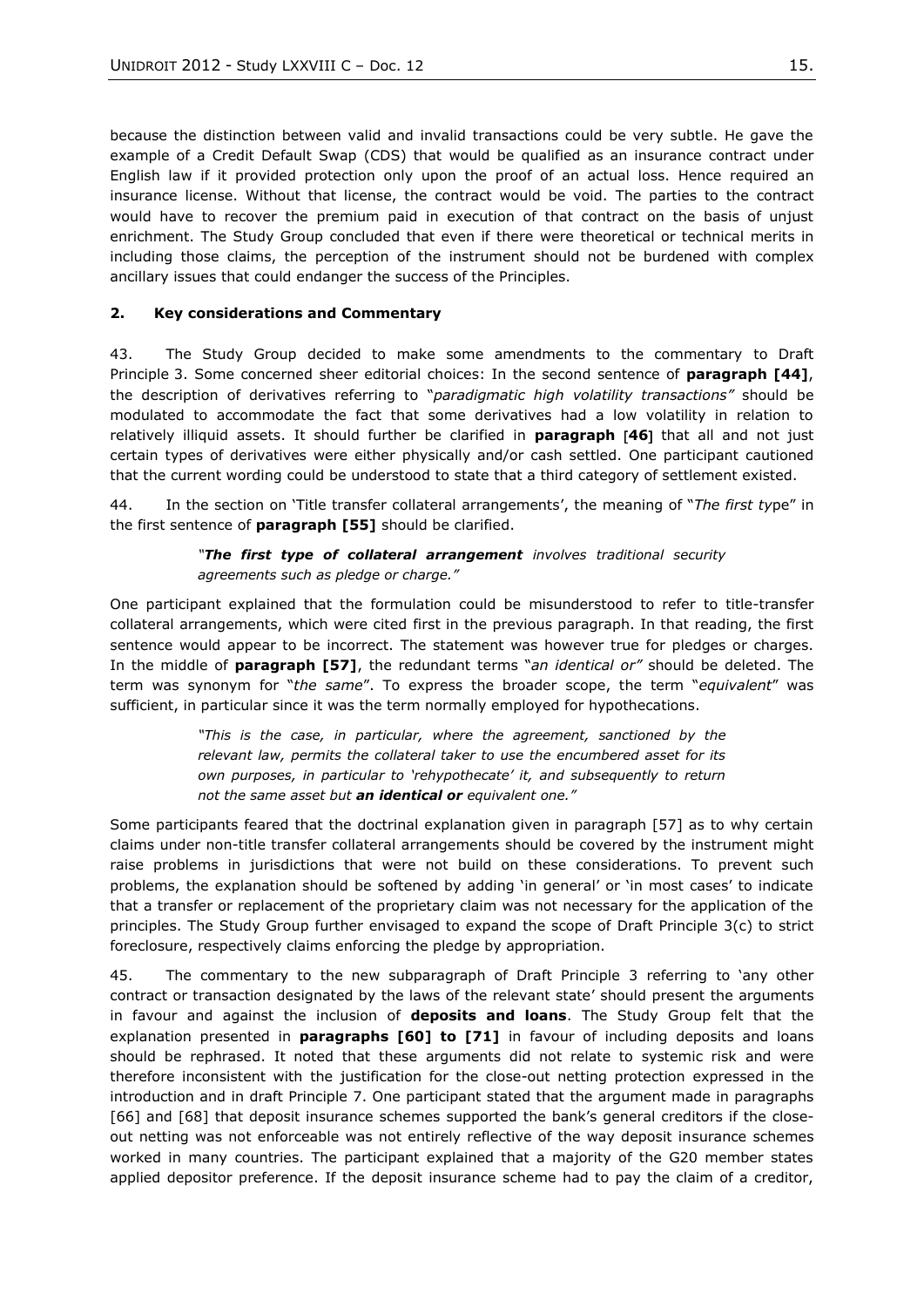the depositor preference ensured that the deposit insurance scheme was paid out of the insolvency estate before any other creditor.

46. One participant cautioned that the exclusion of loans and deposits might create risks for the enforceability of the other contracts listed. Since many of the transactions had a cash-leg which looked functionally as a loan, a Court might come to the conclusion that a derivative or other contract enumerated contained a loan element and was therefore not eligible for close-out netting. Other participants cited regulatory arbitrage as one argument in favour of including deposits and loans. They explained that a loan could be collateralised in different ways: as a derivative, as titletransfer arrangement (in particular as a repo) or by a pledge. Whereas the first options to structure the collateralised loan were eligible for netting and thus protected by the Principles, the pledged loan was not. Yet, margin loans in particular were economically very close to repos. Against this background several participants raised the question as to whether it was justified to exclude loans and deposits from the protective shield of the Principles. To illustrate why it might be desirable to include deposits and loans, one participant gave the example of a central bank that wanted closeout claims arising from its monetary policy considerations with its positions under deposits in the monetary reserves in case the collateral posted was not as good as it ought to be. Endorsing the view that the central bank should be entitled to close out their positions in the cited situation, one participant pointed to the fact that it was not possible to include proprietary claims into the closeout netting operation. Other participants maintained that it was important to include deposits and loans into the Principles to cover also cash pooling arrangements in corporate groups. The closeout netting mechanism provided for in those arrangements should be encompassed and adequately protected by the Principles.

47. Other participants took the view that the risk of regulatory arbitrage was not sufficient to extend the Principle's protection to deposits and loans. One participant cautioned that it would be difficult to make the argument that every transaction of bank should be subject to close-out netting. He wondered what parts of a bank's balance sheet was not eligible for close-out netting if deposits and loans were covered by the Principles. The participant drew attention to the fact that the ineligibility of deposits and loans for close-out netting did not exclude the application of traditional set-off principles or of other forms of netting. Deposits and loans would simply be subject to the ordinary insolvency regime in that case.

48. A majority of participants felt that deposits and loans should be covered if those contracts were concluded amongst financial institutions and central banks. Deposits and loans amongst these institutions were often expressed in different currencies and thus tended to have volatile notionals. They were thereby subject to the fluctuation of the currency market. That brought the contracts close to a currency swap. Some participants cautioned that the Study Group would have to define the term 'financial institution' if it suggested to cover loans and deposits between financial institutions only. Other participants pointed to the fact that defining the term 'financial institutions' was not necessary if the recommendation to cover those loans and deposits was made under the new provision of Draft Principle 3. Since it was supposed to refer to 'any other contract or transaction designated by the laws of the relevant state', the legislator electing to designate deposits and loans as eligible obligations could establish or refer to its own definition.

49. With regards to the explanation of cash pooling arrangements in **paragraph [64]** one participant wondered whether the statement made was true for all cash pooling arrangements.

> "*Legally, mutual payment obligations are not settled until the member in question exits the cash pool arrangement"*

The participant further suggested replacing the word "*incalculable"* at the end of the sixth sentence of that same paragraph [64] by a more moderate term.

> *"If the insolvency administrator were able to cherry pick those deposits/loans which were favourable to the insolvent estate, and if it could at the same time*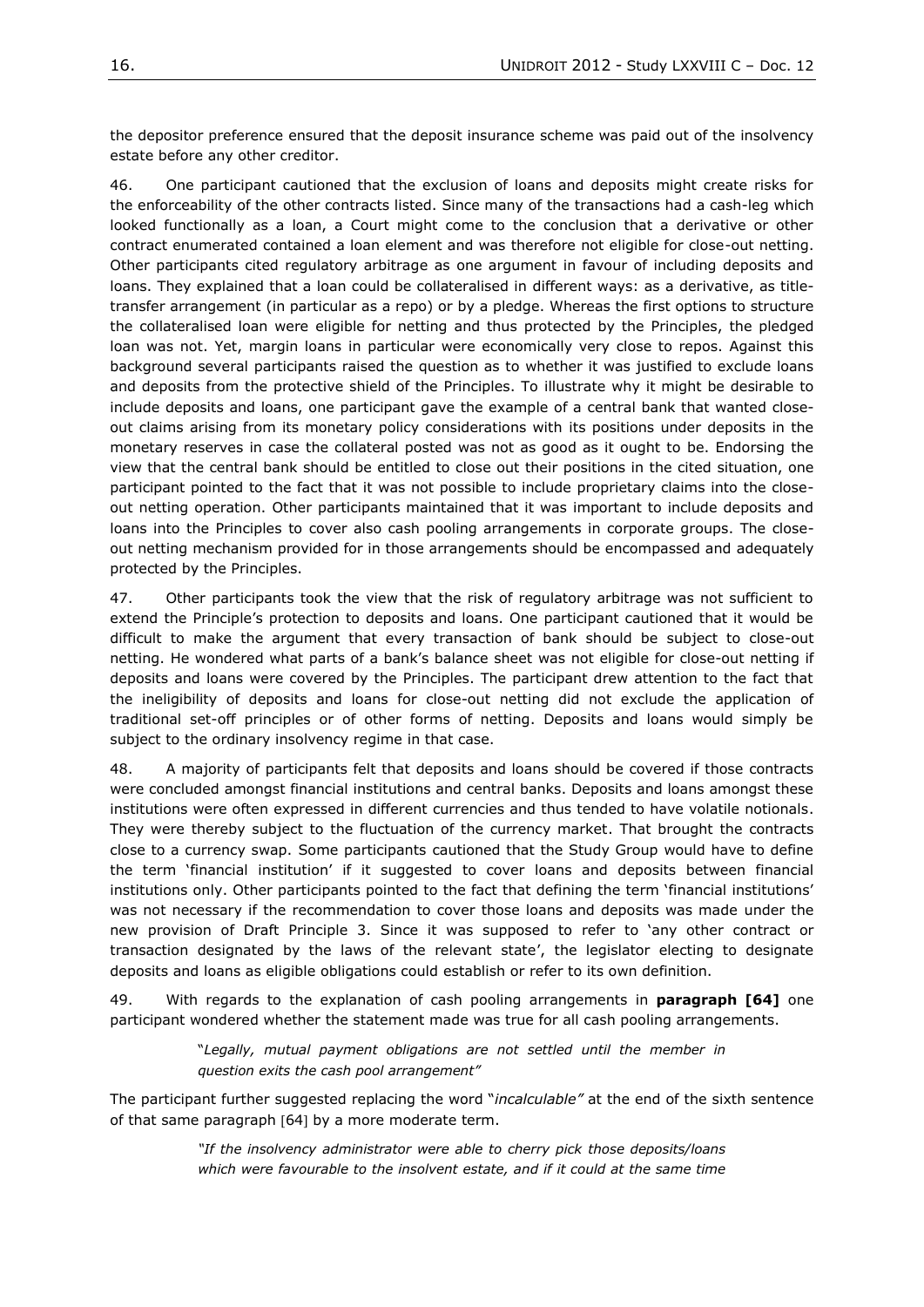*set aside those that were unfavourable, the risk to the solvent party would be incalculable".*

#### <span id="page-16-0"></span>**E. Draft Principles 4-6: Formal requirements**

50. The Study Group agreed that the delimitation of principles 4 and 6 should be clarified. Draft Principle 4 should cover any formal act with respect to the formation of a close-out netting provision, thus apply also to registration requirements with respect to the close-out netting provision itself. By contrast, Draft Principle 6 was drafted to address reporting obligations that had gained importance with recent legislatory activities, in particular with the Dodd-Franck Act in the U.S. and EMIR in the European Union.  $39$  Draft Principle 7(a) complemented the close-out netting protection by addressing requirements regarding the enforceability of a validly formed close-out netting agreement.

51. With respect to editorial choices, the Study Group decided to reintegrate the words 'effectiveness against third parties' into all three provisions of the section.

#### **1. Specific comments on Draft Principle 4**

52. The Study Group clarified that Draft Principle 4 applied to all formal acts with respect to the master agreement such as registration, notarisation and other requirements. Several participants stressed that the provision was very important to the resilience and robustness of trading. A strong majority supported the position that no registration requirements should be imposed for the conclusion of the close-out netting agreement, in particular none that affected the private law validity of a close-out netting provision. This fact should be clearly expressed in the Principles. One participant pointed to the fact that the conclusion of a close-out netting agreement would not be transparent to third parties without any publicity act. Comparing netting to its functional equivalent, security interests, he invited the Study Group to explain in the Commentary why an analogy to the problems of intransparent security interests/secret liens was not valid. Several participants replied that close-out netting did not constitute a security interest in legal terms. In particular, it did not create an effect *inter omnes*. In bilateral relationships, there was no publicity requirement like in transfers of movables. At most, if netting was to be compared to traditional securities interests, it could be compared to a situation where two counterparties bilaterally pledged their obligations to each other. Pledges of obligations required a notification only vis-à-vis a third party debtor and such a third party debtor did not exist in the bilateral scenario cited. Thus, there was no necessity for a notification even in comparable pledge cases. With regard to the broader question of transparency and of giving evidence of the agreement in a court proceeding, one participant drew attention to the fact that an entire toolbox of new instruments had been established to increase transparency in the financial market - not only with respect to the underlying obligations but also regarding the close-out netting agreement. He gave the example of disclosure requirements regarding a bank's balance sheet under Pillar III of the Basel II framework which obliged banks to show how intensively they used close-out netting and other risk-mitigation techniques. <sup>40</sup> The same data would also be published in the 20-F report for U.S. GAAP purposes. Those mechanisms were sufficient to ensure transparency. With the new regulatory framework, transparency and regulatory oversight in the markets would increase even further.

53. Another participant suggested that jurisdictions applying registration requirements might be convinced to abolish those requirements if close-out netting was eligible only to a small, well regulated group of parties - in particular to (financial) institutions that were under prudential

<sup>39</sup> *Cf*. supra fn. 16, p. 8.

<sup>40</sup> *Cf*. Bank for International Settlements/Basel Committee on Banking Supervision, International Convergence of Capital Measurement and Capital Standards of June 2006 [\(http://www.bis.org/publ/bcbs128.pdf\)](http://www.bis.org/publ/bcbs128.pdf) , para. 825, p. 232 and Table 8, p. 238.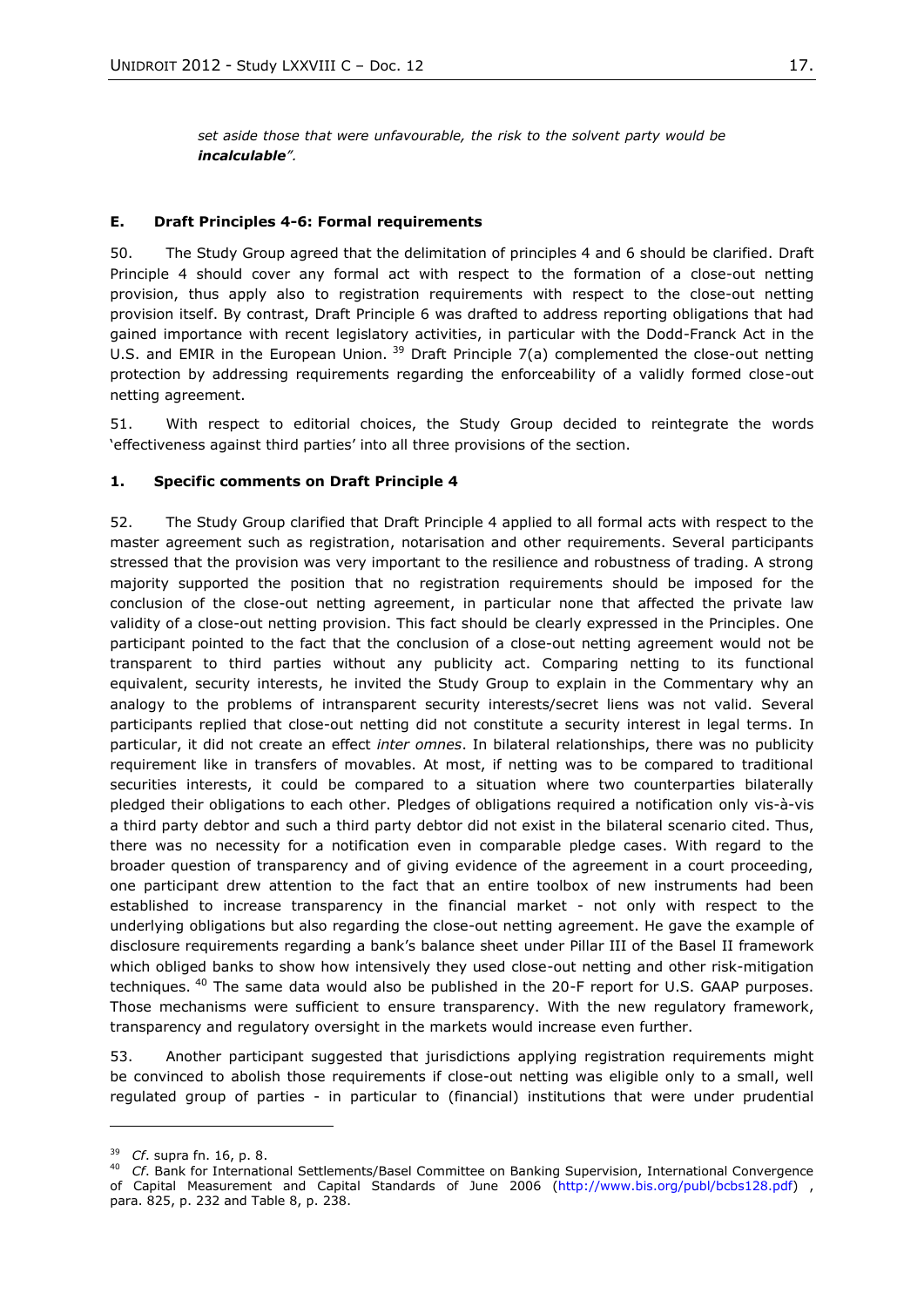supervision. He advised the Study Group therefore to either limit the personal scope of application of the Principles or to accept registration requirements. He stressed that the rationale behind registration requirements was the fear of fraudulent backdating. Registration was destined to prevent that a close-out netting agreement was entered into in or at the edge of insolvency and backdated to prefer one unsecured creditor to the detriment of the other unsecured general creditors. The participant invited the Study Group to address the problem of fraudulent backdating at least in the commentary. In reply to that concern, other participants stressed that nothing in the Principles, prevented a jurisdiction from denying the enforceability of fraudulent actions. In particular Draft Principle 7(c)(iv) disapplied only provisions relying solely on timing, not insolvency provisions relating to fraud, knowledge, undue preference or other additional elements.

54. One participant pointed out that draft Principle 4 needed to be limited to formal acts of private law. He gave the example of capital controls, which were a formal act of public law and still existed in many countries. Under those regimes, international contracts or transactions were subject to approval, typically of the central bank of that country. If the capital control had been approved by the International Monetary Fund (IMF), all exchange contracts in violation of those controls had to be unenforceable in every Member State of the IMF as a matter of public international law. <sup>41</sup> The participant conceded that the interplay of capital controls with close-out netting needed to be examined in more detail, but underlined that mandatory formal acts of public law needed to be exempted from Principle 4.

## **2. Specific comments on Draft Principle 5**

55. Draft Principle 5 received general approval in the Study Group. A single remark concerned the last sentence of **paragraph 82** of the commentary:

> *"Hence, the concept of only protecting the enforceability of netting agreements that are part of standard documentation is not suitable in a crossjurisdictional context."*

One participant suggested deleting the limiting supplement "*in a cross-jurisdictional context".* He explained that the argument was valid also for sheer domestic relationships.

## **3. Specific comments on Draft Principle 6**

56. The Study Group examined the impact of the developing legal framework governing financial transactions<sup>42</sup> to determine whether and how these new mechanisms should be addressed in the Principles. It identified two sorts of reporting obligations in the legislative framework:

- In centrally cleared transactions, real-time reporting was destined to make the essential terms and pricing of the transactions transparent to the market. This mechanism was intended to improve the functioning and competitiveness of the market and to create an audit trail for supervisory and regulatory purposes.
- The reporting obligation of non-centrally cleared transactions towards a trade repository served similar purposes. It ensured that supervisors determined whether large exposures were building up between counterparties and allowed them to evaluate the knock-on effect the failure or stress of one party would have on the counterparty. The supervisor could thus apprehend the implications of stress and disruptions in the market.

<sup>&</sup>lt;sup>41</sup> Art. VIII(2)(b) of the Articles of Agreement of the IMF [\(www.imf.org/external/pubs/ft/aa/pdf/aa.pdf\)](http://www.imf.org/external/pubs/ft/aa/pdf/aa.pdf), p. 23. <sup>42</sup> *Cf*. The U.S. Dodd-Franck Act (available under [http://www.gpo.gov/fdsys/pkg/PLAW-111publ203/pdf/PLAW-](http://www.gpo.gov/fdsys/pkg/PLAW-111publ203/pdf/PLAW-111publ203.pdf)[111publ203.pdf\)](http://www.gpo.gov/fdsys/pkg/PLAW-111publ203/pdf/PLAW-111publ203.pdf) and the proposed EMIR Regulation of the European Commission (Proposal Com(2010)484 of a Regulation on OTC derivatives, central counterparties and trade repositories [\(http://eur](http://eur-lex.europa.eu/LexUriServ/LexUriServ.do?uri=COM:2010:0484:FIN:EN:PDF)[lex.europa.eu/LexUriServ/LexUriServ.do?uri=COM:2010:0484:FIN:EN:PDF\)](http://eur-lex.europa.eu/LexUriServ/LexUriServ.do?uri=COM:2010:0484:FIN:EN:PDF).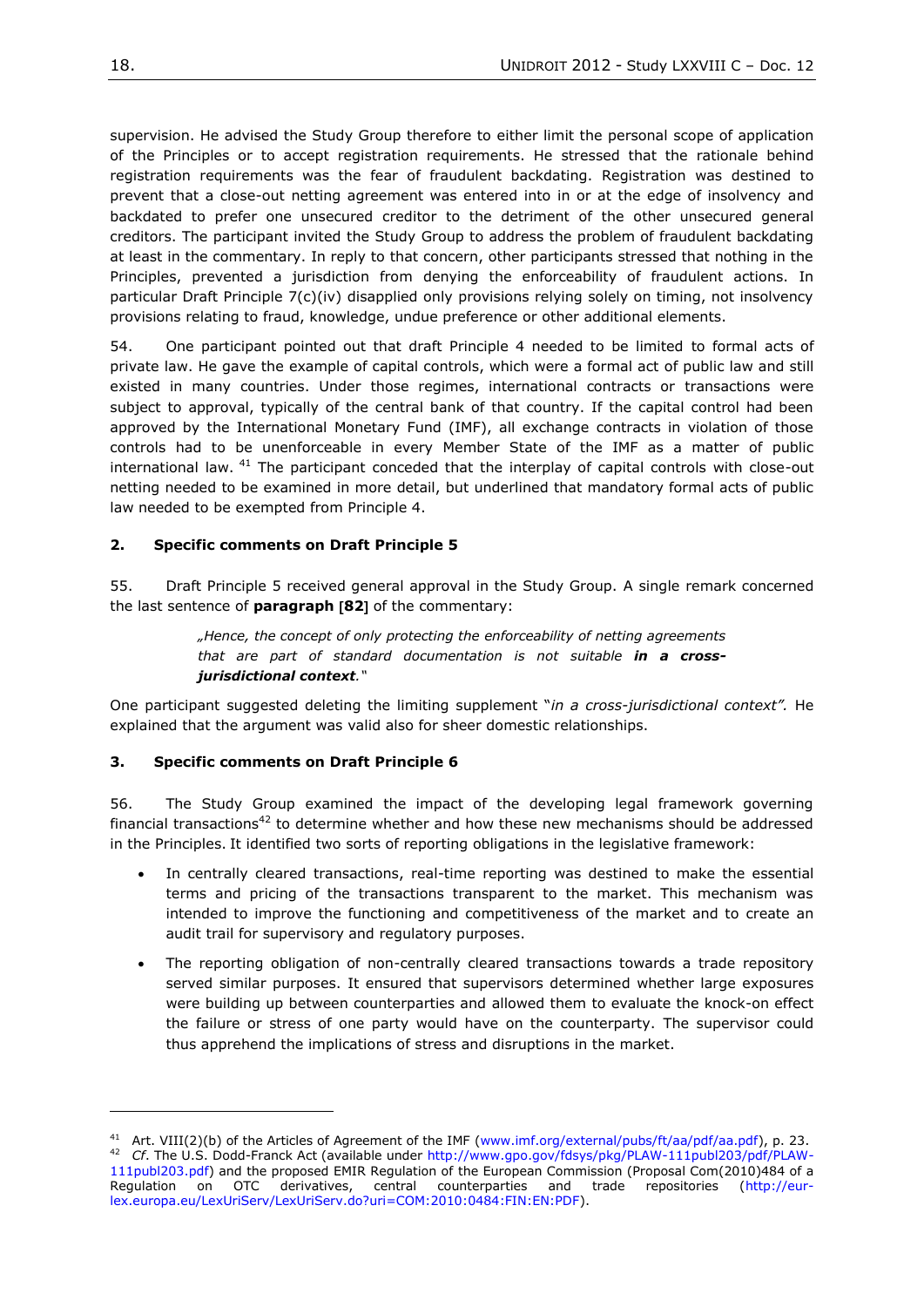57. A majority of participants felt that the non-compliance with those reporting obligations should not be sanctioned by invalidity or unenforceability of the close-out netting provision nor of the underlying obligations. They stressed that the reporting obligations served supervisory and regulatory objectives and aimed at the well functioning of the market. Supervisors and regulators were provided with the information they needed to ensure that the market functioned well. A sanction based on invalidity or unenforceability of the close-out netting provision would be contrary to that purpose. If parties who relied on the effectiveness of a transaction discovered retroactively that their position was invalid - possibly through no fault of their own – this could have strong negative repercussions for their hedging and for the entire market functioning. The Study Group confirmed therefore that the validity of a contract should not be put into question if a party did not comply with reporting obligations.

58. The Study Group further decided to amend the wording of the first sentence of Draft Principle 6 to better reflect its purpose.

> *"The law may require the registration of financial contracts covered by a close-out netting provision [and of the provision itself] with a trade repository or similar organisation for regulatory purposes."*

The introductory passage "*The law may require*" should be rephrased along the lines of "*To the extent that a country requires the reporting of data […], a failure to comply […]*" to avoid making pronouncements on regulatory aspects. Some participants added that the current language was not consistent with the soft law nature of the instrument and might be misunderstood as an initiation to introduce new requirements.

59. Moreover, the term "*registration*" should be replaced by "*reporting*" or "*data reporting*". The Study Group felt that the term "reporting" reflected better that the parties were only requested to provide information on the key data of a transaction such as the object and the price of the transaction and the name of the parties. The term 'registration' could give the impression of a much more elaborate procedure like notarisation, review or at least a filing of the entire contract. The Study Group further decided that the term "financial contracts" should be replaced to enhance consistency of the terminology. It clarified that Principle 6 applied to the underlying obligations. For this very purpose, also the reference to the close-out netting provision in square brackets should be deleted. It should be clarified in the commentary to Draft Principle 6 that it applied only to reporting obligations relating to the underlying obligations.

## <span id="page-18-0"></span>**F. Draft Principle 7: Enforceability of close-out netting**

60. The Study Group agreed that Draft Principle 7 was the key provision of the Principles. It decided that it should be based on a broad definition of insolvency proceedings of the UNIDROIT Geneva Convention. That definition should appear in the first paragraphs of the commentary. <sup>43</sup> With view to the document structure, one participant suggested splitting up draft principle 7: A general provision stating that a close-out netting provision should be enforceable in accordance with its terms - in particular as regards the requirements under the current draft Principle 7(a) and (b) - should be separated from the pronouncements on insolvency law. He argued that such a separation could facilitate the understanding the different scopes of the current Draft Principles  $7(a)$  and (b) on the one hand and  $7(c)$  on the other.

61. Another participant invited the Study Group to pronounce itself about the interplay of the enforceability of close-out netting with payment system laws. The legal treatment of an obligation

<sup>43</sup> *Cf.* supra para. [7], p. 7.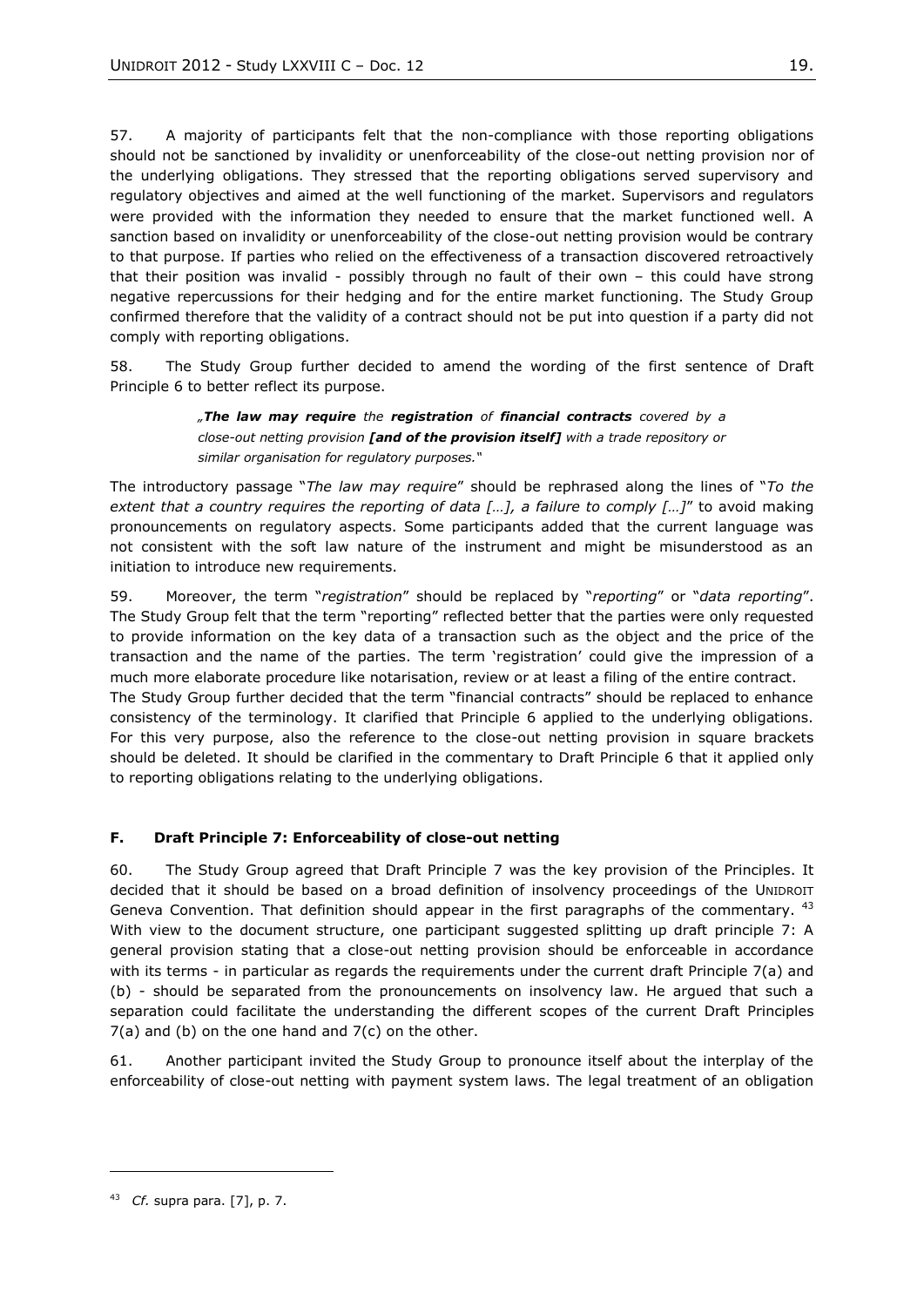that was subject to close-out netting provisions but also to a particular regime protecting the finality of settlement in a the payment system should be explained in the commentary.<sup>44</sup>

## **1. Subparagraph 7(a)**

The Study Group discussed how Draft Principle 7(b) related to Draft Principles 4 and 5. It concluded that Draft Principles 4 and 5 governed the formation of close out netting agreements whereas Draft Principle 7(a) addressed enforcement requirements. The participants noted that the enforcement requirements for commercial contracts cited as examples in paragraph [96] were broadly the same as addressed in Draft Principles 4 and 5. To avoid misunderstandings, discrepancies or mismatches between both provisions, they suggested that it would be better to replace the enumeration in paragraph [96] with an explicit reference to Draft Principles 4 to 6.

62. In the same spirit of avoiding misunderstandings, the Study Group agreed to delete the second half sentence "*or those required for commercial contracts generally*".

> *"The law should not impose enforcement requirements beyond those specified in the close-out netting provision itself or those required for commercial contracts generally."*

This half sentence was based on Articles 7 and 4(6) of the EU Financial Collateral Directive 2002/47/EC $45$  and replaced the former Draft Principle 13, which had enshrined the standard of a "commercially reasonable manner"<sup>46</sup>.

## **2. Subparagraph 7(b)**

 $\overline{a}$ 

63. Some participants suggested that Draft Principle 7(b) might be misunderstood to render an unenforceable obligation enforceable.

*"A close-out netting agreement should remain enforceable even if one or more of the financial contracts covered are unenforceable."*

They proposed to rephrase the provision. It should be clarified that Draft Principle 7(b) was destined to prevent that the inclusion of unenforceable obligations into the netting set affected the operation of the close-out netting provision as regards the remaining obligations. To address that concern, some participants proposed to introduce the concept of severability. The commentary should explain the consequences of the inclusion of unenforceable obligations: The unenforceable obligations had to be severed from the netting set and disregarded for the calculation of the net sum. The close-out netting was, however, effective for the remaining contracts.

64. Some participants pointed to the fact that the same problem of one dubious transaction affecting the enforceability of the entire netting set existed also in other circumstances. They explained that in a number of jurisdictions the inclusion of one transaction that was perfectly enforceable but ineligible for netting could put into doubt the enforceability of the entire close-out netting operation. The Study Group decided that Draft Principle 7(b) should be amended to address also the problem of ineligible transactions contaminating the entire netting set.

65. The same contamination problem appeared in the complex situation of secondary, territorial insolvency proceedings in multi-branch structures.  $47$  The participants agreed that the

<sup>44</sup> *Cf*. Art. 3 of the Settlement Finality Directive 98/26/EC as amended by 2009/44/EC that provides for the European context that *"Transfer orders and netting shall be legally enforceable and binding on third parties even in the event of insolvency proceedings against a participant, provided that transfer orders were entered into the system before the moment of opening of such insolvency proceedings as defined in Article 6(1). This shall apply even in the event of insolvency proceedings against a participant (in the system concerned or in an interoperable system) or against the system operator of an interoperable system which is not a participant."* <sup>45</sup> Directive 47/2002/EC of 6 June 2002 on financial collateral arrangements [\(http://eur](http://eur-lex.europa.eu/LexUriServ/LexUriServ.do?uri=OJ:L:2002:168:0043:0050:EN:PDF)[lex.europa.eu/LexUriServ/LexUriServ.do?uri=OJ:L:2002:168:0043:0050:EN:PDF\)](http://eur-lex.europa.eu/LexUriServ/LexUriServ.do?uri=OJ:L:2002:168:0043:0050:EN:PDF) as amended by Directive 2009/44/EC [\(http://eur-lex.europa.eu/LexUriServ/LexUriServ.do?uri=OJ:L:2009:146:0037:0043:EN:PDF\)](http://eur-lex.europa.eu/LexUriServ/LexUriServ.do?uri=OJ:L:2009:146:0037:0043:EN:PDF).  $6\,$  *Cf.* Doc. 3, Draft Principle 13, p. 3 and Doc. 9, para. [104], p. 29.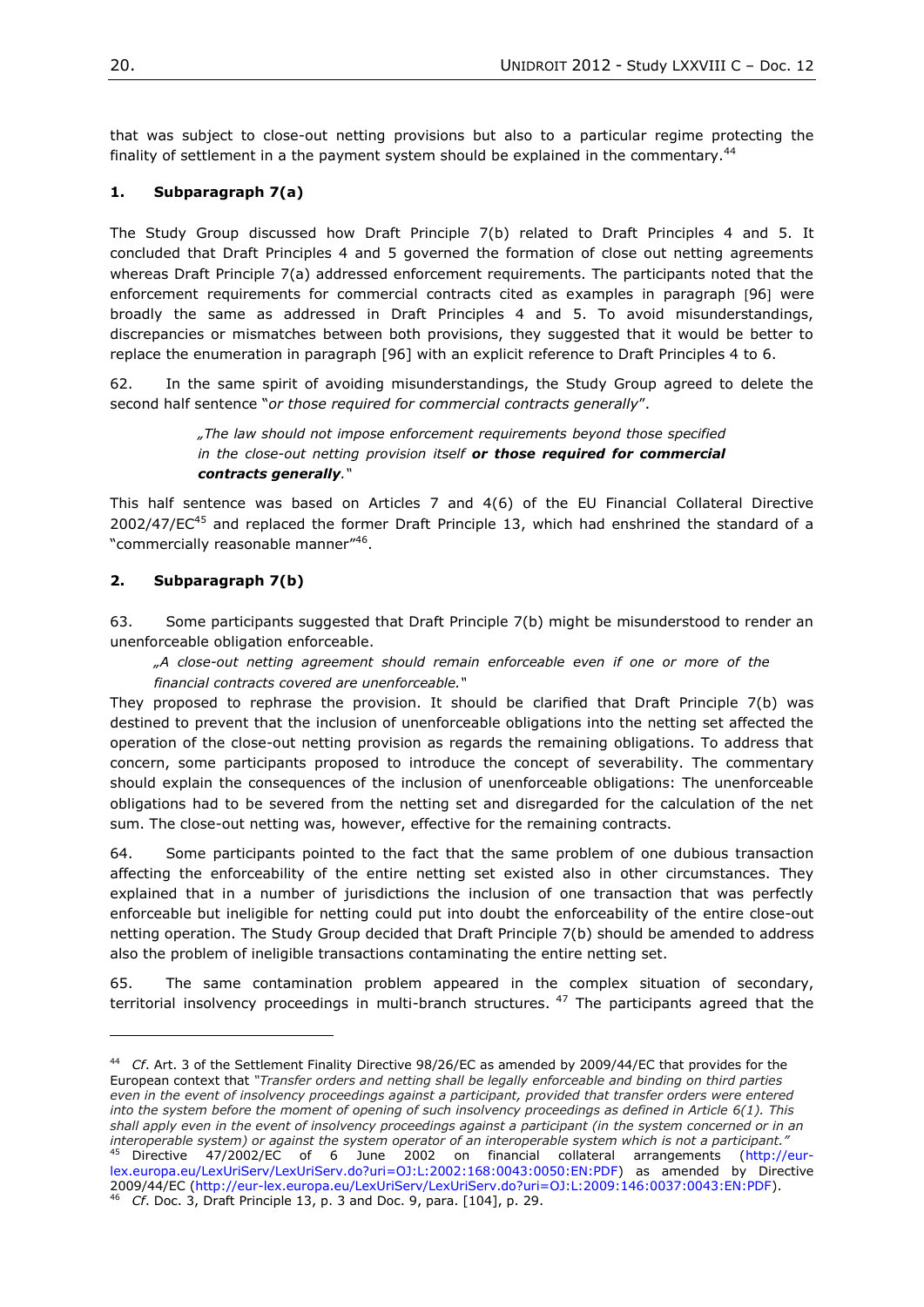problem of multi-branch issues should be addressed at a later point in time since it was closely related to the question of the applicable law and thus to the conflict of laws section.

#### **3. Subparagraph 7(c)**

66. The Study Group noted that the commentary to **Draft Principle 7(c)(iii)** was missing. It agreed that the reasoning behind that provision as well as its interplay with Draft Principle  $7(c)(iv)$ should be clarified in a proper commentary. One participant explained that Draft Principle 7(c)(iii) was conceived to address anti-deprivation cases. It was destined to clarify that the conclusion of a close-out netting agreement did not by itself constitute an undue preference for one creditor to the detriment of the others.

67. The Study Group further noted that the wording of **Draft Principle 7(c)(iv)**, which recommended the disapplication of suspect periods, was limited to the conclusion of the close-out netting agreement itself. It did not apply to entering into the underlying obligations.

> *"a close-out netting provision should not be unenforceable solely on the basis that it was entered into during a prescribed period before, or on the day of but before, the commencement of the proceeding."*

Referring back to previous discussions<sup>48</sup>, a majority of participants advocated for restoring the broader formulation of the provision which had encompassed the entering into the underlying transactions. One participant advocated on the contrary for keeping the limited scope of application. He felt that the Principles, including Draft Principle  $7(c)(iv)$ , should be limited to the conclusion and operation of the close-out netting mechanism itself. The focus of the entire instrument should be to protect the conclusion and operation of the close-out netting mechanism, not the underlying obligations. For this purpose, it was sufficient that Draft Principle 7(b) shielded the close-out netting mechanism against contaminations by an invalid or ineligible underlying obligation<sup>49</sup>.

68. Another participant pointed to the fact that the definition of eligible obligations under Draft Principle 3 encompassed obligations under title transfer collateral agreements. He concluded that Draft Principle 7(c)(iv) should correspondingly also apply to the conclusion of the collateral arrangements entered into in the context of a netting agreement. Other participants endorsed the proposal that 7(c)(iv) should apply not only to the conclusion and operation of the close-out netting itself, but also to the conclusion of the eligible obligations and to the entering into collateral arrangements.

69. One participant voiced the concern that Draft Principle  $7(c)(iv)$  might give rise to misunderstandings. Read in the context of the chapeau of Draft Principle 7, which stated that a close-out netting protection should be enforceable in accordance with its terms, the provision could be understood to disapply all insolvency clawback provisions, those relating to suspect periods or zero-hour rules as well as avoidance provisions based on undue preference and knowledge. He suggested clarifying that the insolvency clawback regime was not affected by the Principles, except for those rules that relied solely on timing (suspect periods and zero-hour rules). A commentary to the term 'solely' of the black letter text should make clear that Draft Principle 7(c)(iv) did not apply to insolvency provisions based on fraud, knowledge, undue preferences and the like. The Study Group agreed that this explanation should be given without enumerating particular clawback concepts because the insolvency law was too diverse in the various jurisdictions and applied a variety of concepts. The wording should rather be broad and general enough to encompass the variety of these options. This approach should, however, not foreclose the possibility of giving examples.

 $\overline{a}$ 

<sup>&</sup>lt;sup>47</sup> *Cf.* supra, para. [13 et seq.], p. 8 et seq. for an explanation of the problem.

*Cf.* Doc. 9 para. 106 et seq.1, p. 29 et seq.

<sup>&</sup>lt;sup>49</sup> *Cf.* supra paras. [65 et seq.] on Draft Principle 7(b).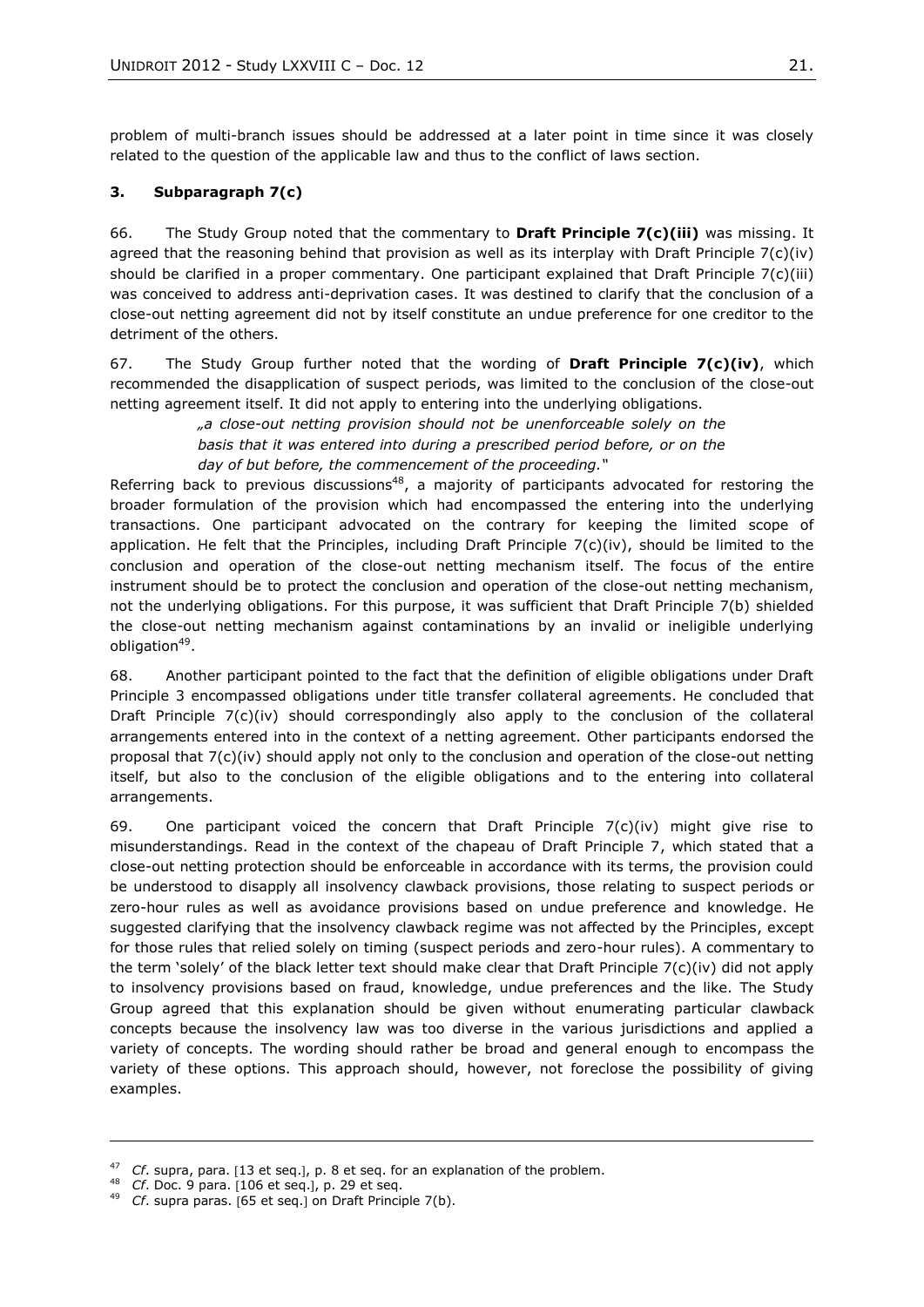70. With regard to editorial choices, one participant proposed to replace the phrase "*should not be unenforceable*" in Draft Principle 7(c)(iv) by formulations along the lines of "*should not be declared invalid or void*" or "*should not be revised*" to reflect that the provision dealt with initially valid and enforceable agreements that were later - in a separate act justified by reasons of unjustified preference - declared void or invalid.

71. Another participant proposed to expand Draft Principle  $7(c)(iv)$  or to introduce a new subparagraph to protect contracts made on market terms from the general insolvency law. He gave the example of spot trades and derivatives made at market terms, the legs of which were so balanced at the time of their conclusion that their market value was zero at that point in time.

## **4. Key Considerations, explanations and commentary to Draft Principle 7**

72. With regards to the first key consideration to Draft Principle 7, one participant proposed to rephrase the first sentence.

### "The enforceability of close-out netting often conflicts with a number of **general** *commercial and insolvency law issues*."

He maintained that the statement was correct and important regarding the insolvency law modifications but suggested to soften it in relation to the commercial law side. The participant explained that there were little conflicts with general commercial law in major financial market jurisdictions and cautioned that the sentence as it stood could dissuade policy makers from adopting the Principles.

73. Turning to the commentary, the Study Group discussed the application of the Principles to some forms of amicable (pre-)insolvency proceedings which were addressed in the last sentence of **paragraph 89**.

> *"In this context, it is worth noting that procedures which are technically not insolvency proceedings such as amicable creditor settlements, are also included in the scope of protection (which leaves, however, unaffected the possibility to change the close-out netting provision by agreement)."*

The Study Group considered whether the general statement of Draft Principle 7 that the close-out netting operation should remain unaffected was true for all types of amicable proceedings. The participants looked at different amicable creditor settlement proceedings such as the French 'Procedure de sauveguarde<sup>'50</sup> and some forms of voluntary arrangements and schemes under English law<sup>51</sup> to better understand the nature of those proceedings. The Study Group concluded that the term 'amicable proceedings' encompassed a broad variety of proceedings, some involving statutory, administrative and judicial elements. It discerned different types of amicable proceedings - purely contractual agreements, voluntary arrangements concluded under a statutory regime and regimes that were subject to some sort of judicial or administrative approval. One participant suggested that purely contractual proceedings differed from the others in relation to close-out netting. Being governed entirely by the contract, it depended entirely on the consensual agreement with the counterparty of the netting agreement whether the amicable (pre-)insolvency agreement overruled the close-out netting agreement or not. Thus it was not adequate to make pronunciations in that regard. The Study Group felt, however, that there would be room for an application of the Principles if there was an official nature to the reorganisation or restructuring proceedings. One participant drew attention to the fact that the cited paragraph [89] had tried to establish exactly what had been agreed: as a rule the close-out netting operation should remain

<sup>&</sup>lt;sup>50</sup> A new proceeding introduced into Art. L.620-1 to L.627-4 of the French Commercial Code destined to prevent creditors from enforcing their claims even in a pre-insolvency stage destined to allow the undertaking to recover. L.628.1-628.7 of that Commercial Code regulate the even faster 'procédure de la sauvegarde financière accélérée'.

<sup>51</sup> *Cf*. Part VIII of the Insolvency Act 1986 provides for a voluntary arrangement and Part XXVI of the Companies Act. 2006 provides for a scheme of arrangement for corporate insolvency proceedings.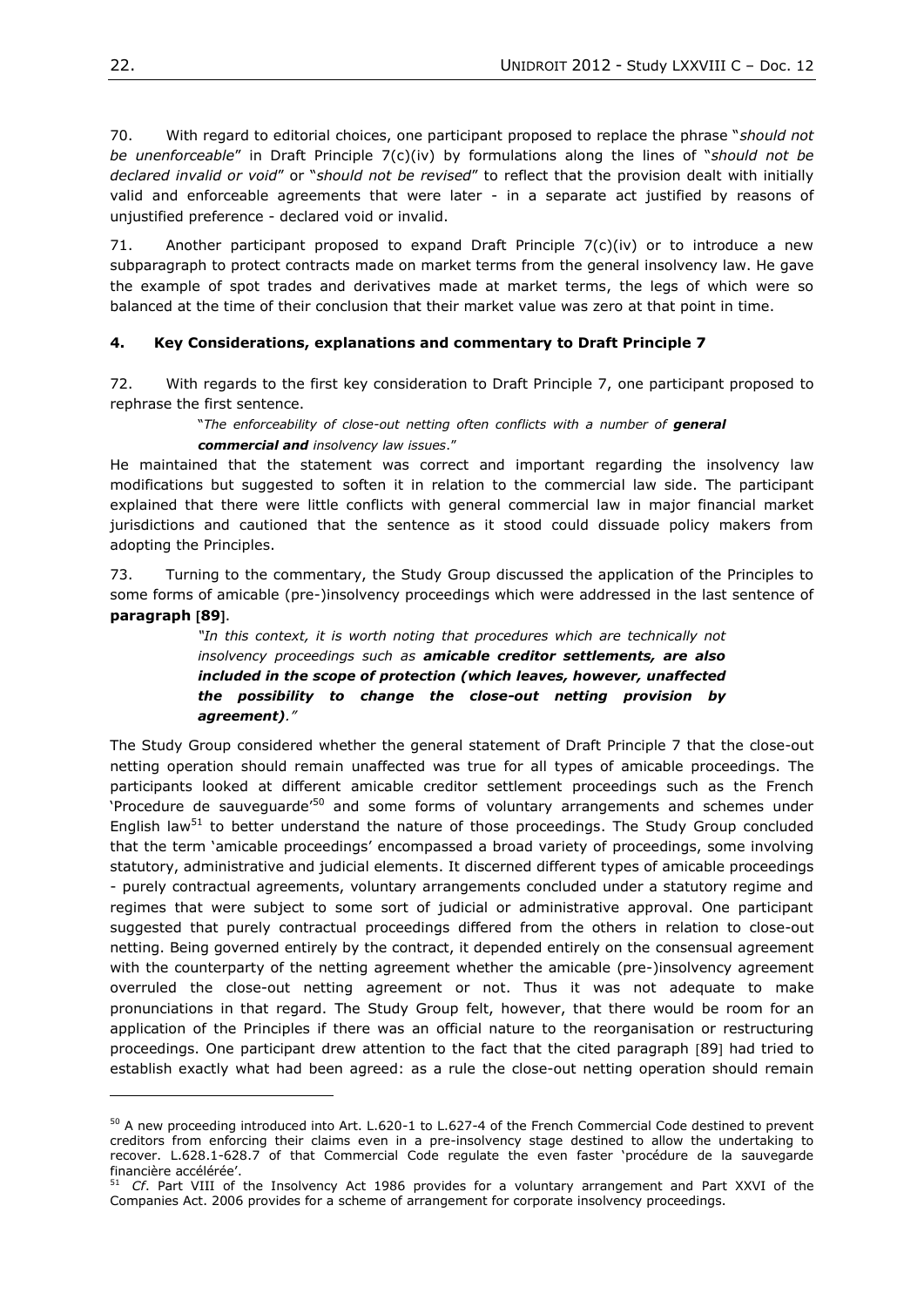unaffected by amicable creditor settlements, but a contractual agreement of the parties could of course provide otherwise. The Study Group agreed that the passage should be refined to clarify the exact scope of the Principles with respect to amicable creditor settlement proceedings. It found it wise to look into and make reference to the work of other organisations such as the UNCITRAL soft law instruments on insolvency law. <sup>52</sup>

74. One participant drew attention to the fact that the functional approach of the Principles required their transposition to the laws of the various jurisdictions. In that process, some jurisdictions might characterise close-out netting as set-off despite the statement in paragraph [2] of the introduction that close-out netting was functionally and conceptually different from traditional set-off. The participant voiced the concern that jurisdictions which characterised closeout netting as set-off might come to the conclusion that their laws were compliant with the Principles since they admitted insolvency set-off, for instance. This equalisation implied the risk that national limitations to set-off would be applied to close-out netting. To address that concern, the participant advocated for expressing clearly in the commentary that jurisdictions that applied traditional national instruments such as set-off or novation for the transposition of the Principles into their national laws would have to amend their respective set-off or novation laws.

75. Looking also to the implementation of the Principles into national laws, one participant raised the question as to the enforceability of close-out netting under Sharia Law. In reply, another participant advised against focussing on those aspects. He explained that ISDA had run a project to develop Sharia compliant derivatives documentation<sup>53</sup> and shared the findings. First, research had shown that the concept of close-out netting did not pose a particular problem in the Middle Eastern countries. What should be noted, however, was that some of the countries of the Gulf Cooperation Council (GCC)  $<sup>54</sup>$  did not have a (proper) insolvency law and that the Principles might thus lack the</sup> legal framework to embed them. Another aspect of those jurisdictions was that the existing provisions were likely to be based on or related to the Sharia. As a matter of public policy, a conflict with Sharia principles could not be addressed with legislative measures in the commercial area.

76. With respect to the commentary to paragraph  $7(c)(i)$  in paragraphs  $[104]$  to  $[106]$ , one participant reminded the Study Group that it had intended to address the issue master-master agreements. It should be clarified that an insolvency administrator should not be entitled to cherrypick amongst several master agreements that were subject to a single master-master agreement.

77. The Study Group further agreed to rephrase the last sentence of paragraph [106] dealing with cherry-picking.

> *"Those jurisdictions that accommodate close-out netting tend to solve the conflict between cherry-picking and enforceability of netting provisions by disallowing the selection of isolated contracts but giving the insolvency administrator the right to*

## *decide whether the net amount is to be paid or not."*

One participant raised the question if cherry-picking should be disapplied also regarding the entire master agreement, thus regarding the payment of the net sum. A majority of participants considered that the insolvency administrator's right to either affirm or repudiate the whole master agreement as a single contract should remain unaffected. They explained that a rejection of the master agreement either entailed the calculation of the net sum and its payment to the insolvency estate in case the insolvent party was in the money or the payment out of the insolvency estate as an unsecured creditor if the insolvent party was out of the money. If the insolvency administrator assumed the netting set, the counterparty would still be free to exercise its close-out rights. Hence, cherry-picking of the entire master agreement did not constitute a problem. The commentary

 $52 \text{ http://www.uncitral.org/uncitral/uncitral_texts/insolvency.html.}$  $52 \text{ http://www.uncitral.org/uncitral/uncitral_texts/insolvency.html.}$  $52 \text{ http://www.uncitral.org/uncitral/uncitral_texts/insolvency.html.}$   $53 \text{ Cf}$  the ISDA/IIFM Tahawwut Master

<sup>53</sup> *Cf*. the ISDA/IIFM Tahawwut Master Agreement available under <http://www.isda.org/publications/isdamasteragrmnt.aspx> (*cf*. also ISDA's press release of 1 March 2010 under [http://www.isda.org/media/press/2010/press030110.html\)](http://www.isda.org/media/press/2010/press030110.html).

<sup>54</sup> Bahrain, Kuwait, Oman, Qatar, Saudi Arabia and the United Arab Emirates.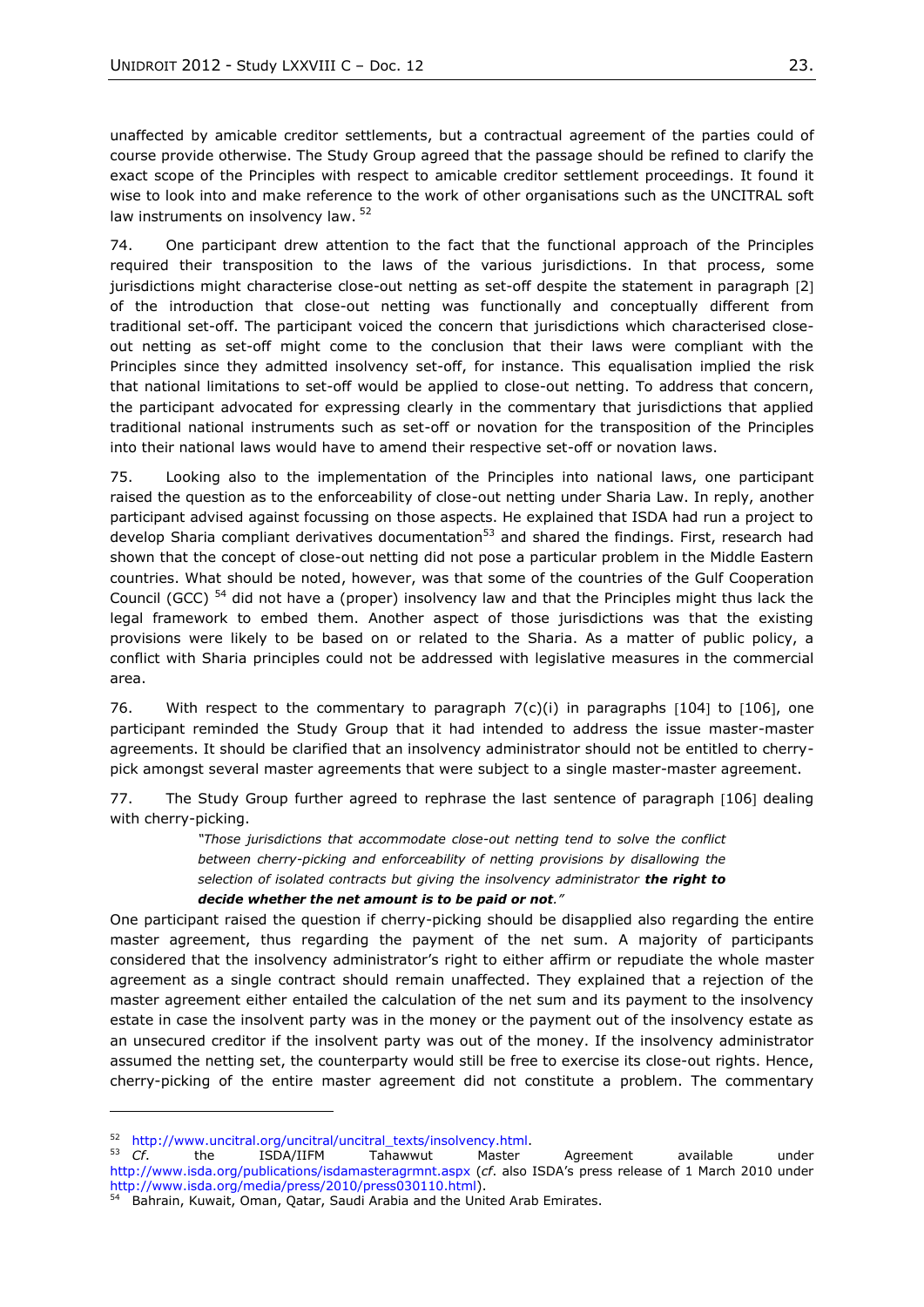simply had to be clear that the cherry-picking right applied only to the level of the single agreement and not to the underlying transactions. The Study Group agreed that the interaction between cherry-picking rights and the operation of the close-out netting agreement should be explained in the commentary.

## <span id="page-23-0"></span>**G. A new Draft Principle 8 on resolution measures by regulatory authorities**

78. The Study Group decided to introduce a new Draft Principle 8 which sets out the relationship between the resolution measures recommended in the Key Attributes of the FSB and Draft Principle 7. <sup>55</sup>

## <span id="page-23-1"></span>**III. Finalisation of the instrument**

79. The UNIDROIT Secretariat proposed to amend the substantive law issues of the Principles in accordance with the decisions taken. The final draft would then be sent to the participants of the Study Group.

80. As regards the conflict of laws issues, the study prepared by the UNIDROIT Secretariat had been sent out to private international law experts. The UNIDROIT Secretariat was also consulting with authors of two independent conflict of laws studies, which were published recently. <sup>56</sup> The Secretariat announced to provide a revised paper on conflict of laws issues at a later stage.

81. The Secretariat announced that it would soon seek the approval of the UNIDROIT Governing Council to convene of a Committee of Governmental Experts and expressed the hope that the Principles could be finally approved by the Governing Council in 2013.

<sup>&</sup>lt;sup>55</sup> *Cf.* Supra paras. [5]-[8] on p. 6f.for the discussion and findings of those resolution measures.

<sup>&</sup>lt;sup>56</sup> Virgós/Garcimartín, "Conditional Conflict of Laws Rules: A Proposal in the Area of Bank Resolution and Netting in Cross-border Scenarios" (yet unpublished); *Grégory Minne*, "Les règles de conflit de lois en matière de compensation dans le secteur financier", ALBJ 2011, 7 et seq.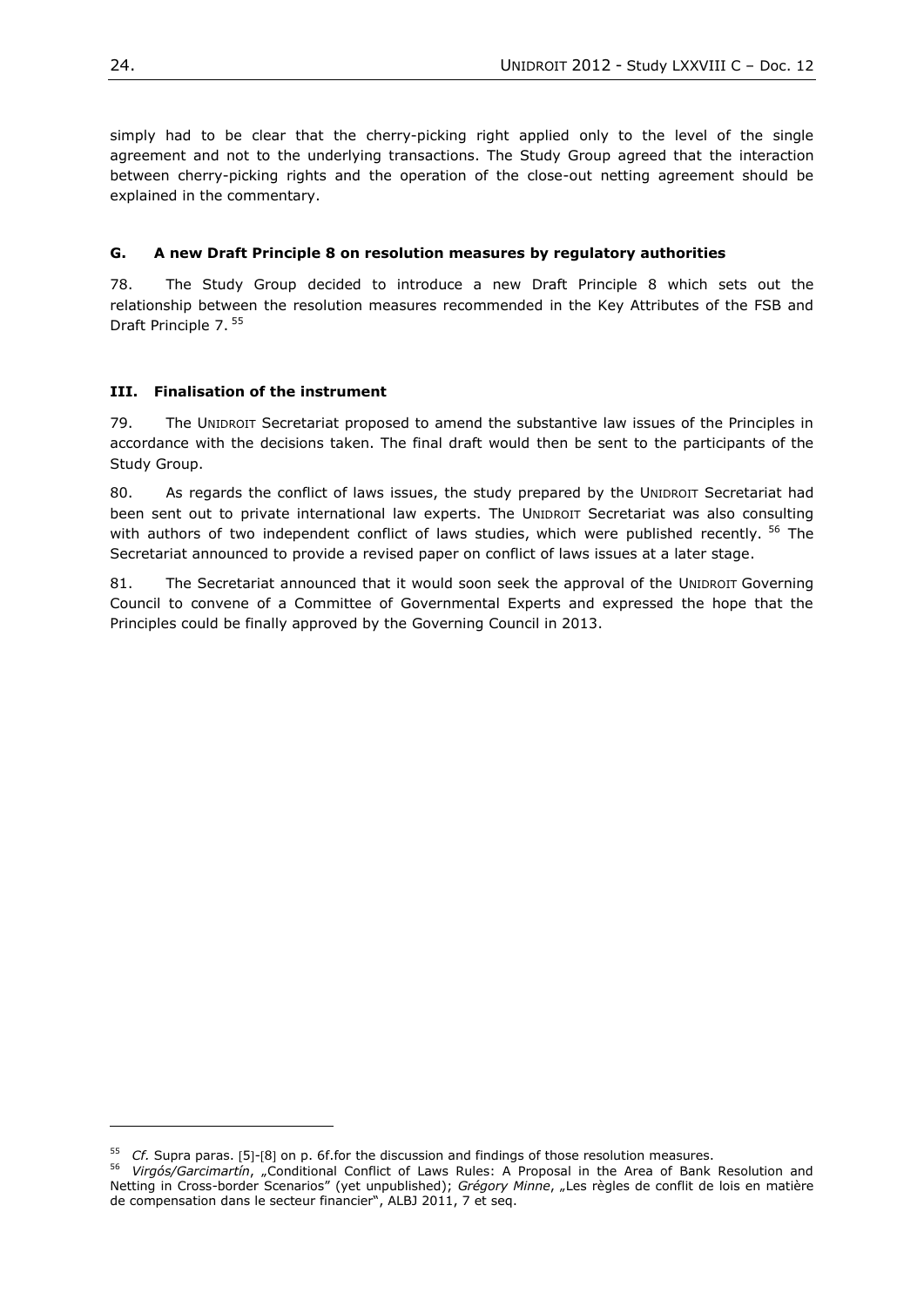# **APPENDIX I**

# **LIST OF PARTICIPANTS**

<span id="page-24-0"></span>

| Mr Fernando ALMEIDA PRADO                               | Partner<br>Pinheiro Neto Advogados<br>Brazil                                                                                                                                      |
|---------------------------------------------------------|-----------------------------------------------------------------------------------------------------------------------------------------------------------------------------------|
| Mr Carl BJERRE                                          | University of Oregon - School of Law<br>Professor of Law - Private Sector Adviser -<br>Uniform Law Commission<br>United States of America                                         |
| Mr Ignacio GÓMEZ-SANCHA                                 | Partner, Head of Capital Markets and<br>Regulatory Finance<br>DLA Piper Spain<br>Spain                                                                                            |
| Ms Joyce HANSEN                                         | Deputy General Counsel and Senior Vice<br>President<br>Federal Reserve Bank of New York<br>United States of America                                                               |
| Mr Holger HARTENFELS                                    | Managing Director and Senior Counsel<br>Legal Regulatory & Governance<br>Germany                                                                                                  |
| Mr Hideki KANDA                                         | Professor of Law<br>University of Tokyo<br>Japan                                                                                                                                  |
| Mr Rostislav KOKOREV                                    | Deputy Director<br>Department of Innovation Development and<br>Corporate Governance<br>Ministry of Economic Development of the<br>Russian Federation<br><b>Russian Federation</b> |
| Mr Klaus LÖBER                                          | Head of Oversight Division<br>European Central Bank (ECB)<br>Germany                                                                                                              |
| Ms Monica MARCUCCI                                      | Legal Services and Law Studies Department<br>Senior Lawyer<br>Bank of Italy<br>Italy                                                                                              |
| Mr Philipp PAECH<br>Adviser to the UNIDROIT Secretariat | Lecturer in Financial Law and Regulation<br>London School of Economics and Political<br>Science (LSE)<br>Department of Law<br>United Kingdom                                      |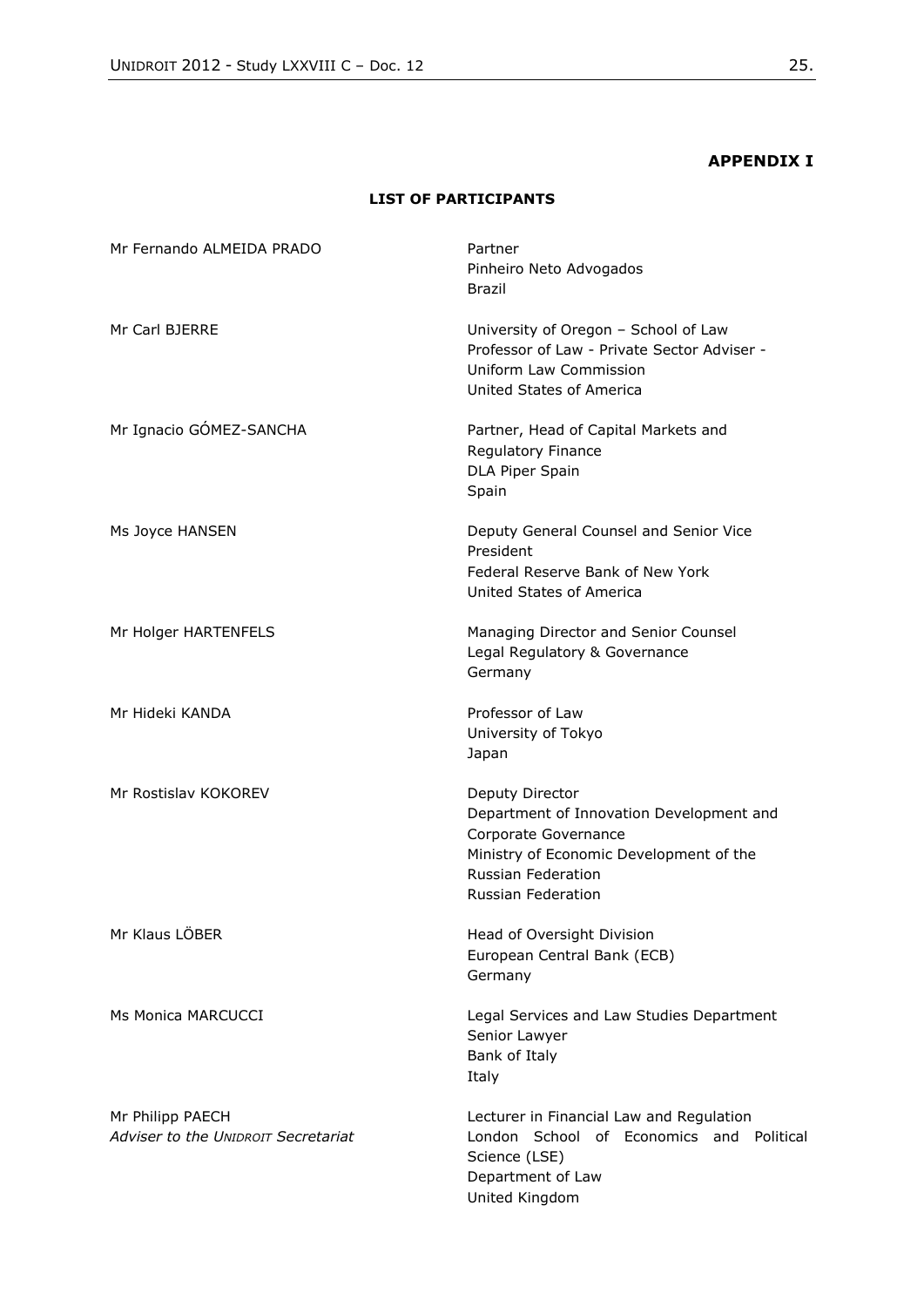Mr Stanislaw SOŁTYSIŃSKI *Chairman of the UNIDROIT Study Group*

Ms Béatrice PASSERA **Executive Assitant, Legal Services Division** Banque de France France

> Of Counsel SOŁTYSIŃSKI KAWECKI & SZLĘZAK Professor of Law - A. Mickiewicz University Poland

#### **OBSERVERS**

| FUROPEAN CENTRAL SECURITIES<br>DEPOSITORIES ASSOCIATION (ECSDA) | Ms Pinar BAHTIYAROGI U<br>Legal Expert<br>Central Registry Agency of Turkey<br>Turkey                                                                  |
|-----------------------------------------------------------------|--------------------------------------------------------------------------------------------------------------------------------------------------------|
| INTERNATIONAL MONETARY FUND (IMF)                               | Mr Wouter BOSSU<br>Senior Counsel - Legal Department<br>United States of America                                                                       |
| THE WORLD BANK                                                  | Ms WONG Sau Ngan<br>Senior Counsel<br>Finance, Private Sector Development &<br>Infrastructure<br>Legal Vice Presidency<br>United States of America     |
| INTERNATIONAL SWAPS AND DERIVATIVES<br>ASSOCIATION (ISDA)       | Mr Fdward H. MURRAY<br>Chair of the International Swaps and<br>Derivatives Association Inc. (ISDA) Financial<br>Law Reform Committee<br>United Kingdom |
|                                                                 | Mr Peter M. WERNER<br>Senior Director                                                                                                                  |

**UNIDROIT SECRETARIAT**

United Kingdom

| Mr José Angelo ESTRELLA-FARIA | Secretary General |
|-------------------------------|-------------------|
| Ms Annick MOITEAUX            | Assistant Officer |
| Mr Ole BÖGER                  |                   |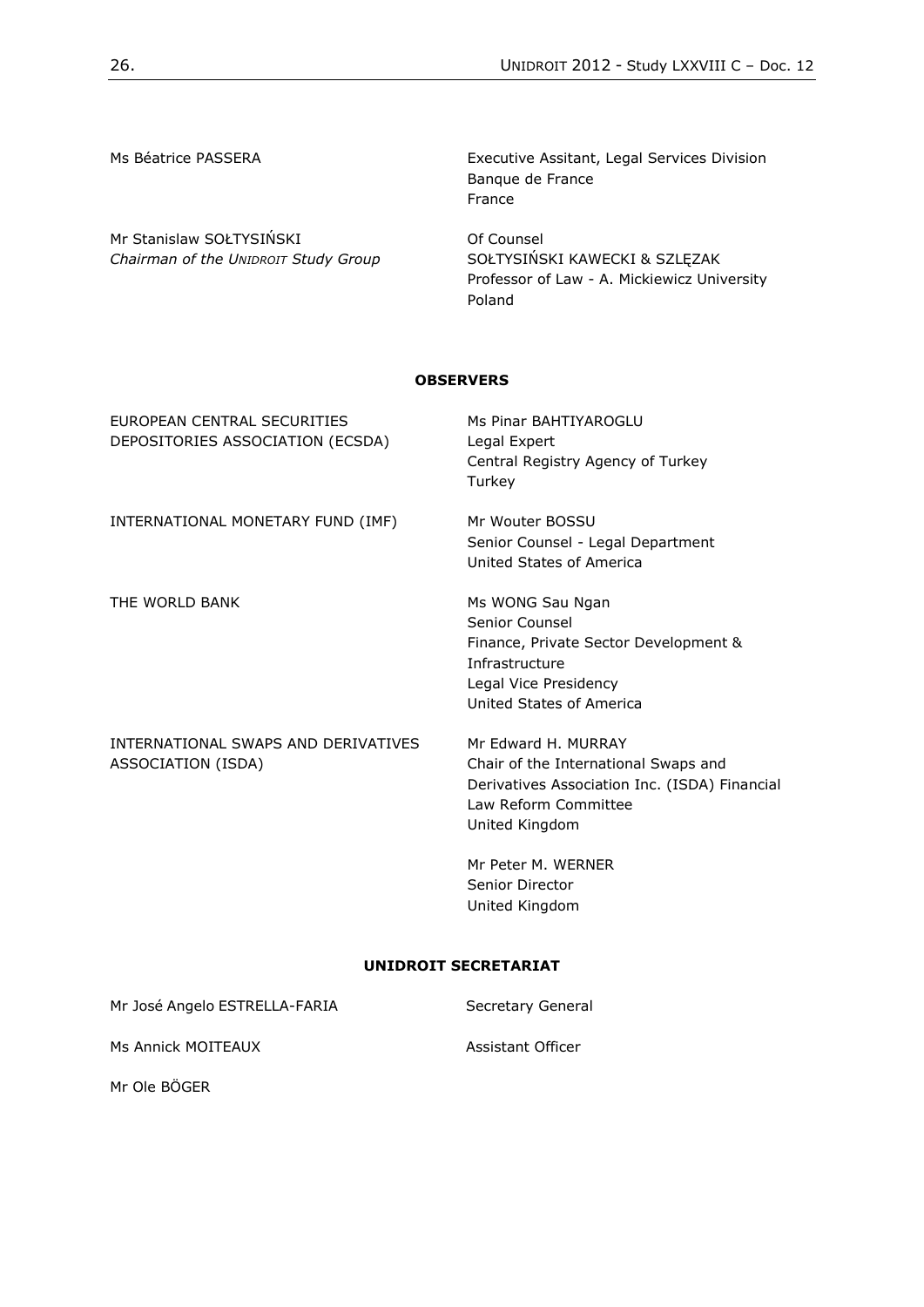**APPENDIX II**

<span id="page-26-0"></span>**UNIDROIT Study Group on principles and rules on the netting of financial instruments**

*Third Meeting* **Rome, 7 – 9 February 2012** UNIDROIT 2012 Study LXXVIII C - Doc. 10 Original: English January 2012

### **ANNOTATED DRAFT AGENDA**

- 1. Opening of the meeting
- 2. Adoption of the agenda and organisation of the meeting
- 3. Reports on the proceedings of relevant institutions
	- (a) Financial Stability Board
	- (b) EU Commission
- 4. Preliminary discussion
- 5. Consideration of the Third Preliminary Draft of the Principles on Close-out Netting of Financial Instruments (UNIDROIT 2012 - Study LXXVIII C - Doc. 11)
- 6. Summary of the findings; planning of further work
- 7. Any other business
- 8. Closing of the meeting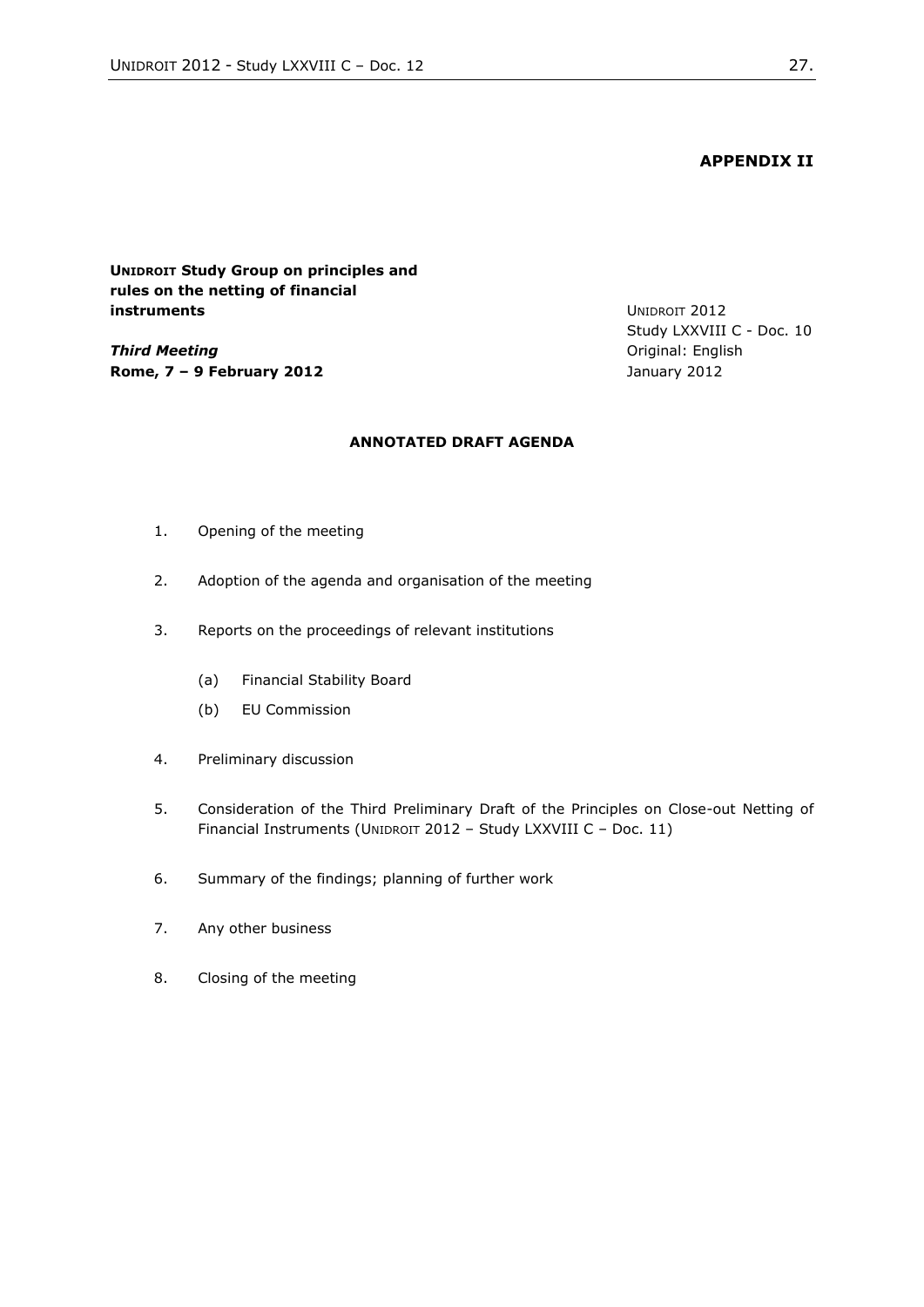## **ANNOTATIONS TO THE DRAFT AGENDA**

## **Item No. 1 Opening of the meeting**

1. The meeting will be held at the seat of UNIDROIT (Via Panisperna 28, 00184 Rome) and will be opened on Tuesday, 7 February 2012 at 10:00 hours.

## **Item No. 2 Adoption of the agenda and organisation of the meeting**

2. Meeting hours will be from 10:00 to 13:00 and 14:30 to 18:00 hours.

## **Item No. 3 Reports on the proceedings of relevant institutions**

3. Mr Devos (Bank for International Settlements) will give a brief status update on recent regulatory developments, in particular on the findings of the Financial Stability Board of November 2011. Mr Wezenbeek (European Commission) will report on netting-related EU developments.

## **Item No. 4** - **Preliminary discussion**

4. At its second meeting in September 2011, the Study Group postponed a decision on certain fundamental issues. In particular, it agreed to await clarifications of the Financial Stability Board before deliberating on the interplay between close-out netting and crisis management powers (Doc. 9, p. 17 [52-53]). The Study Group has further not taken a decision as to whether the draft Principles should extend to the underlying contracts and obligations, to certain netting-related provisions of master agreements and/or to statutory netting provisions (Doc. 9, p. 14-17 [36-51]). Last, it decided to review the Principles with view to their application in multilateral structures and in particular in CCPs (Doc. 9, p. 18-20 [57-63]). The Study Group may wish to address these issues at its third meeting.

## **Item No. 5** - **Consideration of the Third Preliminary Draft of Principles on Close-out Netting of Financial Instruments**

5. The Secretariat invites the members of the Study Group to analyse the Third Preliminary Draft of Principles on Close-out Netting (Doc. 11). Pursuant to the decisions taken at the second meeting of the Study Group, the Draft was amended by extensive explanatory material and by a definition of eligible contracts and parties.

6. The Study Group further agreed in its second meeting to review whether payment, clearing and settlement systems (Doc. 9, p. 18 [54-56]) and collateral arrangements (Doc. 9, p. 20 [64- 66]) were sufficiently covered by the Draft Principles or whether the draft needed to be amended to address the particularities of those arrangements.

The Study Group may also wish to consider the implications of any possible decision to enlarge the scope of the instrument on the structure of the Principles.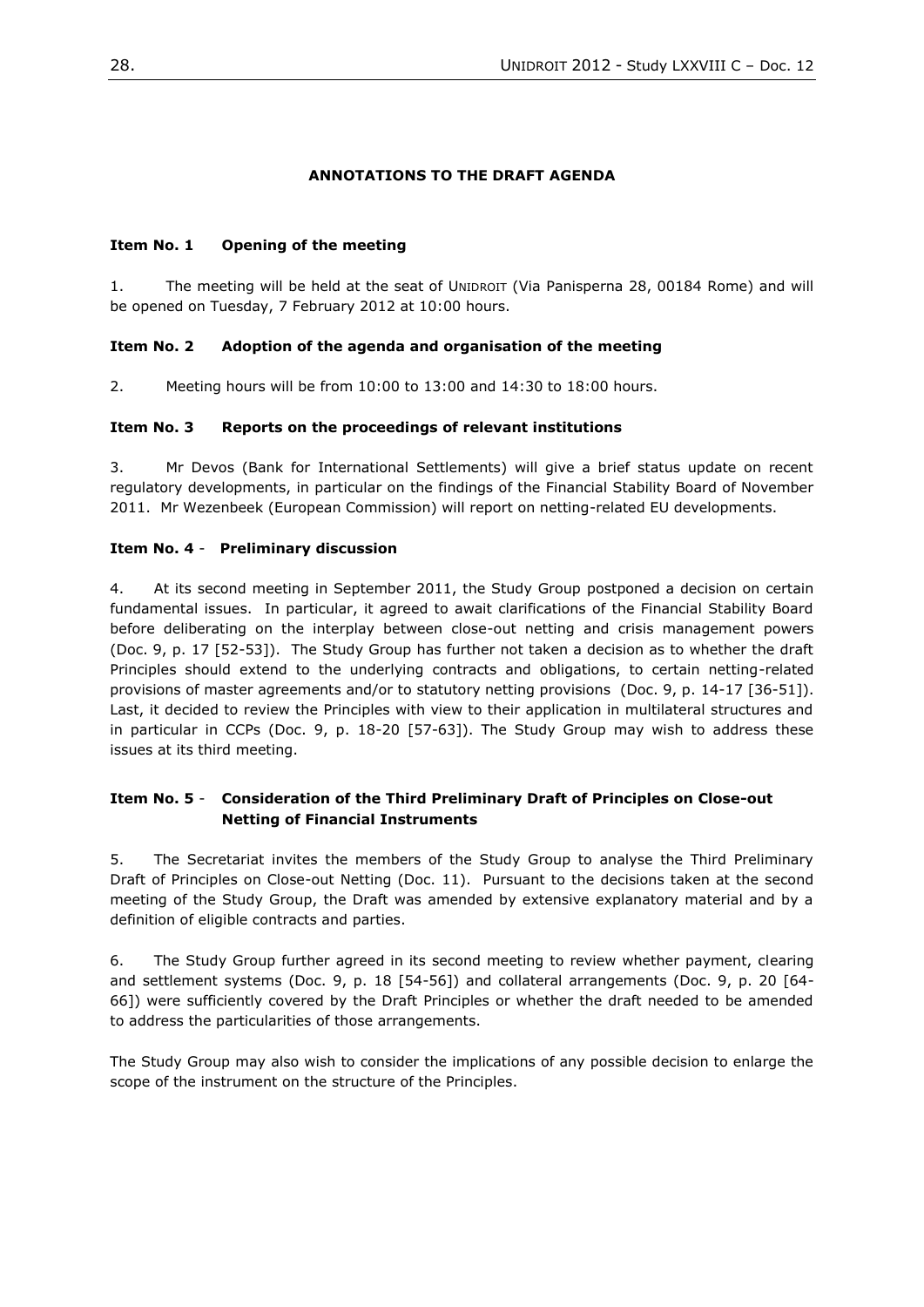## **APPENDIX III**

### <span id="page-28-0"></span>**UNIDROIT Study Group on principles and rules on the netting of financial instruments**

*Third Meeting* **Rome, 7 – 9 February 2012** UNIDROIT 2012 Study LXXVIII C - Doc. 11 Original: English January 2012

#### **Preliminary Draft Principles regarding the Enforceability of Close-out Netting Provisions**

*(Prepared by Mr Philipp Paech, member of the Study Group, on behalf of the UNIDROIT Secretariat) <sup>57</sup>*

#### **Introduction**

l

1. Financial institutions and other financial market participants in their daily operations basically apply two types of mechanism designed to reduce their risk exposure. First, they provide to each other security or collateral. In addition, they may agree that close-out netting shall apply to the financial contracts into which they enter with each other. Both mechanisms, security/collateral on the one hand and close-out netting on the other hand, serve the same purpose, that is, to ensure that one party's exposure to the other parties' solvency and to considerable changes in the value of the relevant assets is kept at manageable levels. Both mechanisms are capable of independently mitigating counterparty risk as well as market risk. Taken together, security/collateral and close-out netting form the spearhead of modern risk management in the financial market.

2. The notion of close-out netting is a relatively new addition to the legal terminology and it is not particularly well-defined. Broadly speaking, close-out netting is often understood as resembling the classical concept of set-off applied upon default or insolvency of one of the parties. However, close-out netting encompasses many additional elements and is functionally and conceptually different from traditional set-off.

3. Close-out netting arrangements are widely used in the financial market by private sector entities, in particular banks, but also private non-financial institutions. In the public sector, entities such as, especially, central banks and supranational financial institutions such as development banks make use of netting arrangements. Close-out netting is typically applied to transactions such as derivatives, repurchase and securities lending agreements, and other kinds of financial transaction that tend to carry a high counterparty and/or market risk.

4. Regulatory authorities (most recently, the *Cross-border Bank Resolution Group* of the Basel Committee on Banking Supervision) strongly encourage the use of such netting arrangements (alongside collateral) because of their beneficial effects on the stability of the financial system.

5. However, these beneficial effects are particularly palpable in the event of the insolvency of a counterparty. In that case, the use of close-out netting assumes that the legal effects stipulated

<sup>&</sup>lt;sup>57</sup> This draft is partly based on Document 2, Document 3 and Document 6 of the UNIDROIT Study Group and on the deliberations of all its members during their two meetings in 2011. The author and the UNIDROIT Secretariat would like to thank Ms Joyce Hansen and Mr Hideki Kanda, members of the Study Group, for their useful comments on an earlier draft of this document.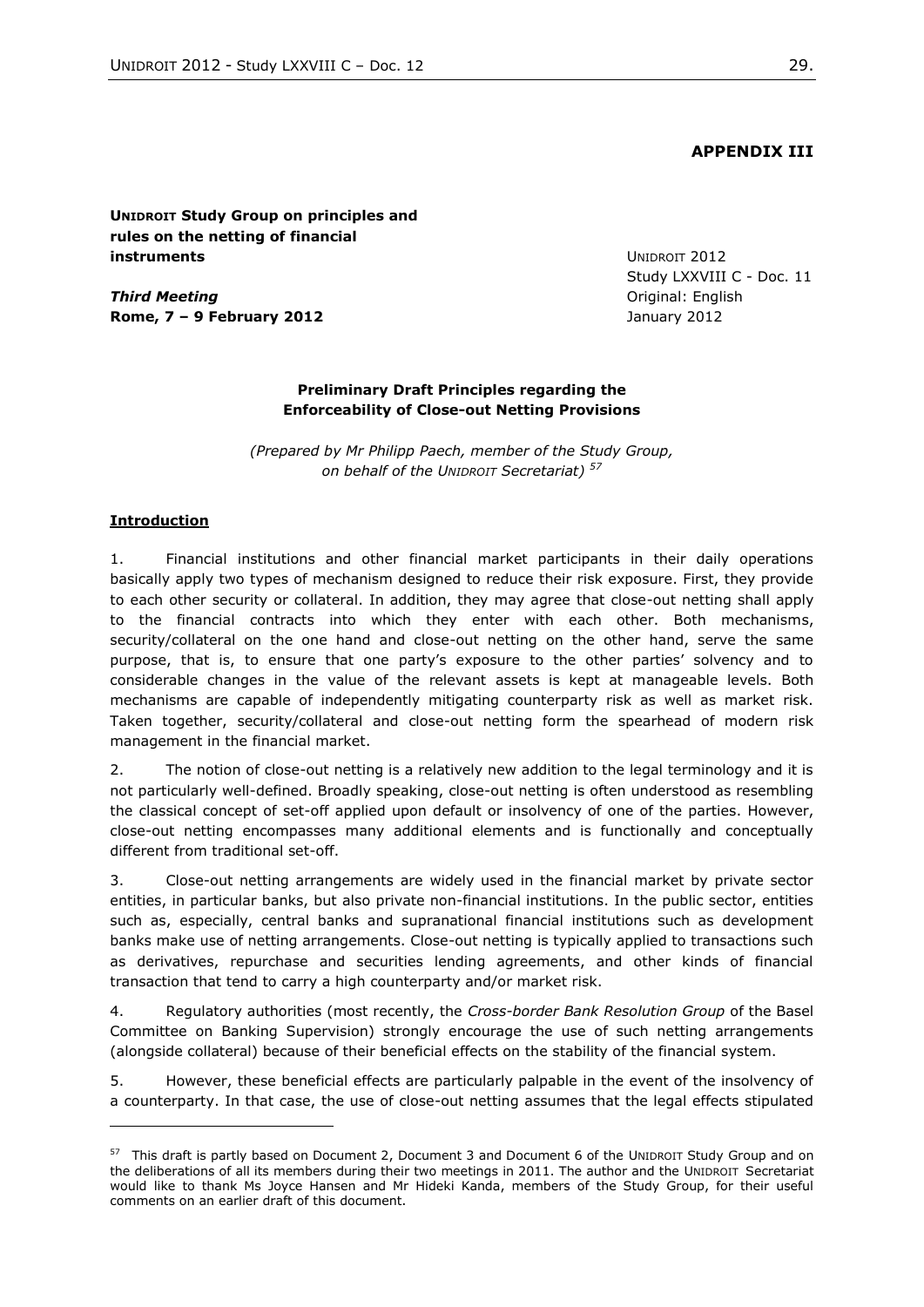to that end by the parties (the close-out netting provision) will be recognised by and be enforceable under the applicable insolvency law. Globally, however, the current *status quo* is that while many jurisdictions recognise netting in insolvency, the extent to which they do so and the scope and legal effects differ. Other jurisdictions do not clearly recognise netting, and the legal practice in such jurisdictions often resorts to the principles governing set-off, failing to recognise the fundamental differences between the two mechanisms. This global 'patchwork' is unsatisfactory in cross-jurisdictional situations, since it exposes the financial market participants' risk management to unnecessary legal uncertainty and may even jeopardise it.<sup>58</sup>

6. An additional aspect of the enforceability of netting agreements has come to the fore since the beginning of the recent financial crisis: regulatory authorities, while underlining the usefulness of netting, have contemplated the need for a brief moratorium on the netting mechanism in preinsolvency or insolvency situations affecting a financial institution, so as to allow the regulator the time needed to decide if and how to save an ailing entity for reasons of systemic stability. The Financial Stability Board has recently provided guidance as to how the regulatory interest should be reconciled with financial firms' and its regulators' need to rely on the enforceability of close-out netting for risk management and mitigation purposes.

7. The emerging international regulatory consensus regarding the interplay between close-out netting and bank resolution is set out in the FSB report on bank resolution. <sup>59</sup> However, this newly developing regulatory approach has to deal with a patchwork where the relevant legal mechanisms in which close-out netting is embedded are not compatible or comparable across borders. Therefore, the sensitive connection of regulatory measures such as moratoria on termination or portfolio transfers to the essential insolvency and commercial law framework might fail in certain cases. Notably, regulatory measures aimed at restricting close-out netting in bank resolution procedures might be less effective. Further, the global patchwork leads to situations where portfolios of financial contracts covered by close-out netting agreements are difficult to transfer to a cross-border acquirer. This situation calls for a more harmonised and streamlined framework regarding close-out netting on which market participants and regulatory can rely across all financial markets. <sup>60</sup>

8. First steps have meanwhile been taken towards an international consensus on the principles underlying the legal cornerstones regarding enforceability of close-out netting agreements. The Geneva Securities Convention sets out an optional framework for the protection of collateral transactions. This protection extends to netting agreements provided they are concluded as part of a collateral transaction. The Convention therefore contains a definition of close-out netting and a key rule on enforceability. <sup>61</sup>

9. Furthermore, netting has also been recognised in the work of UNCITRAL on cross-border insolvency. Notably, the *Legislative Guide on Insolvency Law* refers to the enforceability of netting as a feature to be considered when designing insolvency law, and advises that netting of financial contracts should be allowed under the applicable insolvency procedure.<sup>62</sup>

10. The aim of the following principles is to provide detailed guidance to national legislators seeking to revise or introduce national legislation relevant to the functioning of close-out netting. These principles are designed to improve the enforceability of close-out netting, especially in crossjurisdictional situations, in order to provide a sound basis, in commercial and insolvency law terms, for risk management and mitigation by financial institutions and for the application of regulatory policies in the international context.

<sup>58</sup> *Cf.* for a detailed analysis Document 2, 1st Part, in particular pp. 32 *et seq.*

<sup>59</sup> Financial Stability Board, Key Attributes of Effective Resolution Regimes for Financial Institutions, October 2011, section 4, in particular section 4.3.

<sup>60</sup> *Cf.* for a detailed analysis Document 2, 2nd Part, in particular pp. 68 *et seq.*

<sup>&</sup>lt;sup>61</sup> UNIDROIT Convention on Substantive Rules for Intermediated Securities, adopted in Geneva on 9 October 2009; in particular Article 31(3)(j) and Article 32(3).

<sup>62</sup> UNCITRAL, Legislative Guide on Insolvency, 2005, Recommendations 7g) and 101-107.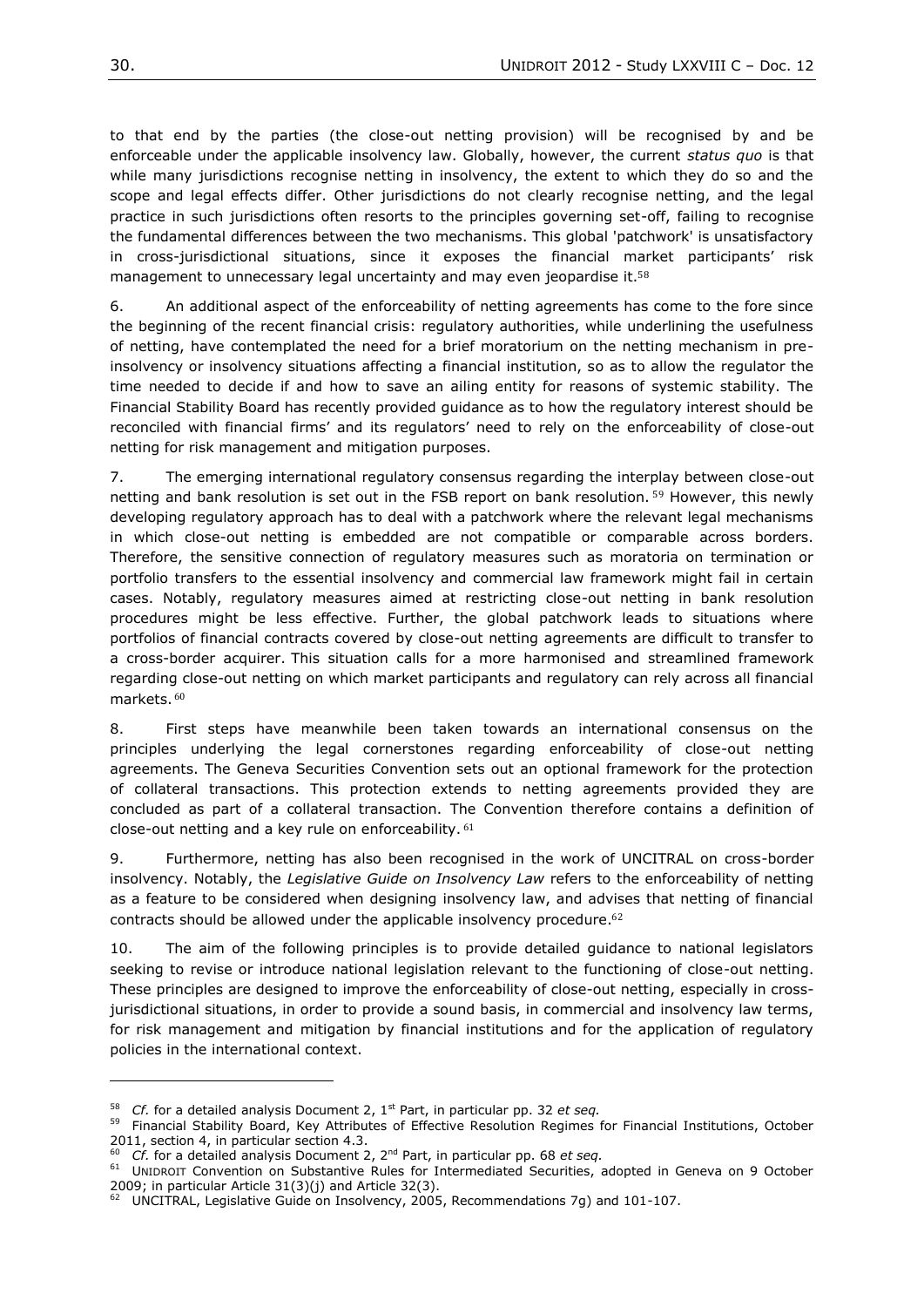## **Principle 1: Definition of 'Close-out netting provision'**

## *Alternative (c)<sup>63</sup>*

*1. "Close-out Netting Provision" means a contractual agreement relating to Eligible Financial Contracts between Eligible Parties under which, on the occurrence of a predefined event in relation to one of the parties, the respective obligations of the parties under such Eligible Financial Contract are reduced, so as to result in a single net obligation representing the aggregate value of all combined obligations, which is then payable by the relevant party. Depending on the contractual agreement and applicable law, close-out netting occurs automatically by operation of the contractual agreement or may occur at the election of the party which is not the party to which the predefined event relates.*

### Key considerations in respect of this definition

- $\triangleright$  The definition of close-out netting provision shall be broad so as to encompass different types of provision which achieve a functionally identical result.
- $\triangleright$  It shall not privilege one or the other legal method to achieve the result that may exist in different jurisdictions and in different standard market contracts.
- $\triangleright$  The definition shall exclusively relate to contractual close-out netting. Statutory provisions that achieve an identical or similar result are not addressed in this definition.

## Explanation and commentary

## *'Close-out netting'*

l

11. Close-out netting is best described in functional terms, *i.e.* by reference to a result. The process, in practical terms, is the following. A bundle of financial contracts between the parties is contractually covered by a netting agreement. Upon the occurrence of a predefined event, all nonperformed contracts covered by the netting provision cease to be treated individually. Their aggregate value computed so as to result in one single net payment obligation. This obligation is owed by the party which is 'out of the money' to the party which is 'in the money'. This obligation *remains the only obligation to be settled and is generally due shortly after being determined.*

## *'Provision' and 'contractual agreement'*

12. This definition covers contractual close-out netting, as opposed to statutory rules that may achieve an identical or similar result.

<span id="page-30-0"></span>13. Where the result of close-out netting is achieved through a combination of statutory rules with contractual rules (*e.g.*, the right to terminate is statutory, acceleration, valuation and aggregation are arranged for contractually), these principles exclusively cover the contractual part, *cf. infra*, paragraph [22.](#page-32-0)

14. In practice, an agreement allowing for close-out netting between the parties may be included in standard master documentation (such as the ISDA Master Agreement), or be part of a tailor-made framework agreement, or be an entirely self-standing agreement. These principles

 $63$  Alternatives (a) and (b) of Principle 1 in Document 6 are retained. The explanations given here in relation to Alternative (c) could be applied accordingly.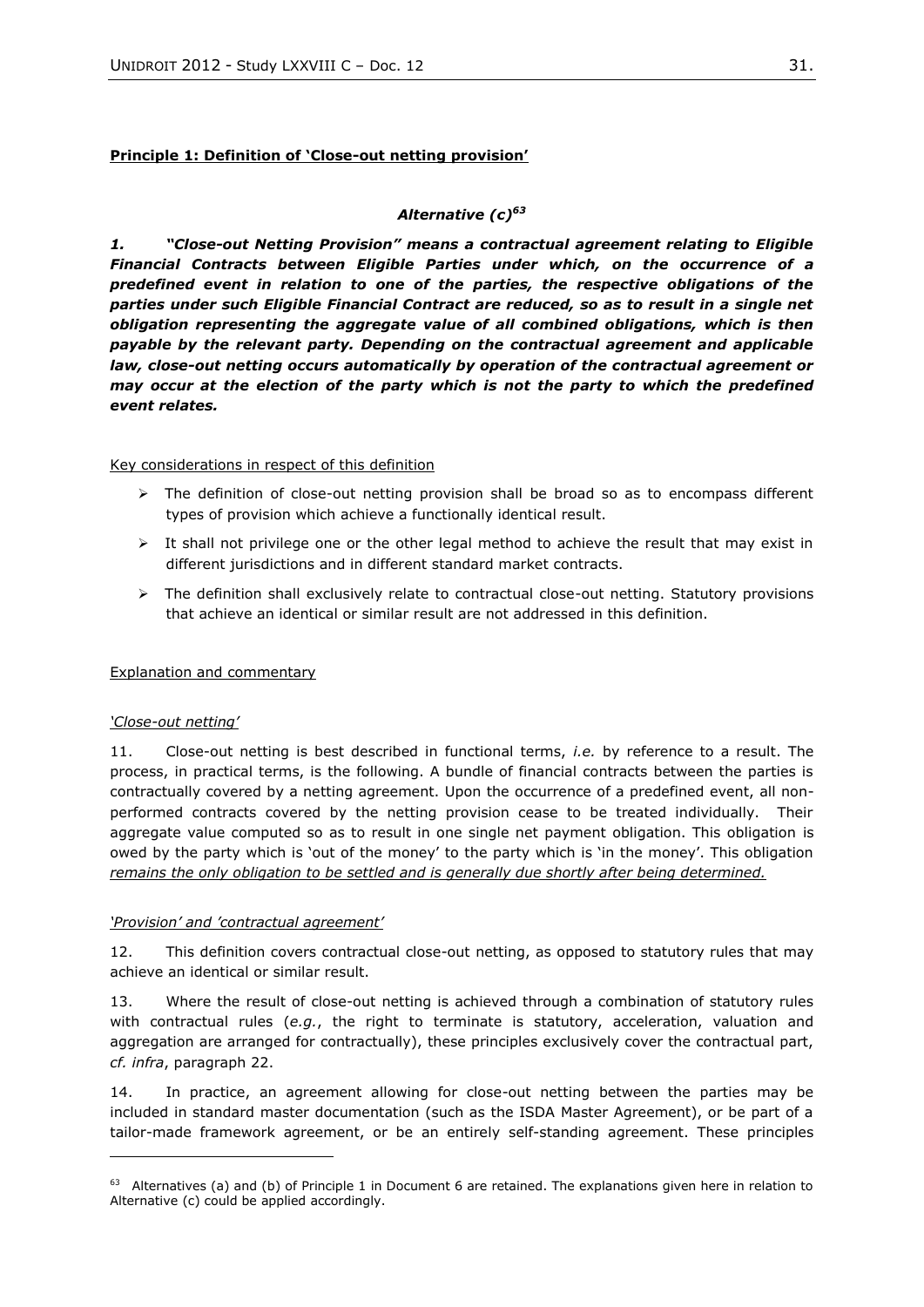therefore refer to "close-out netting provision", rather than to "arrangement" or "agreement", so as to encompass these various possibilities. However, the term 'close-out netting provision' covers only those parts of an agreement that actually implement the close-out netting mechanism itself, and nothing else. Definitions, schedules and annexes that the parties may have related to their agreement are covered only to the extent that their content is necessary for the proper operation of the close-out netting mechanism.

15. The internal rules of clearing, settlement and payment systems, as well as central counterparties are also contemplated by this definition. Despite the fact that they are usually approved by the relevant regulatory authority, the character of the relationship between the system and its participants is, or in any case is treated by this instrument as, one of commercial law (membership agreement, by-laws) as regards the treatment of the assets to be settled in the system.

## *'In relation to eligible {financial} contracts'*

16. *Cf.* relevant definition.

## *'Between eligible parties'*

17. *Cf.* relevant definition. Financial contracts concluded between two parties may be settled either bilaterally, between the parties themselves, or through a central entity interposed between the parties. Close-out netting is *equally important* in both scenarios.

18. Bilateral settlement between the parties is the standard case and covered by these principles.

<span id="page-31-0"></span>19. These principles also cover 'central clearing' as a collective term for the functionalities of central counterparties, net payment systems and clearing and settlement systems in general. Central clearing applies by virtue of contractual agreements between market participants or as a legal requirement. The arrangement works by interposing a central entity between the parties to every financial contract, so that it becomes 'buyer to every seller and seller to every buyer'. In other words, the bilateral settlement obligations that exist between the system's participants are entirely replace by bilateral obligations between each participant and the central clearing entity (there are very few truly multilateral clearing mechanisms). Consequently, the net risk exposure is calculated on a bilateral basis, so that each participant's exposure exists exclusively against the central entity. Thus, given that, from a legal point of view, central clearing breaks down to strictly bilateral relationships, considerations in respect of bilateral close-out netting generally apply to central clearing. This applies both inside and outside insolvency of the participants and the system. Therefore, legal certainty requires also that the conversion of the original contractual relationships between the clearing participants into bilateral relationships between each participant and the central clearing entity is insolvency-proof.

20. Truly multilateral close-out netting is probably an exceptional case. Under such a scheme, more than two parties compute their mutual exposure on a multilateral basis, employing functionalities similar to those used in close-out netting, capped by a system of mutual crossassignments. It is used as a tool to circumscribe the exposure of one market participant *vis-à-vis* a multitude of other, independent market participants, typically a bank managing its risk exposure under one single netting agreement against several entities belonging to the same group of companies (hence this form of netting is also called 'cross-affiliate netting'). The recognition of a multilateral netting agreement by the applicable insolvency law depends in part on whether the law is able to accommodate the lack of mutuality of the relevant contracts or on whether the 'mutuality' created through cross-guarantees, cross-collateralisation agreements or similar arrangements is recognised. Truly multilateral close-out netting is *not* covered by the above definition.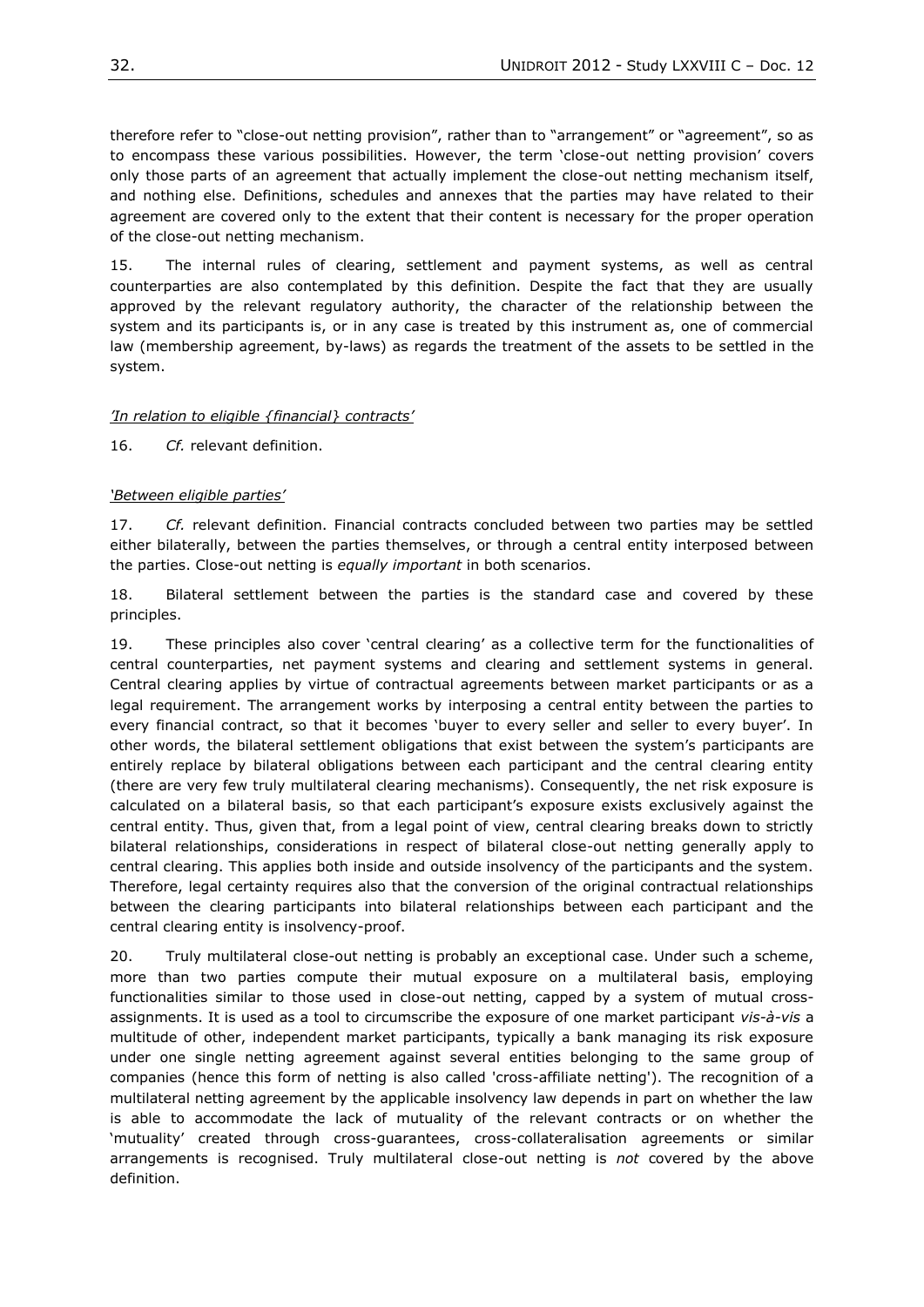### *'Predefined event'*

21. The event that usually triggers the application of the netting provision (the 'predefined event') is commonly referred to in the relevant documentation as the 'termination event', 'enforcement event' or 'default event'. Close-out netting can occur both in situations where both parties are solvent and in the event of the insolvency of either, since it is the parties to the netting agreement themselves that determine the trigger for the operation of the mechanism. This event may consist, for example, in one of the parties defaulting on one or more of its obligations, or in its filing for insolvency, in the appointment of a state administrator or a similar intervention by the public authorities, or in the opening of an insolvency proceeding or an administration, resolution or restructuring procedure. Netting agreements additionally include external circumstances as termination events, such as the objective impossibility of performing an obligation under one of the financial contracts, or the downgrading of one of the parties' credit rating following its merger with another company.

<span id="page-32-0"></span>22. It is worth noting that the event triggering termination may be determined, in certain jurisdictions, under the relevant legislation itself. In particular, the insolvency of one of the parties may lead to the termination of all open contracts by operation of the statutory law. Parties may supplement this statutory consequence of the termination event with additional contractual rules providing for other elements needed to achieve the result of close-out netting (*cf. supra,* paragraph [13\)](#page-30-0). Such arrangements are likewise envisaged by the present definition.

## *'Reduced so as to result ...'*

23. A close-out netting mechanism is commonly understood as resulting in a single payment obligation owed by the party that is 'out of the money' to the party that is 'in the money'. However, are a number of different functional steps can be used to achieve this result, and these can potentially be based on a number of differing legal concepts.

24. A netting mechanism generally involves several or all of the following steps: (i) termination of the financial contracts, (ii) acceleration of obligations, (iii) valuation of the contracts' value, and, (iv) aggregation to result in an overall net amount. The order of acceleration, aggregation and valuation can vary according to the actual netting agreements. Not all netting clauses need all of these steps to come to the functional result of close-out netting. Which elements are needed and used depends, rather, on the design of the relevant provision and the boundaries under the applicable law. Examples:

- *Termination of each contract; valuation of each contract; aggregation of all values to form one net payment obligation.*
- *Acceleration of each contract, valuation of each contract, aggregation of all values to form one net payment obligation.*
- *Termination of each contract; valuation of each contract; aggregation of all values to form one net payment obligation; acceleration of the net obligation.*
- *Termination of each contract; valuation of each contract; creation of a new (immediately due and payable) payment obligation representing the overall value.*
- *Etc.*

25. These functional steps merely describe what happens in practical terms. The relevant close-out netting provision in combination with the applicable law need to provide the necessary legal concepts, since the result (a single net payment obligation) is first and foremost a legal one. The legal concepts and terminology that underlie these steps differ, depending on the design of the netting provision and on the law applicable to it.

26. Concepts such as termination, cancellation, close-out, rescission, *etc.* achieve the same functional result of putting an end to the relevant open contracts.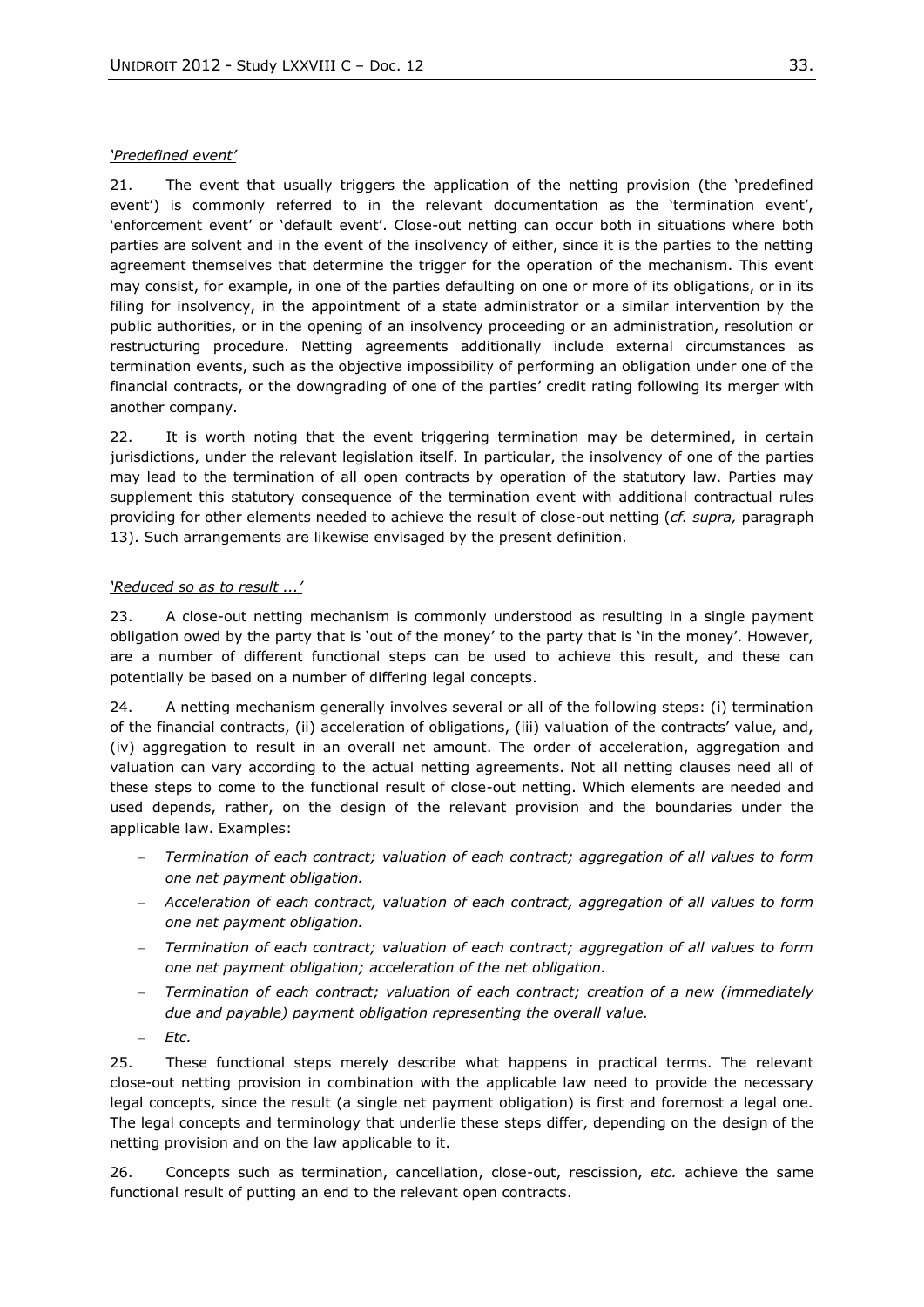27. Acceleration is a term used to express the concept that an obligation becomes due and payable before the contractually agreed date; there might be other legal concepts and terms to achieve an identical functional result such as the replacement of the original and as yet unmatured obligation with a new obligation that must be performed immediately ('novation').

28. The aggregation element collapses all relevant contracts or the value resulting from them so as to produce one single obligation. This is functionally the same result as the outcome of classical set-off of all valued and payable obligations. Also novation (*i.e.*, the parties agreement that after termination of all open contracts a *new* obligation arises representing the relevant aggregate value) is a suitable concept to achieve the effect of aggregation.

29. The valuation of the terminated contracts or the entire (aggregate) contractual relationship generally seeks to establish a fair and commercially reasonable compensation for the party that was 'in the money'. The valuation is usually (but not necessarily) effected by the non-defaulting party under a mechanism which has been pre-defined in the agreement. The parties are free to define the valuation mechanism and may use concepts such as replacement- or market value or any other method that allows for a practicable valuation process and a fair and commercially reasonable result.

### *'Payable by the relevant party'*

30. Where close-out netting occurs in the context of the insolvency of one of the parties, and the net amount is positive for the solvent party, that party is paid from the insolvency estate as an unsecured creditor and may therefore lose some or the entirety of its claim. In the amount of this net sum, the position of the solvent party vis-à-vis the insolvent estate is no better than that of any other party: it needs to be secured in order to be certain of payment and the same requirements apply regarding the necessary proof of the claim. Where the net amount is positive for the insolvent party, the solvent party must pay the insolvency estate.

#### *Automatic or elective operation of the close-out netting mechanism*

31. Depending on the specific contractual agreement, close-out netting either occurs automatically, by operation of the contractual agreement ('automatic termination', which is not allowed in a number of jurisdictions), or it may occur at the discretion of the party which is not the party to which the predefined event relates. The extent to which the non-defaulting party should retain the freedom to close-out after the predefined event has occurred is currently under discussion. Close-out netting provisions employing either elective or automatic termination are covered by these principles.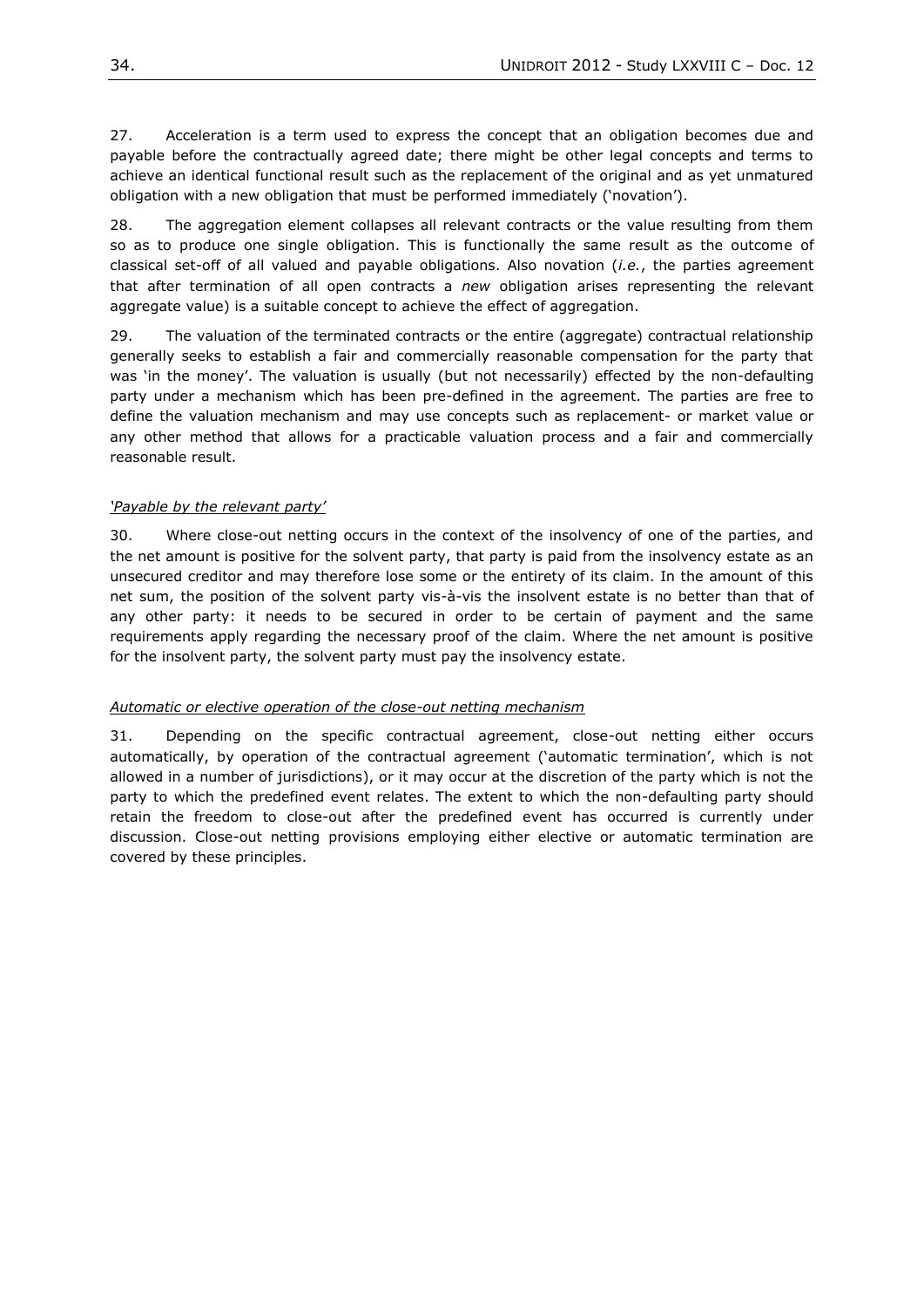## **Principle 2: Definition of 'eligible party'**

## *2. 'Eligible party' means*

- *a) a person other than a natural person,*
- *b) a partnership or unincorporated association (whether or not its membership includes natural persons), and*
- *c) any other person designated as an eligible party under the law of the relevant State.*

## Key considerations in respect of this definition

- $\triangleright$  The definition of 'eligible party' determines and restricts the scope of these principles, in conjunction with the definition of 'eligible financial contract'. Therefore, the application of these principles to a legal relationship between two parties depends on whether both are eligible parties, and, *cumulatively*, whether the relevant legal relationship represents an eligible contract.
- $\triangleright$  The definition of eligible parties, as a criterion for determining the personal scope, should be shaped in a broad and comprehensive manner. The main issue to be taken into account is consumer protection. Many jurisdictions apply specific measures with a view to protecting consumers. National legislators/regulators shall determine the extent to which the application of these principles is compatible with the relevant consumer protection policy.
- $\triangleright$  Other restrictions regarding the personal and material scope (apart from excluding consumers) frequently exist in national law; these are both highly diverse and difficult to categorise conceptually from an international point of view. The key question appears to be whether a certain kind of *business* should be able to be included within the ambit of netting. From the point of view of international compatibility, this issue would be best tackled in a precise and consistent manner by restricting the definition of eligible contracts, while leaving the definition of eligible parties as broad as possible.

## Explanation and commentary

## *Paragraph (a)*

32. Paragraph (a) covers the greater part of all parties contemplated by these principles. It follows the key consideration that the personal scope of these principles should be as broad as possible, given that it is well-nigh impossible properly to classify the different types of actor on the financial market.

33. In particular, professional actors in the financial market, such as banks and securities firms, will usually be organised in a form other than that of a natural person. They are covered by paragraph (a).

34. Commercial firms such as airlines, energy dealers, producers of chemical industrial goods, etc., are likewise covered. They use derivative contracts for hedging purposes on an ongoing basis. Such contracts typically contain netting clauses.

35. Public law entities are also covered to the extent that they are 'persons', *i.e.*, that they have legally recognised personality. This includes states and their divisions, including central banks. Moreover, more or less independent bodies of public law with legal personality are likewise included such as municipalities as well as agencies that are constitutionally independent from the state.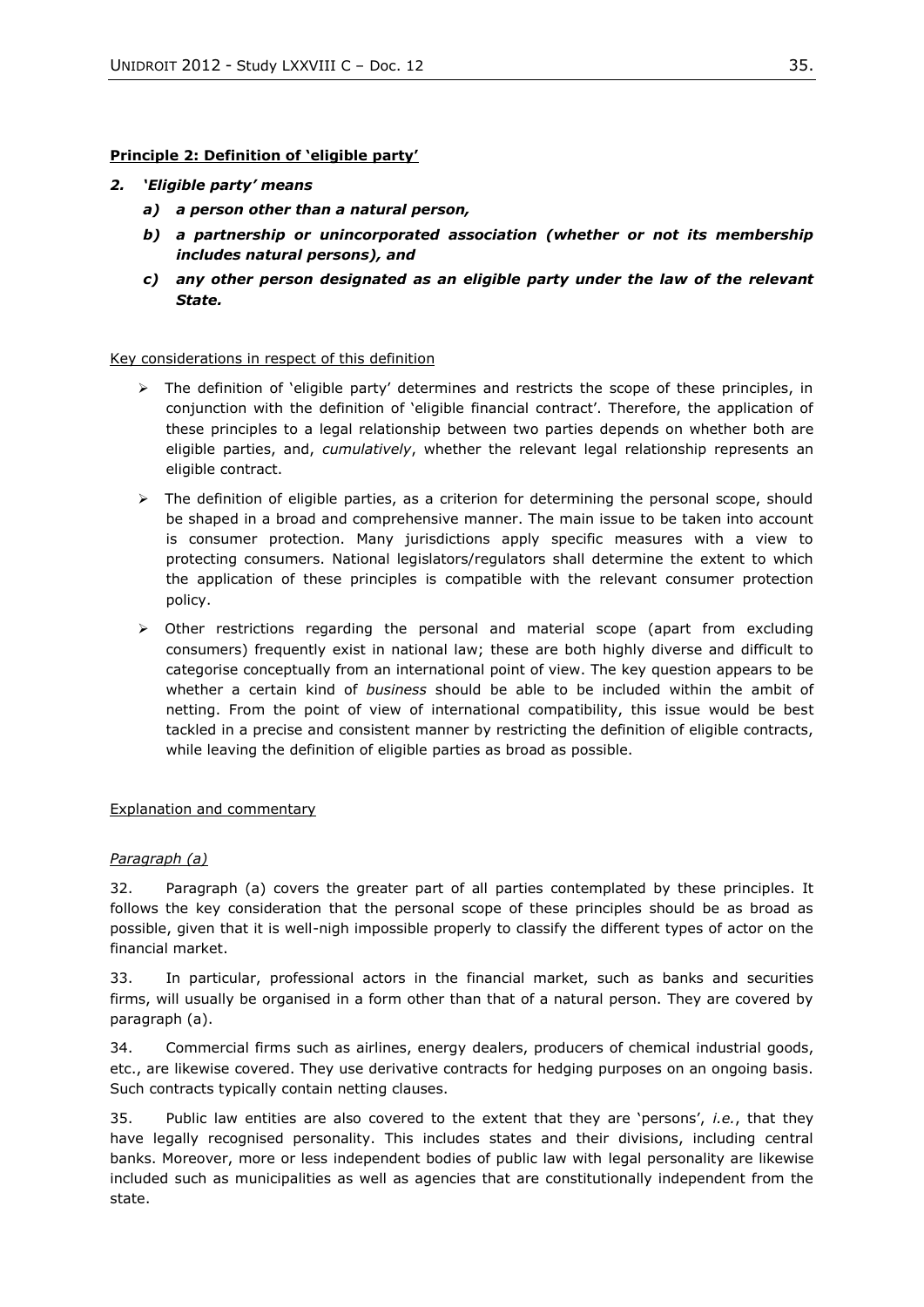# *Paragraph (b)*

36. The inclusion of the term 'unincorporated associations' guarantees that organisations such as universities, religious associations, football clubs, etc. are covered, since they may participate in the financial market to a considerable extent.

37. It should be noted that it is quite easy in many jurisdictions to form such unincorporated associations and for them to be given some legal recognition, with few formalities required. This includes associations of natural persons which, if acting as individuals, would fall within the remit of paragraph (c). The fact of being associated and of engaging in eligible financial contracts places such groups of individuals within the scope of these principles.

# *Paragraph (c)*

38. This paragraph reflects the policy considerations raised by the possible participation of individuals in financial market transactions. States may decide

- not to apply these principles to individuals at all,
- to apply these principles only to restricted classes of individual such as professionals and other sophisticated or high-net-worth individuals,
- to apply these principles to restricted classes of individual and in respect of certain types of eligible financial contract into which these individuals may enter,
- to apply these principles to individuals only to the extent that they contract with a counterparty falling within the ambit of *paragraphs (a)* or *(b)*.
- Such a decision will generally be made within the overall framework of the relevant state's rules and policy on the protection of individuals in general and of consumers in particular.

39. This paragraph aims to cover persons commonly referred to as 'natural persons' (*cf.* also the negative use of that definition under *paragraph (a)*). However, the principles intentionally do not use this term in *paragraph (c)* in order to avoid confusion with the category described under *paragraph (b)*. Natural persons organised in a partnership or an association and acting as such fall within *paragraph (b)*, although many jurisdictions would still regard them as natural persons in legal terms. As a consequence, *paragraph (c)* covers natural persons acting individually, or 'individuals'.

40. Unincorporated entrepreneurs (merchants) are covered by *paragraph (c)* even where they conduct themselves as incorporated companies. As a consequence, they fall within the scope of the netting principles only if and to the extent that they are designated as eligible parties under the law of the relevant state.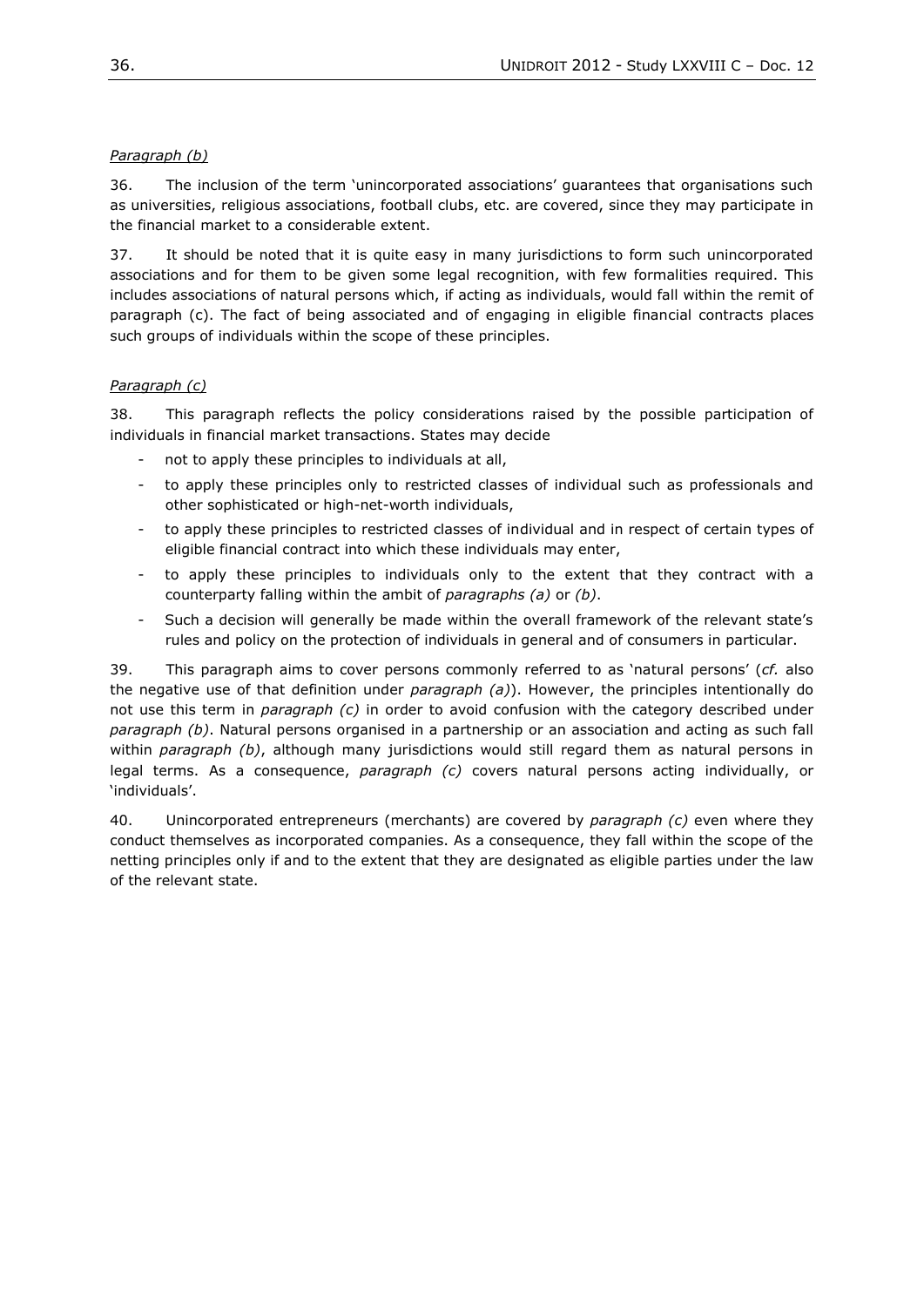#### **Principle 3: Definition of 'eligible [financial] contract**

#### *3. 'Eligible [financial] contract' means*

#### *a) derivative instruments,*

*'derivative instrument' means an option, forward, future, swap, contract for differences or other transaction in respect of a reference value that is, or may in the future become, the subject of recurrent contracts in the derivatives markets.*

- *b) repurchase agreements, lending agreements and margin loans relating to securities, money market instruments and units in collective investment schemes,*
- *c) title transfer collateral arrangements,*
- *d) [deposits,] [to the extent designated by the law of the relevant State,]*
- *e) [loans,] [to the extent designated by the law of the relevant State,]*
- *f) contracts for the sale, purchase or delivery of*
	- *1.- securities*
	- *2.- money market instruments*
	- *3.- units in a collective investment scheme*
	- *4.- currency of any country, territory or monetary union*
	- *5.- gold, silver, platinum, palladium, iridium, or any other precious metal*

#### *6.- any other fungible commodity,*

*'Fungible commodity' means a commodity that is or may in the future become the subject of recurrent contracts in the spot, forward or derivatives markets.*

- *g) agreements under which a party undertakes (whether by way of surety or as principal debtor) to perform obligations assumed by another person under any agreement referred to in paragraphs [a] to [f].*
- *h) claims based on the principle of unjustified enrichment and occurring in connection with one of the above types of transaction, whether or not the parties agreed to that transaction in a legally effective manner.*

Key considerations in respect of this definition

- $\triangleright$  From the perspective of the purely legal mechanisms involved, netting is possible in respect of all mutual contractual relationships the value of which can be expressed in an amount of currency. However, in the event of default of one of the parties, netting offers special treatment of the non-defaulting party in relation to the insolvent's general creditors. Therefore, there need to be elements justifying a contractual relationship being covered by a netting arrangement. There are three such elements.
- *Single relationship*: contracts entered into on the understanding that they are connected to each other should be covered. (i) A first such case is the quasi 'natural' category of transactions in which the single relationship is directly implied. For example, swaps or repurchase transactions are entered into on the understanding that the mutual rights and obligations (which are legally distinct from each other) within a single transaction cannot be separated by the parties and should not be looked at separately in the event of one of the parties becoming insolvent (*i.e.*, no cherry picking should apply in relation to only one leg of these transactions). (ii) In a second category of cases, this single relationship is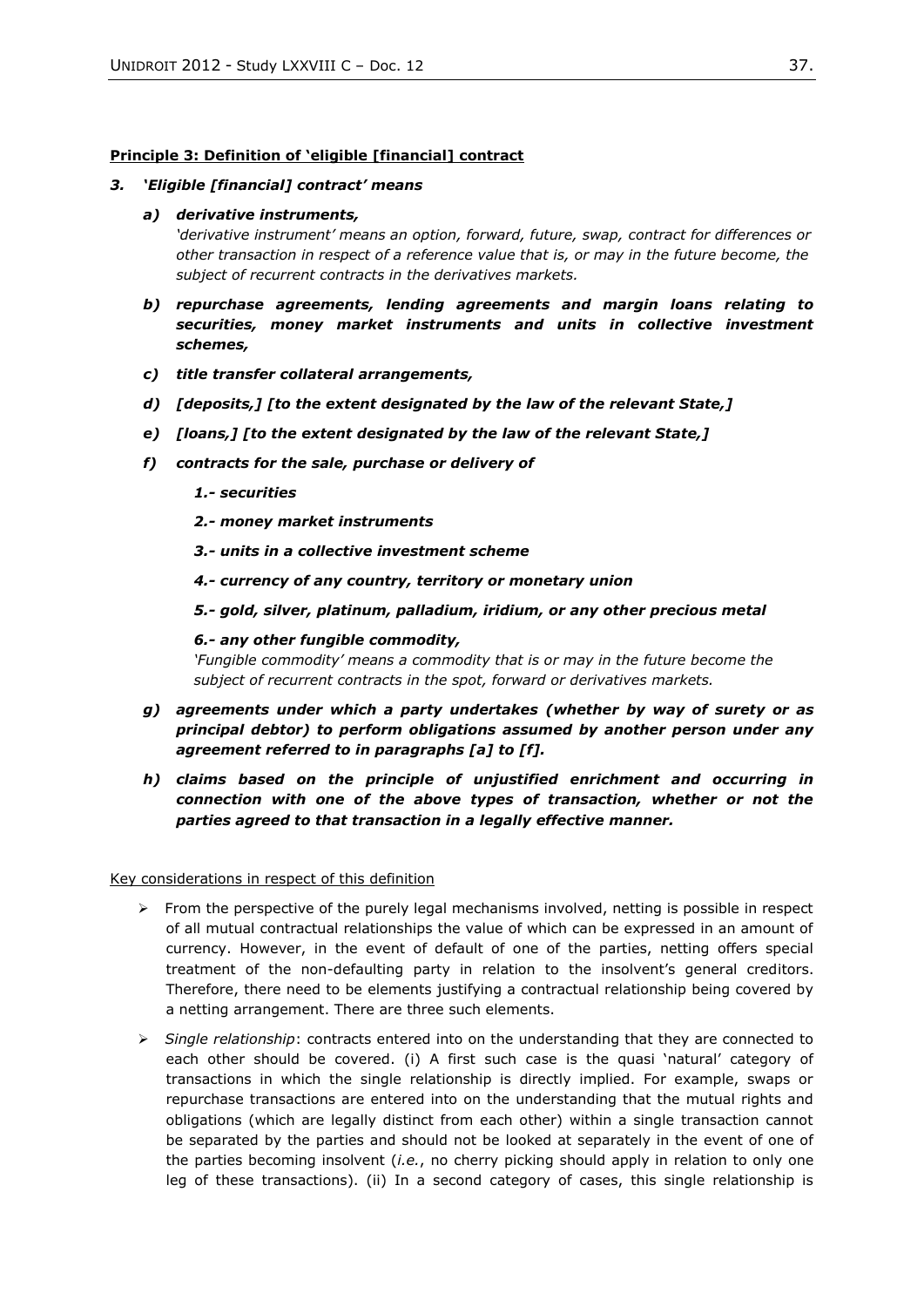wider and created contractually by the parties. However, given that close-out netting leads to special treatment in the event of insolvency, this contractual single relationship can only be established where there are good objective reasons to deal with a multitude of financial contracts on a collective basis. The main reasoning here is that it is more efficient for parties to monitor and manage their mutual risk exposure on the basis of an overall assessment of all contracts outstanding between them.

- *Rapid changes of value*: A second justification for applying close-out netting to certain of the parties' mutual rights and obligations stems from the fact that the volatility of the value of certain financial transactions would expose parties to considerable market and credit risk which they would have difficulty managing if they were not allowed to terminate such transactions upon the occurrence of one of the pre-defined termination events, in order to determine gains and losses and to re-hedge their portfolio. Any stay on termination imposed by (in particular) insolvency law would lead to the contractual close-out rights being delayed. Rapid and significant changes in the contract value during this time might expose the non-defaulting party to a multiple of the anticipated counterparty and market risk which cannot be hedged any more in an appropriate way.
- *Systemic risk*: A third justification is the avoidance of systemic risk. This element flows partly from the second justification. In deteriorating market conditions, the ability to terminate contracts and thus to limit exposures is important in guarding against the situation where the failure by one of the parties to perform its obligations causes its counterparty likewise to become unable to perform its obligations vis-à-vis third parties.

# Explanation

## *General*

41. The term 'financial contracts' is understood in a broad sense and also includes contracts that might be categorised as 'commercial' contracts. It is impossible to make a neat distinction between financial contracts, on the one hand, and commercial contracts, on the other hand. For instance, futures and forwards are both used by industrial and commercial companies to hedge price swings in relation to raw materials, *etc*. Application of these rules to contracts entered into by energy traders, airlines and similar businesses would be beneficial as these face similar exposures to rapid price swings as face financial firms.

## *Paragraph (a) – Derivative instruments*

42. The term 'derivative instrument' describes a financial contract the value of which depends on a reference value. The reference value can consist of rates or indices, or of any other measure of economic value, or of factual events. In today's markets, the reference value usually consists of a rate, yield, price or index relating to interest rates, currencies, transferable securities, money market instruments, commodities, precious metals, credit risk, energy, emissions, economic or monetary statistics, actuarial or other insurance-related data, meteorological data, freight forward rates, bandwidth or property. However, other reference values are also conceivable.

43. Derivative instruments will typically fulfil all three criteria (*cf.* key considerations, *supra*) for inclusion into the scope of eligible contracts. First, two typical financial market participants like banks, merchant banks, funds, insurance companies, etc will always regard the multitude of their open derivative instruments with each other as one single relationship. The risk monitoring and assessment will be done by the parties on an aggregate basis.

44. Derivative instruments also pass the test of the second criterion, *i.e.* exposure to considerable market and credit risk. They are the paradigmatic high volatility transactions with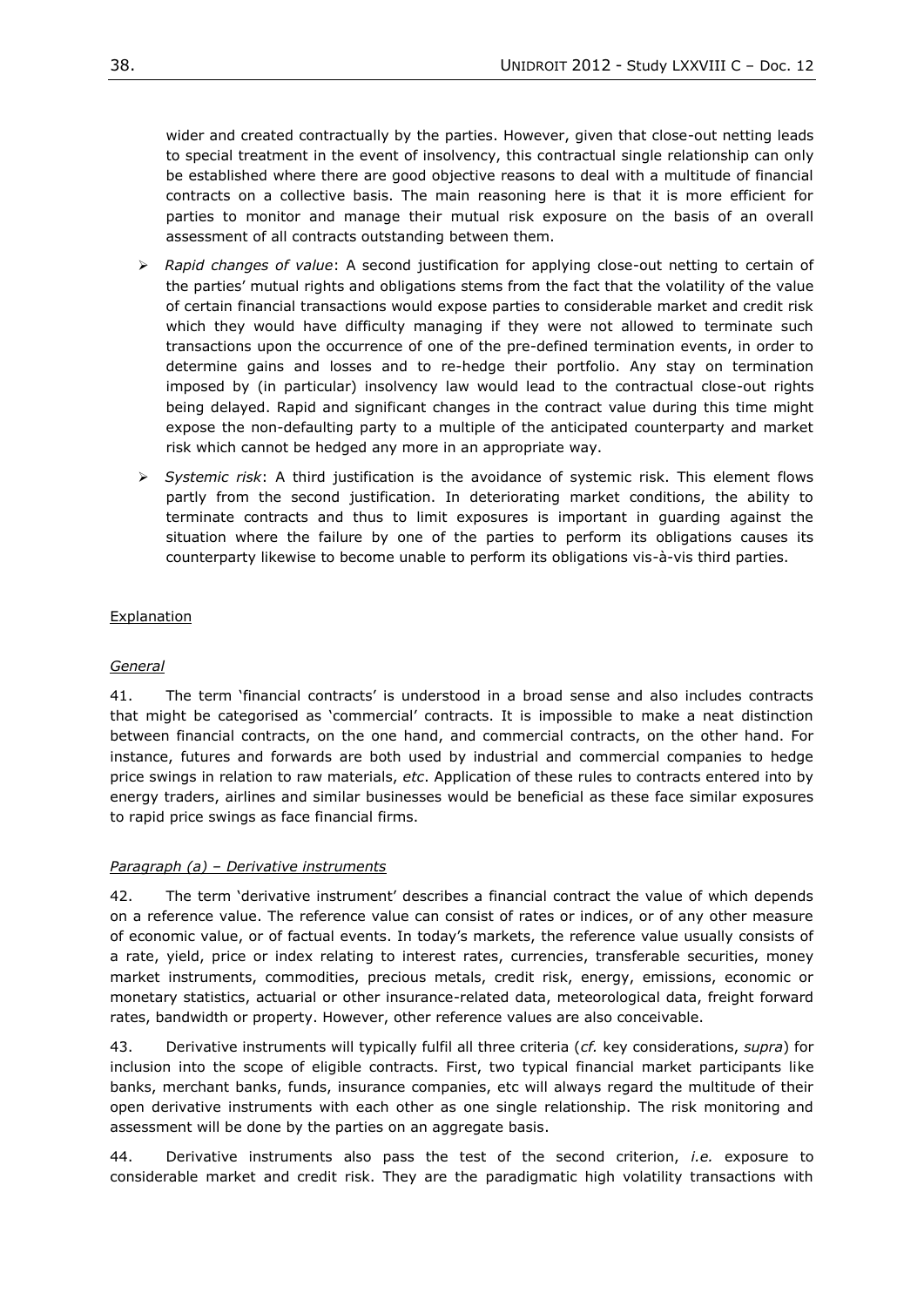rapid and significant price movements. Rapid price movements combined with huge outstanding notional amounts and transaction volumes also pose the threat of systemic risk (third criterion).

45. Financial markets subdivide derivatives contracts into a number of categories, notably options, forwards, futures, swaps, contracts for differences, and their respective subcategories. The boundaries between these categories are not always clear-cut. Moreover, the list of derivatives categories can never be exclusive, in view of the need to cater for future market developments and differences in categorisation. Therefore, the underlying consideration is that these principles apply to all derivatives covered by the definition in the preceding paragraph, regardless of which category market practice may attribute to them.

46. Certain types of derivative can be either physically settled or cash settled. Both are included within the scope of these principles.

47. For the purpose of these principles, it is immaterial whether the relevant contracts are entered on-exchange or off-exchange, or whether they are settled 'over-the-counter' or through a clearing mechanism or central counterparty (*n.b.* that in the latter cases, a bilateral close-out netting agreement between the central entity and the system participant emerges, *cf. supra* paragraph [19\)](#page-31-0).

### *Paragraph (b) – Securities repurchase agreement, securities lending and margin loans*

48. Paragraph (b) covers three methods of securities financing: sale and repurchase agreements, securities lending agreements, and margin loans.

49. A repurchase agreement is a combination of two processes simultaneously agreed upon between the same parties: first, the sale and outright transfer of an asset (*e.g.* a bond), and second, the subsequent repurchase and re-transfer of that same asset at a slightly higher price. This type of agreement is driven by cash needs, *i.e.*, in functional terms, it has the same effect as a loan. The cost of financing (reflected, under a loan agreement, by the payment of interest) is here expressed in the price difference between the sale and repurchase legs of the transaction.

50. Securities lending entails that the securities are made available to the counterparty under a pledge and a simultaneous agreement to retransfer them at a predetermined point in time. The borrower must provide collateral (*e.g.* in the form of cash) to the lender for the duration of the arrangement. Securities lending is mostly driven by the borrower's need for a certain type of securities.

51. In functional terms, the mutual flows of assets are identical for both types of transaction. Both types consist of a pair of reverse transactions. Although in both cases, each separate transaction could be regarded as legally independent, neither a repurchase agreement nor a securities lending agreement should be at risk of unbundling in an insolvency procedure. Therefore, a repurchase or a securities lending agreement *per se* fulfils the first element of justification mentioned above (single relationship, first case).

52. In much the same way, under a margin loan money is advanced by a bank to its customer to purchase financial instruments on condition that the bank can subsequently regard these financial instruments as collateral securing the loan. Again, the two prongs of such arrangements are (i) a flow of cash in one direction, and, (ii) the provision of rights over securities (collateral) in the other direction. The collateral can be provided under a title transfer arrangement or a non-title transfer arrangement (*cf. paragraph (c), infra*), *i.e.*, depending on the arrangement, ownership of the securities is transferred to the bank.

53. Where two parties have a multitude of repurchase, securities lending and margin lending agreements, these are usually closely interconnected as the cash and collateral flows are managed on an aggregate basis rather than separately. As a consequence, there is an objective reason for the parties to cover their mutual exposures flowing from these types of transaction in a close-out netting agreement (single relationship, second case).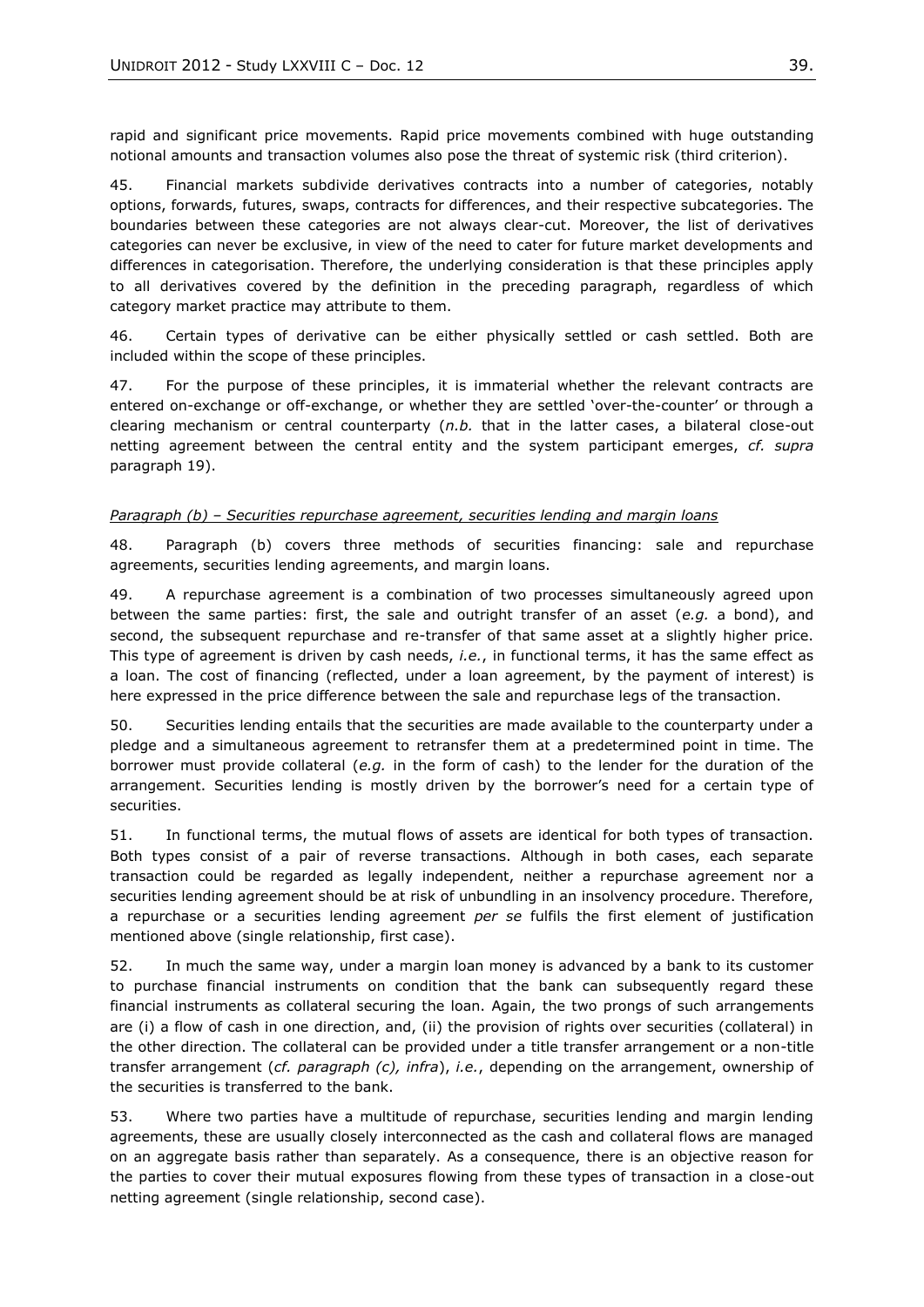# *Paragraph (c) - Title transfer collateral arrangements*

54. There are title-transfer collateral arrangements and non-title transfer collateral arrangements. They differ as to their nature and the analysis as to whether they are suitable to be included in a netting agreement differs accordingly.

55. The first type of collateral arrangement involves traditional security agreements such as pledge or charge. These are characterised by the fact that they are proprietary in nature and both the collateral provider and the collateral taker have proprietary interests in the encumbered asset. In particular, the collateral provider will usually retain legal title to the asset. This type of arrangement is not generally susceptible to close-out netting as commonly understood, since it is impossible to aggregate a net sum that encompasses these proprietary positions. This is because the characteristics of split property cannot be expressed in purely monetary terms.

56. Under a title transfer collateral arrangement, full legal title is passed to the collateral taker and the collateral provider receives a claim for transfer of the identical sum or asset at a later stage (*cf.* also *paragraph (b)*). There is no split property. As a consequence, the valuation and inclusion in the net amount of both legal positions (full title on the one hand – claim on the other hand) are possible.

57. An important hybrid category is the non-title transfer collateral arrangement which includes a right of use. In some cases, the relevant law permits parties to agree, generally or in effect, that the proprietary right may, under a non-title transfer collateral arrangement, be replaced, at the election of the collateral taker, by a right to the return of identical or equivalent assets. This is the case, in particular, where the agreement, sanctioned by the relevant law, permits the collateral taker to use the encumbered asset for its own purposes, in particular to 'rehypothecate' it, and subsequently to return not the *same* asset but an *identical* or *equivalent* one. In this instance, the residual property interest originally vested in the collateral provider ceases to exist in this instance and is replaced by a contractual claim for re-transfer. In other words, the use of the encumbered asset by the collateral taker for its own purposes transforms the legal characteristics of a non-title transfer collateral interest into those of a title transfer collateral arrangement. As both positions (full title on the one hand – claim on the other hand) can be given a clear market value, such an arrangement is capable of being included in a netting arrangement.

58. As is the case with repurchase agreements and securities lending agreements, the separate obligations which constitute a title transfer collateral agreement (and a non-title transfer collateral agreement including a right of use) should not be at risk of being unbundled by the insolvency law (single relationship, first case). Likewise, collateral is managed on an aggregate basis. For this reason, a multitude of collateral arrangements between two parties should also be capable of being included in the scope of close-out netting.

59. It is important to note that repurchase, securities-lending as well as title transfer-collateral agreements are collectively managed and monitored from the perspective of counterparty risk. Because of the functional convergence of these types of transaction, there is good reason to do so. Therefore, it makes sense to cover all transactions falling into one of these three categories by a netting agreement between two parties.

## *Paragraph (d) – Deposits*

60. In considering whether and to what extent deposits should be included within the ambit of legislation aimed at and affirming the enforceability of close-out netting, domestic legislators and policymakers will need to give careful consideration to various policy objectives.

61. Loans and deposits are closely related from a functional perspective. Both are technically an advance of money (the principal) by one party to another, entailing a promise to return the principal at some point. Both generally, but not necessarily, carry the obligation to pay interest. A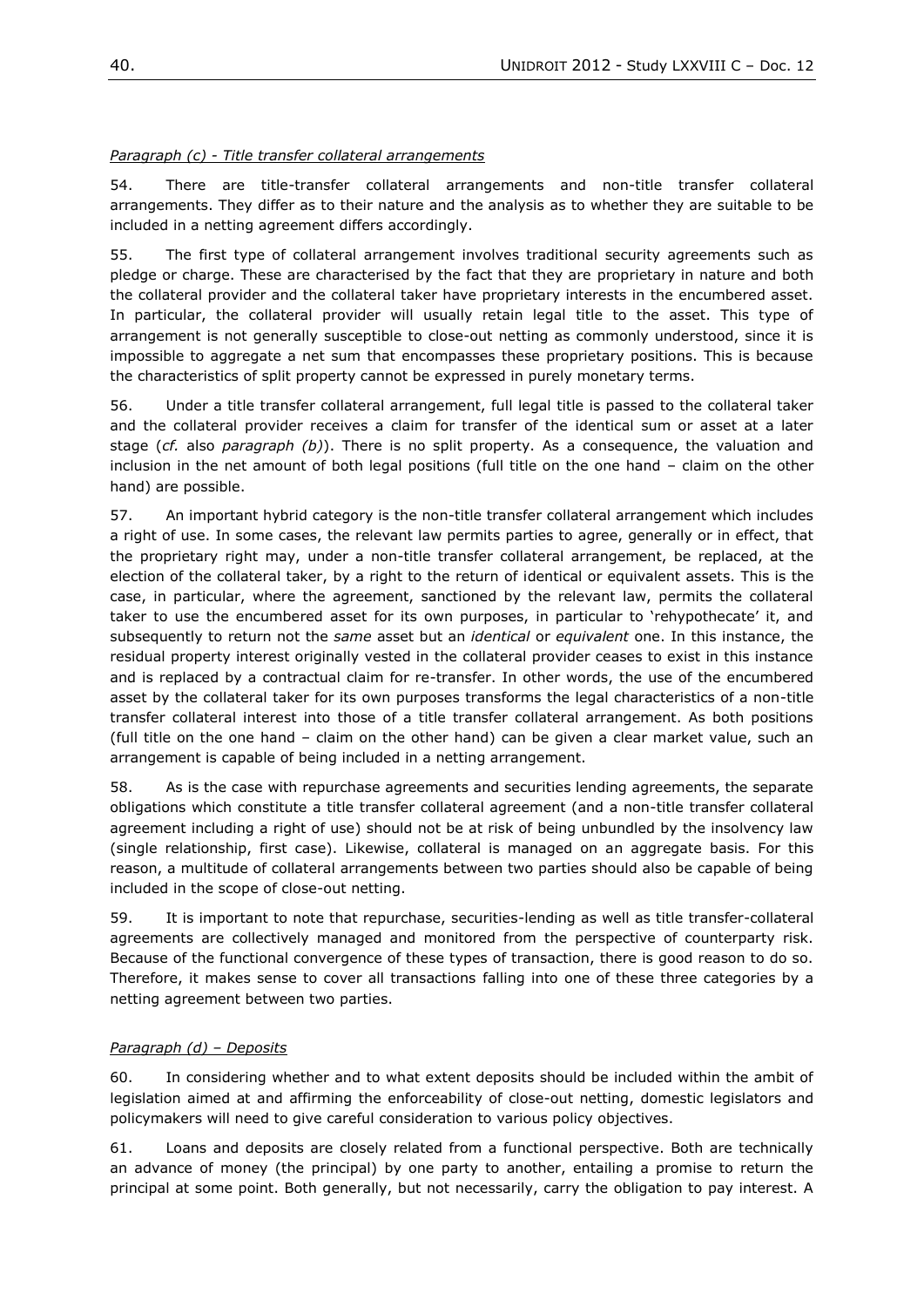more superficial difference concerns the parties' motivation. It is assumed that a borrower accepts the principal from the lender in order to satisfy its own funding needs, whereas the depositary rather takes the role of safe-keeper of the money in the depositor's interest. However, in practice, banks' traditional sources of financing have been their clients' deposits, a fact which rather blurs that distinction. From a functional and legal point of view, therefore, loans and deposits are akin to one another. From a regulatory point of view, on the other hand, deposits enjoy specific protection, most particularly the circumstance that traditionally, only licensed credit institutions ('banks') are able to take deposits.

62. The first question is whether there is a practical case for including deposits within the scope of these principles. (*e.g.*, deposits of one bank with another bank; of an industrial company with its bank; of a hedge fund with its prime broker). This question is to be considered from the viewpoint of professional market participants and of consumers.

63. As to professional market participants, the question of whether deposits should be covered by these principles relates mainly to the phenomenon of 'cash-pooling'.

64. Cash pooling occurs where member companies of the same group manage their cash reserves collectively. Typically, the positive credit balance of one member of the group is made available to any members that are in need of cash, through a common master cash account held by the parent company. A deposit (alternatively: loan) arrangement comparable to a revolving account facility exists between each member of the cash pool and the parent company, under which mutual repayment obligations are expressed as a net credit balance. Legally, mutual payment obligations are not settled until the member in question exits the cash pool arrangement (despite the fact that the current exposure is expressed as a net balance). However, the parties would not enter into such agreement if their exposure were not limited to the net exposure in the event of the counterparty's insolvency. If the insolvency administrator were able to cherry pick those deposits/loans which were favourable to the insolvent estate, and if it could at the same time set aside those that were unfavourable, the risk to the solvent party would be incalculable. It would therefore make sense for the common use of cash pooling arrangements to be included within the scope of these principles. In other words, deposits and loans made in the context of such arrangements should be eligible contracts.

65. The second question is, to what extent should deposits be included generally? This is relevant in particular in the context of consumer protection. There are two points to consider.

66. From a policy angle, there might be a need to prevent netting in respect of consumer deposits. Yet, netting is conceivable only where the deposit (*i.e.*, a bank's debt towards its consumer-customer) is paralleled by a customer debt with the bank, in particular a debt arising from a consumer credit, a house mortgage, or a payment obligation arising from the purchase of investment assets. In many jurisdictions, if the customer defaults, the bank would be allowed to set off or otherwise combine these mutual obligations or to realise a pledge taken over the deposit. Logically, the same should apply upon the bank's insolvency. It would be contrary to consumer protection imperatives to allow the insolvency administrator to cherry pick and uphold the consumer's debt to the bank while the bank's debt to the consumer (the deposit) was referred to the insolvency proceeding. While it might be tempting to bar netting or insolvency set-off and to refer the consumer to a deposit compensation scheme (*cf. infra*), this would ultimately result in the deposit compensation scheme supporting the bank's general creditors. Thus, regardless of whether the mechanism is regarded as set-off or netting, it does appear to be a measure that protects consumers both inside and outside the insolvency situation while taking the burden off the consumer compensation scheme (where applicable), as well.

67. A specific concern is that, if close-out netting were to apply between a bank and its customer, the bank would have a convenient means of realising payment claims against the customer stemming from risky investments arranged for the customer by the bank, in particular where the risks incurred had been actually or allegedly misrepresented. Regulators are chiefly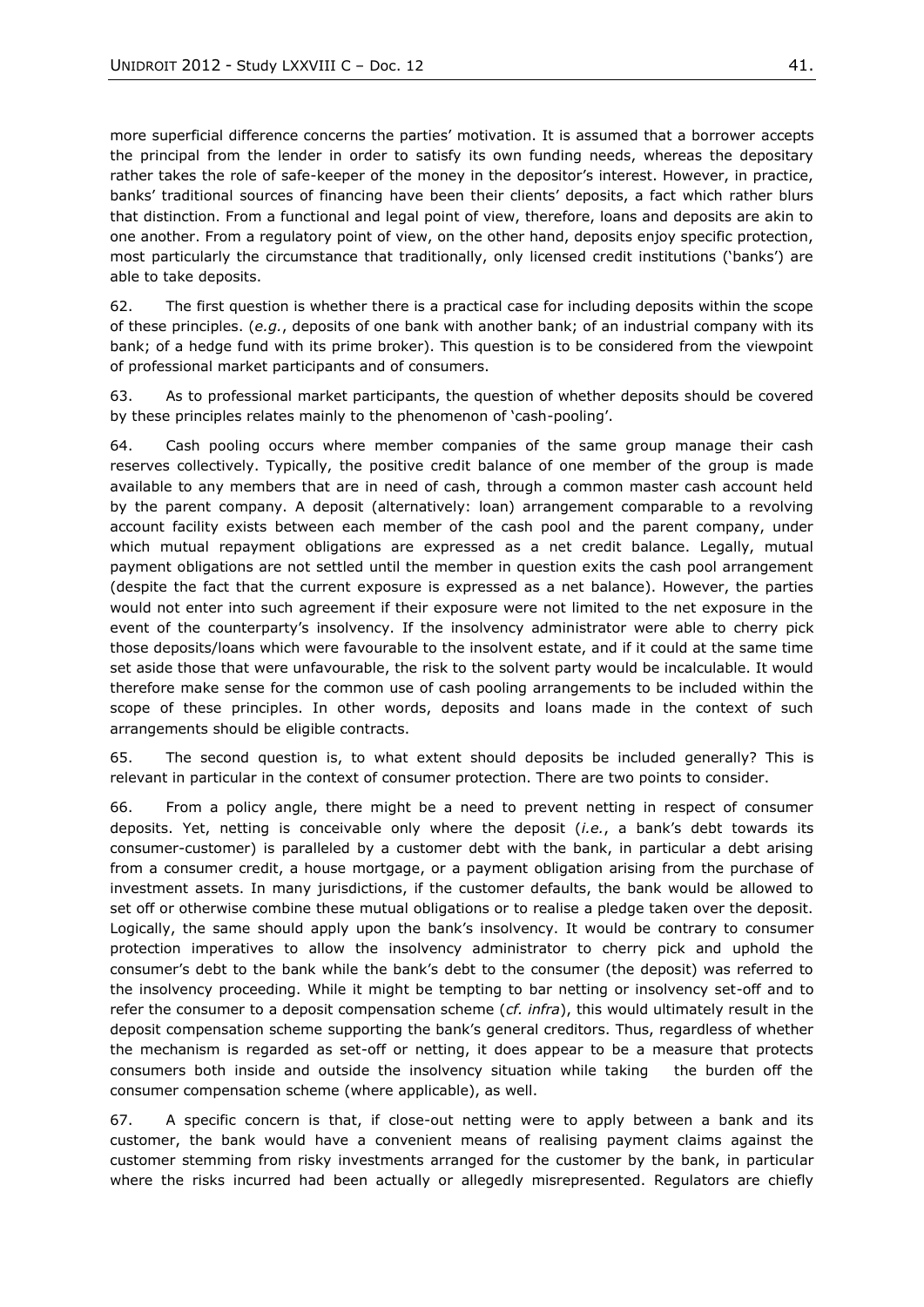concerned about the scenario where consumers are first talked into an unfavourable and ultimately loss-making investment and the bank then enforces the resulting payment obligation by 'netting away' the consumers' deposit. However, it is questionable whether this – realistic – scenario can actually be resolved in the context of netting. First, the question of which product a bank is allowed to sell to consumers, as well as the framework preventing misrepresentations, are part of the rules on the conduct of business, traditionally a highly regulated area the aims of which cannot be achieved through commercial law considerations. Second, netting might also protect the customer in the event of the bank's insolvency. Third, the bank would be able to achieve the same result via set-off or by taking a pledge over the customer's deposit.

68. An additional issue to consider is that of deposit insurance schemes. The question is whether the possibility of including deposits in netting arrangements might conflict with the protection afforded to deposits under such schemes. In many jurisdictions, certain types of deposit are guaranteed in the event of the bank's insolvency. The legal setup of these schemes varies (insurance, mutual fund of banks, state guarantee, *etc*.). Generally, such protection schemes are limited to deposits made by consumers, although they occasionally extend to deposits made by small businesses. It is very rare for all deposits, including deposits made by any type of business, to be covered. If netting (or insolvency set-off) were to be precluded in the event of the bank's default, the consumer would have to perform on its debt vis-à-vis the bank (since the administrator will cherry pick this claim), whereas the insolvent estate would not perform on its own debt, *i.e.*, the deposit. Netting (or insolvency set-off) would eliminate the customer's exposure in this respect. To compensate the customer in such cases by means of a deposit insurance scheme would certainly protect the customer from loss but might distort the overall picture. If the customer is prevented (on the grounds that its deposit is protected) from invoking its counterclaim against the bank (the deposit), the deposit compensation scheme would ultimately contribute indirectly to increasing the insolvent estate, to the benefit of the general creditors.

# *Paragraph (e) – Loans*

69. As in the case of deposits, the inclusion of loans within the scope of close-out netting needs to be considered carefully. At first sight, loans do not pose a particular risk that can be best prevented by the application of close-out netting. However, a number of factors indicate that the inclusion of loans might be worth considering in certain circumstances.

70. Loans mainly consist of a transfer and retransfer of cash. This functionality is identical to the cash leg of a repurchase agreement, a securities-lending agreement and a cash-title transfer collateral agreement. Carving out loans generally would pose the risk that a clear distinction between (ineligible) loans and the cash leg of the aforementioned (eligible) transactions would need to be made. This might be difficult, particularly in a cross-jurisdictional situation, and thereby create legal uncertainty.

71. The comments in respect of deposits and cash pooling equally apply to loans.

## *Paragraph (f) – Contracts for the sale and delivery of certain assets*

72. *Paragraph (f)* relates to contracts for the sale and delivery of certain assets against payment in so far as they are not covered by the definition of derivative instruments, in particular futures and forwards. Consideration needs to be given to the extent to which the inclusion of contracts for the sale and delivery of certain assets into the scope of these principles is justified in light of the criteria mentioned in the *key considerations,* above.

73. Transactions involving (near) immediate delivery against payment do not appear to give rise to any particular risk which could only be sensibly addressed by including such transactions within the ambit of close-out netting.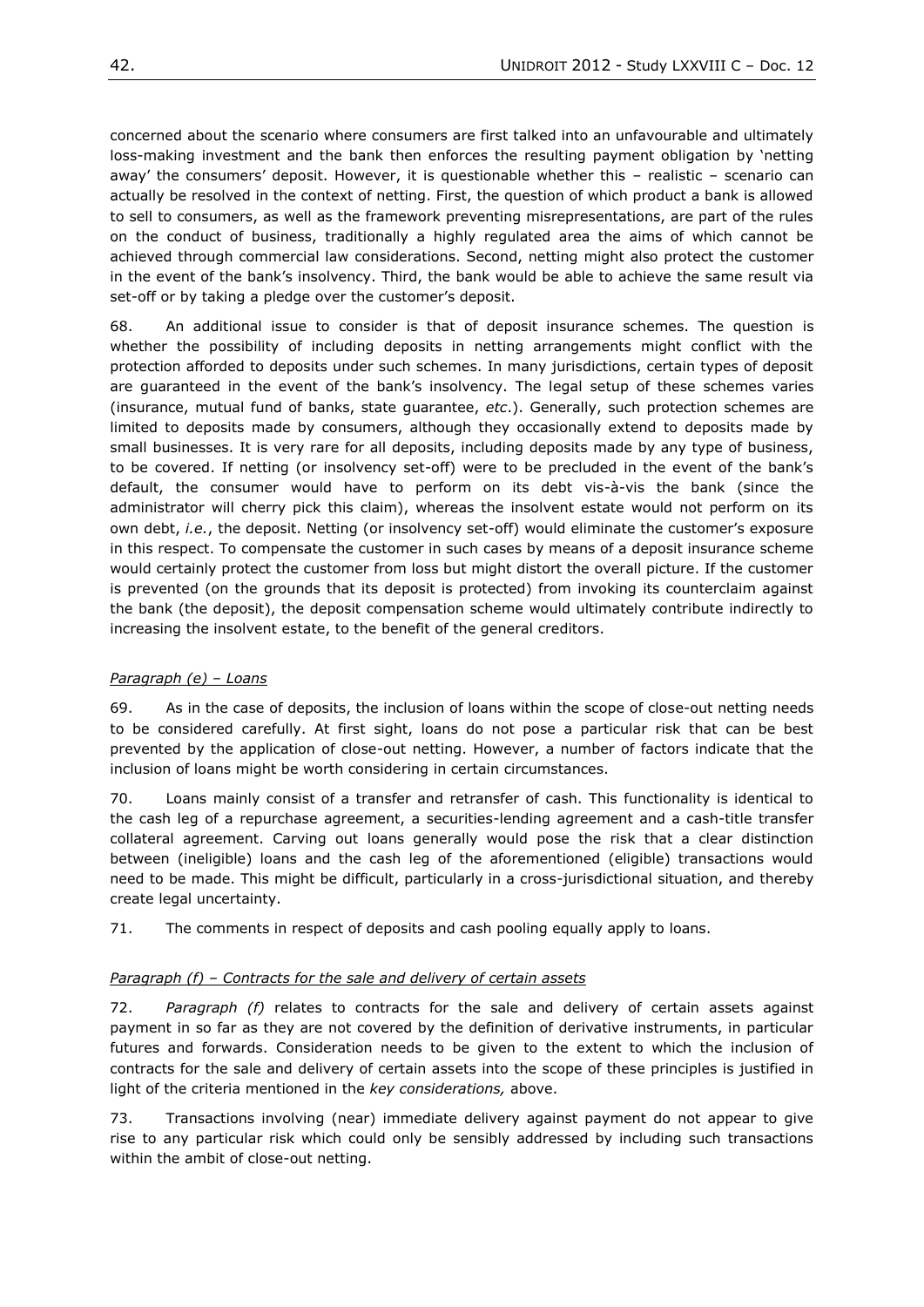74. A different case might be the spot market, where prices are agreed and paid immediately whereas delivery occurs within a time frame of under one month. A typical example is the spot market for crude oil.

## *Paragraph (g) – Surety agreements*

75. This paragraph ensures that not only the (direct) parties to an eligible contract fall within the scope of these principles but also third parties that promise to perform on the obligation of another of the parties to that eligible contract. The most prominent of such arrangements are guarantee and indemnity arrangements or letters of credit, or other types of personal surety that may exist in different jurisdictions and regardless of the wording employed.

## *Paragraph (h) – Unjustified enrichment*

76. Claims based on the principle of unjustified enrichment arise where assets have been obtained without a valid contractual basis. A simple example is the transfer of assets made despite the fact that the envisaged underlying agreement has not been properly concluded, for example due to an operational failure. Where the parties maintain an ongoing business relationship, such an eventuality is covered by a netting arrangement, and the envisaged, but invalid transaction would be covered by that netting agreement. It would appear natural to include claims based on unjust enrichment in that same netting agreement. These concepts are often covered by references to law merchant or normal business practice under the applicable laws.

# **Principles 4-6 on formal requirements for close-out netting provisions**

*4. The law should not make the creation, validity, enforceability or admissibility in evidence of a close-out netting provision dependent on the performance of any formal act, but the law may require that a close-out netting provision shall be evidenced in writing or any legally equivalent form<sup>64</sup> .*

*5. The law should not make the creation, validity, enforceability or admissibility in evidence of a close-out netting provision dependent on the use of standardised terms of specific trade associations<sup>65</sup> .*

*6. The law may require the registration of financial contracts covered by a close-out netting provision [and of the provision itself] with a trade repository or similar organisation for regulatory purposes. A failure to comply with such requirement should not affect the creation, validity, enforceability or admissibility in evidence of [the financial contracts and] the close-out netting provision<sup>66</sup> .*

Key considerations in respect of these principles

- $\triangleright$  Formal requirements that impinge on the legal enforceability of close-out netting provisions have considerable potential to create legal uncertainty in a cross-jurisdictional context.
- $\triangleright$  The enforceability of close-out netting should not depend on the use of standard documentation so as to allow for tailor-made close-out netting agreements and framework agreements, for individual changes to existing standard documentation or for market-led

<sup>&</sup>lt;sup>64</sup> *Cf.* former Principles 6 and 7.<br><sup>65</sup> *Cf.* former Principle 8

<sup>65</sup> *Cf.* former Principle 8.

<sup>66</sup> *Cf.* former Principle 9.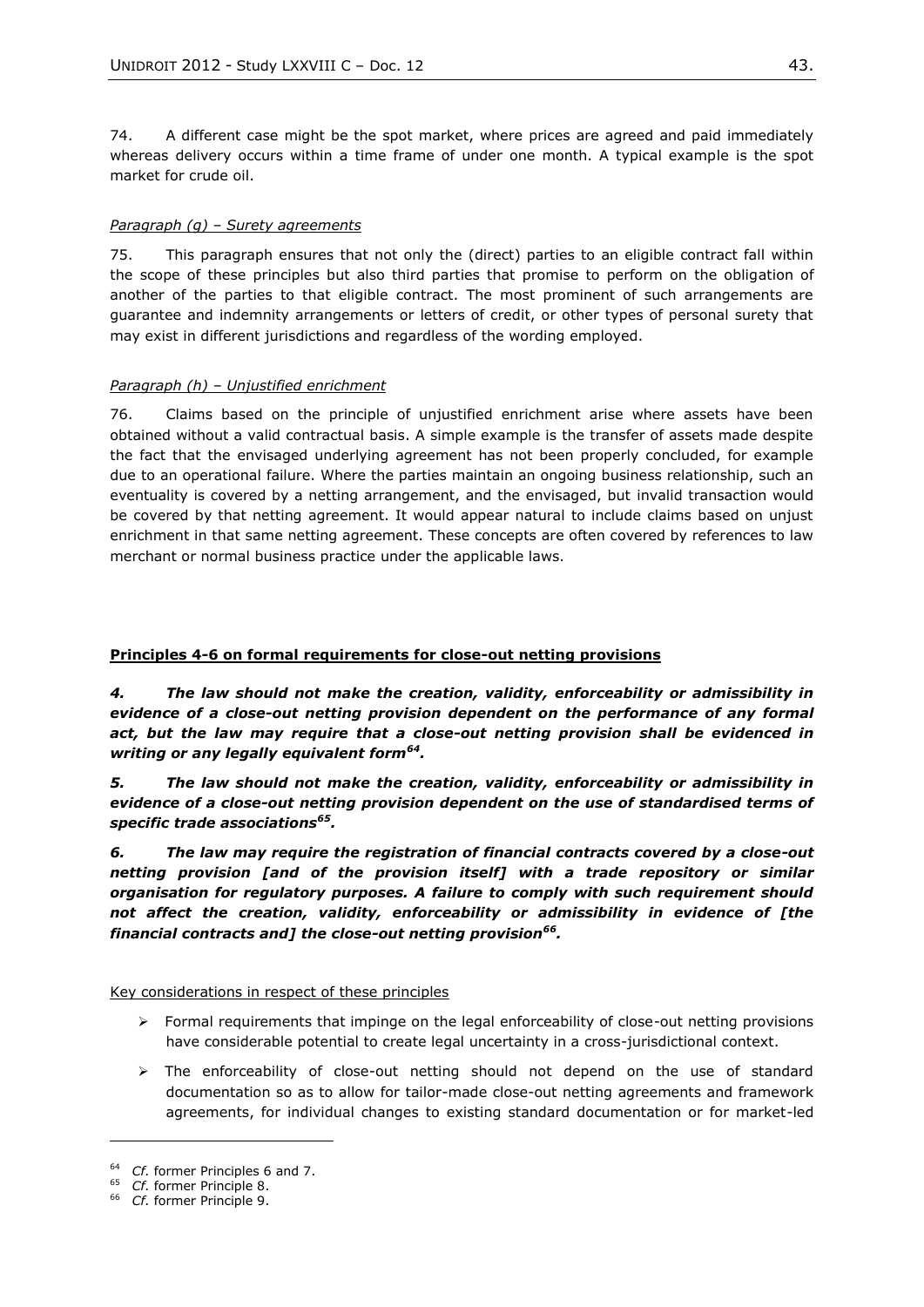changes of standard documentation itself. The regulatory framework may impose restrictions in this regard; however, these must not hamper enforceability in commercial and insolvency law terms.

 $\triangleright$  Registration of financial contracts with trade repositories and similar organisations is an important feature of the supervisory framework. However, non-compliance with the duty to register financial contracts should not entail the non-enforceability of the relevant close-out netting provision [and of the financial contracts].

## Explanation and commentary

77. The effect of non-compliance with formal requirements needs to be considered carefully. Where such non-compliance entails invalidity or unenforceability of a contract, the legislator should always have regard to the fact that *both* parties to a contract are affected by this consequence. The effect of a considerable number of contracts and/or a close-out netting provision being unenforceable can pose a significant risk to one or both of the parties. In particular in crossjurisdictional situations, there is a significant risk that at least one of the parties might be taken by surprise by that consequence. Thus, where the rules on form aim at promoting safe and sound market conditions, it might be better to settle for other enforcement measures, such as fines, personal liability of staff, withdrawal of license, *etc.*, which can be imposed without creating additional legal uncertainty for the counterparty.

## *Principle 4*

l

78. For the above reasons, in a cross-border context, any formal requirements other than writing (or equivalent forms) appear to create additional risk. There are two strands of such potential risk.

79. First, there is the general risk that, in a cross-border context, formal requirements other than writing are liable to be misunderstood or mishandled from an operational point of view. Such requirements might be overlooked, in particular as it cannot be excluded that different laws may be applicable within a single bundle of financial contracts covered by a netting agreement. The necessary steps might not be carried out simply for practical reasons such as language requirements.

80. Second, even if formal requirements are initially complied with under the first law, any possibility of transferring a close-out netting agreement (including the contracts covered) to a new, foreign entity would be in jeopardy since it is unlikely that the law of the acquirer would require compliance with exactly the same formal steps.<sup>67</sup>

- This aspect is particularly relevant where a holding company re-integrates with a hitherto legally independent foreign subsidiary, in which case all contractual agreements entered into by the subsidiary would from that point on be subject to a different insolvency law, *i.e.*, the law applicable to the parent company. It is unclear whether a financial contract transferred in this manner would be upheld in the event of the parent company's insolvency if the formal requirements regarding the close-out netting provision [or the underlying contracts] differed.
- It is equally relevant in the context of bank resolution powers, which usually include the possibility of transfer, by regulatory order, of part or all of a bank's business to a second (solvent) bank. If the receiving second bank is subject to a different insolvency law, and if that law imposes formalities on close-out netting provisions, it is very unlikely that the

<sup>67</sup> *Cf.* Doc. 2, p. 37 (Example 7), p. 71 (Example 17)*.*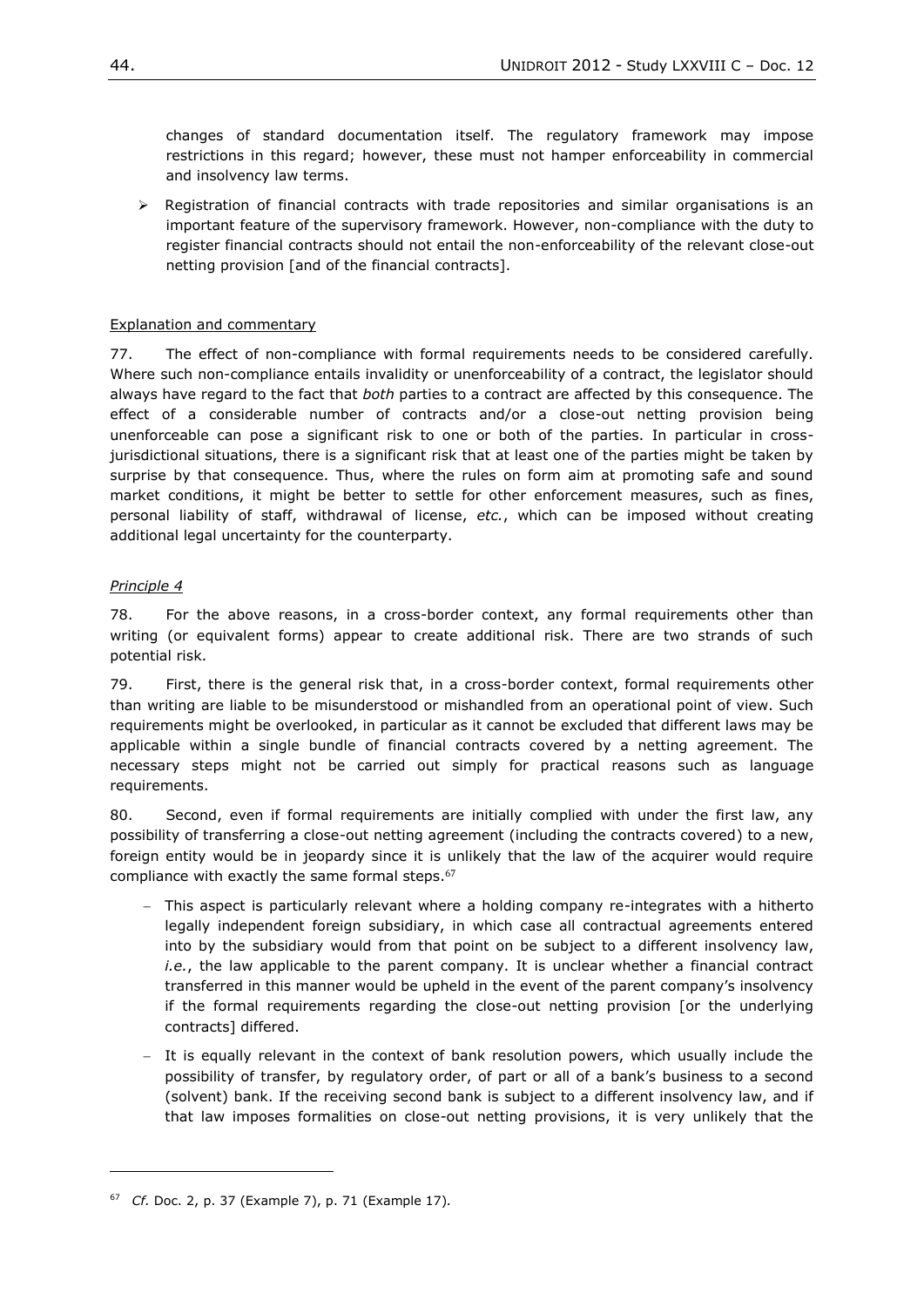formalities (if any) under which the close-out provision was originally entered into would suffice.

#### *Principle 5*

81. Another issue is the tension between netting agreements contained in a standard master agreement and agreements between parties that wish to customise the close-out netting provision. If jurisdictions were to protect the enforceability of netting agreements only where the latter are included in standard documentation, individual amendments would imperil enforceability.

82. However, the relationship between two financial institutions can be quite an elaborate one and call for the master agreement to be customised to some degree. It is impossible to harmonise the extent to which such changes should be admissible, simply because there are too many different, individual situations. Hence, the concept of only protecting the enforceability of netting agreements that are part of standard documentation is not suitable in a cross-jurisdictional context.

#### *Principle 6*

83. In attempting to render the derivatives market more transparent, many jurisdictions have recently introduced or are about to introduce a duty to register certain types of standardised derivatives with a register or trade repository. This act of registration is required for prudential/supervisory purposes. It should not be made a condition for a financial contract's capability of being included in a netting agreement, since the motivation is not the same. Additionally, the legal consequences are different: non-registration as such, in the supervisory context, does not produce risk but will merely entail fines or similar sanctions. Where registration is a prerequisite for the enforceability of the netting agreement, any non-compliance with that requirement would actually create risk, since it would endanger enforceability in situations which the parties (and possibly also their regulator) might not have anticipated since non-registration in most cases will be a consequence of unintentional operational failure.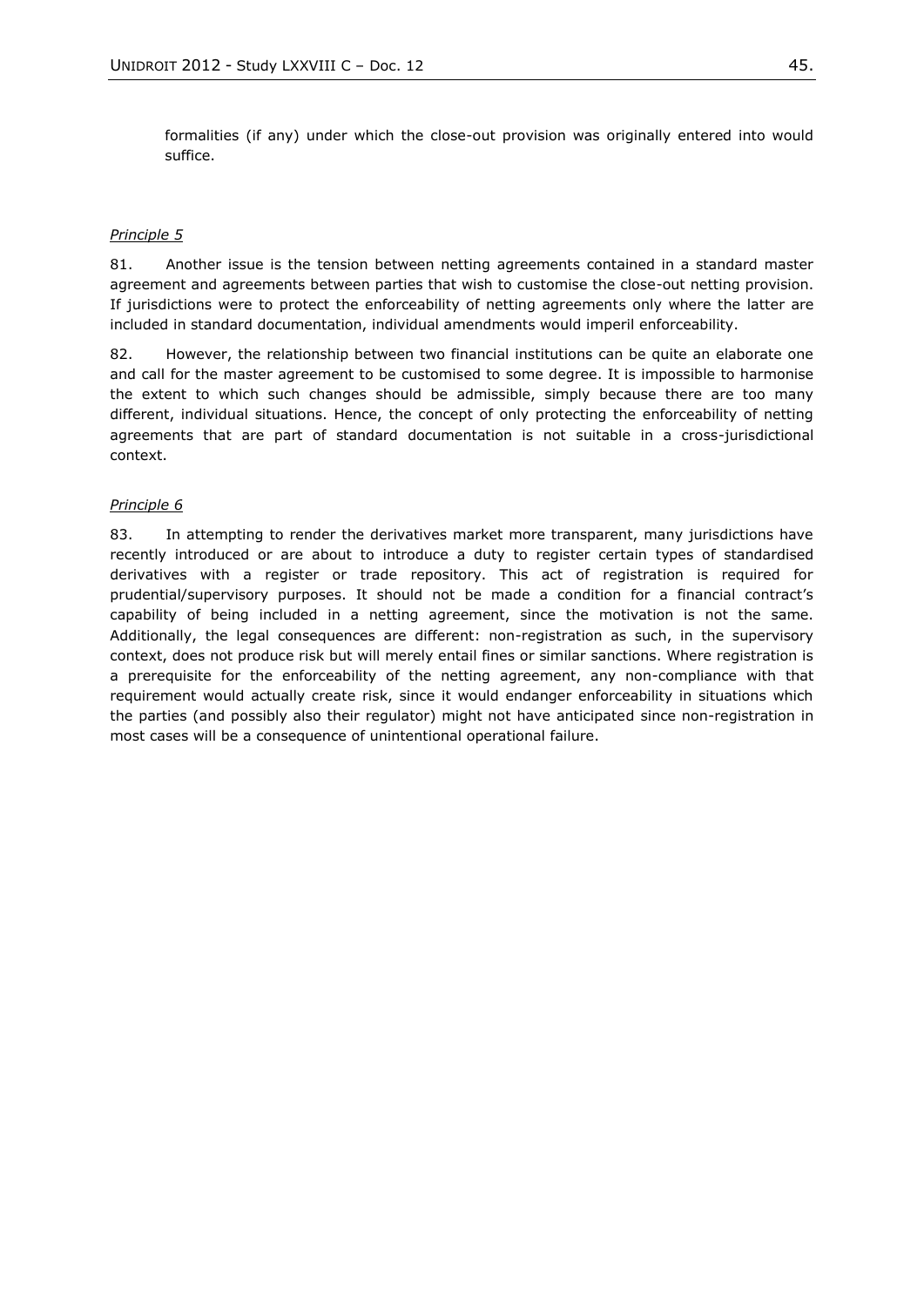### **Principle 7: Enforceability of close-out netting**

*7. The law should ensure that a close-out netting provision is enforceable in accordance with its terms,<sup>68</sup> before and after the commencement of an insolvency proceeding in relation to one of the parties.<sup>69</sup> Without limiting the generality of the foregoing –*

- *a) The law should not impose enforcement requirements beyond those specified in the close-out netting provision itself or those required for commercial contracts generally.<sup>70</sup>*
- *b) A close-out netting agreement should remain enforceable even if one or more of the financial contracts covered are unenforceable.<sup>71</sup>*
- *c) If an insolvency proceeding in relation to one of the parties has been commenced,* 
	- *i. the insolvency administrator or court should not be allowed to demand from the other party performance on only some of the financial contracts covered by the close-out netting provision, while repudiating the remaining contracts;<sup>72</sup>*
	- *ii. the operation of the close-out netting provision should not be stayed;<sup>73</sup>*
	- *iii. the operation of the close-out netting provision should not be impaired by principles relating to the equal or* **pari passu** *treatment of creditors;<sup>74</sup>*
	- *iv. a close-out netting provision should not be unenforceable solely on the basis that it was entered into during a prescribed period before, or on the day of but before, the commencement of the proceeding.<sup>75</sup>*

#### Key considerations

- $\triangleright$  The enforceability of close-out netting agreements often conflicts with a number of general commercial and insolvency law rules. This principle aims at protecting close-out netting agreements from the effect of the application of these rules.
- $\triangleright$  Close-out netting agreements shall be enforceable between the parties and against third parties, including the insolvency administrator and the general insolvency creditors, if applicable, of the defaulting party.
- However, close-out netting is not shielded against *every* rule of commercial or insolvency law. The demarcation between those legal rules that should not apply to close-out netting and other legal rules that should continue to apply requires careful consideration. Special attention should be paid to the compatibility of enforceable close-out netting agreements with supervisory authorities' bank resolution powers.
- $\triangleright$  For purposes of international compatibility, a common standard in this regard is of utmost importance.

 $\overline{a}$ 

<sup>68</sup> *Cf.* Former Principle 10.

<sup>69</sup> *Cf.* Former Principle 11.

<sup>70</sup> *Cf.* former Principle 13.

<sup>71</sup> *Cf.* former Principle 16. <sup>72</sup> Newly inserted.

<sup>73</sup> Newly inserted.

<sup>&</sup>lt;sup>74</sup> Newly inserted.

<sup>75</sup> *Cf.* former Principle 15.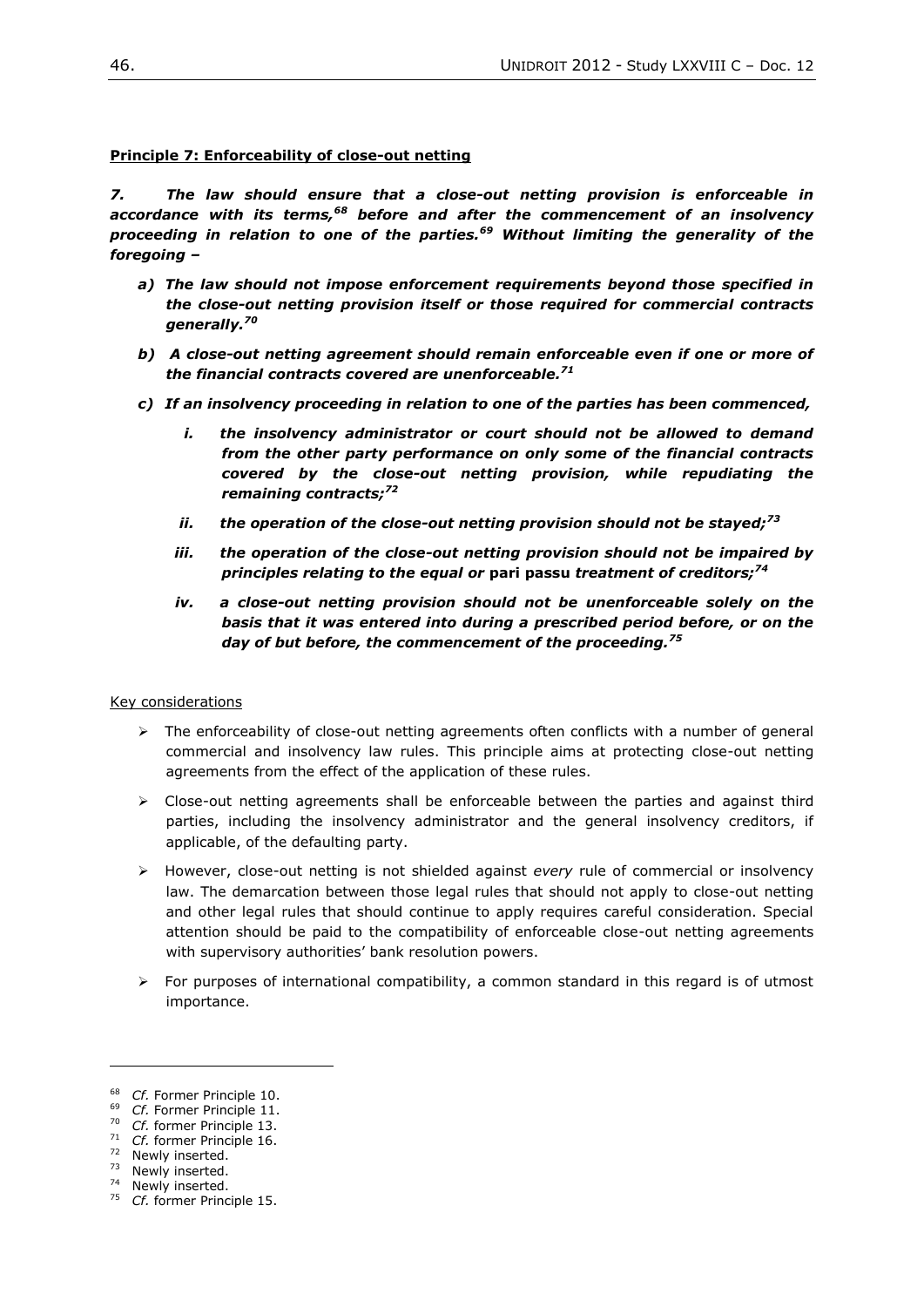#### Explanation and commentary

### *Chapeau*

84. The *chapeau* of this principle aims at clarifying two aspects.

85. First, it makes sure that the scope of the protection covers non-insolvency situations as well as the insolvency of one of the parties to the netting provision.

86. Second, it is a 'catch-all' provision addressing all statutory rules that could potentially conflict with close-out netting provisions but should not (reservations apply, *cf. infra*).

87. The background of the formula '*before and after the commencement of an insolvency proceeding'* in the *chapeau* is as follows. Outside insolvency, a close-out netting provision is a bilateral contractual relationship. Since such a netting provision rarely clashes with policy, the law has scant reason to prohibit or limit its use. As a consequence, a netting agreement will generally be effective and enforceable as between two solvent parties.

88. The role of close-out netting in reducing counterparty and systemic risk becomes dominant in particular in the event of the counterparty's insolvency. However, rules of insolvency law intended to preserve the insolvency estate for distribution to creditors and to ensure equal treatment of the latter are potentially incompatible with essential features of close-out netting. One of the primary purposes of insolvency law is to determine the question of which creditors' claims should be prioritised over other creditors' claims. Insolvency law traditionally provides for tools such as 'cherry picking' and avoidance of contracts to put its insolvency policies into practice (*cf. infra*), and the application of such rules may render close-out netting provisions meaningless.

89. However, the enforceability of close-out netting is crucial both inside and outside insolvency. Accordingly, the purpose of the *chapeau* is to make clear that the law should protect the enforceability of a close-out netting provision throughout its lifetime and regardless of what type of procedure might be opened over one or both of the parties (regarding the special status of bank resolution procedures, *cf. infra*). To this end, the definition of 'insolvency proceeding' has been kept very wide (*cf.* [special definition]). In this context, it is worth noting that procedures which are technically not insolvency proceedings such as amicable creditor settlements, are also included in the scope of protection (which leaves however unaffected the possibility to change the close-out netting provision by agreement).

90. The wording '*enforceable in accordance with its terms'* is the core idea of these principles. It relates to the challenge posed to close-out netting provisions by some quasi-universally recognised legal rules. The best example is probably the insolvency administrator's right to 'cherry pick' (*cf. infra*), but there are others. However, the diversity of legal systems and of the rules within them makes it very difficult to find a general, international formula that precisely describes which commercial and insolvency law rules and principles cause problems. Such a description is possible only in relation to the most obvious rules, which are here captured under paragraphs (a)- (c). However, as close-out netting agreements are embedded in commercial and insolvency law in much the same way as any other contract, many other legal obstacles are capable of rendering a close-out netting agreement unenforceable. These are potentially numerous, but difficult to describe.

91. An important reason for this is that close-out netting is a new concept as yet not properly addressed in many jurisdictions, thereby forcing the courts to seek analogies to deal with this new matter.

92. A telling example of a conflict that might hamper the enforceability of close-out netting would be its assimilation to statutory set-off rights under commercial law and the resulting application of the requirements for set-off to close-out netting. Despite the fact that statutory setoff is more limited than netting, in the absence of any clarifying legal rule courts and insolvency administrators might apply its requirements in analogy to close-out netting agreements, thus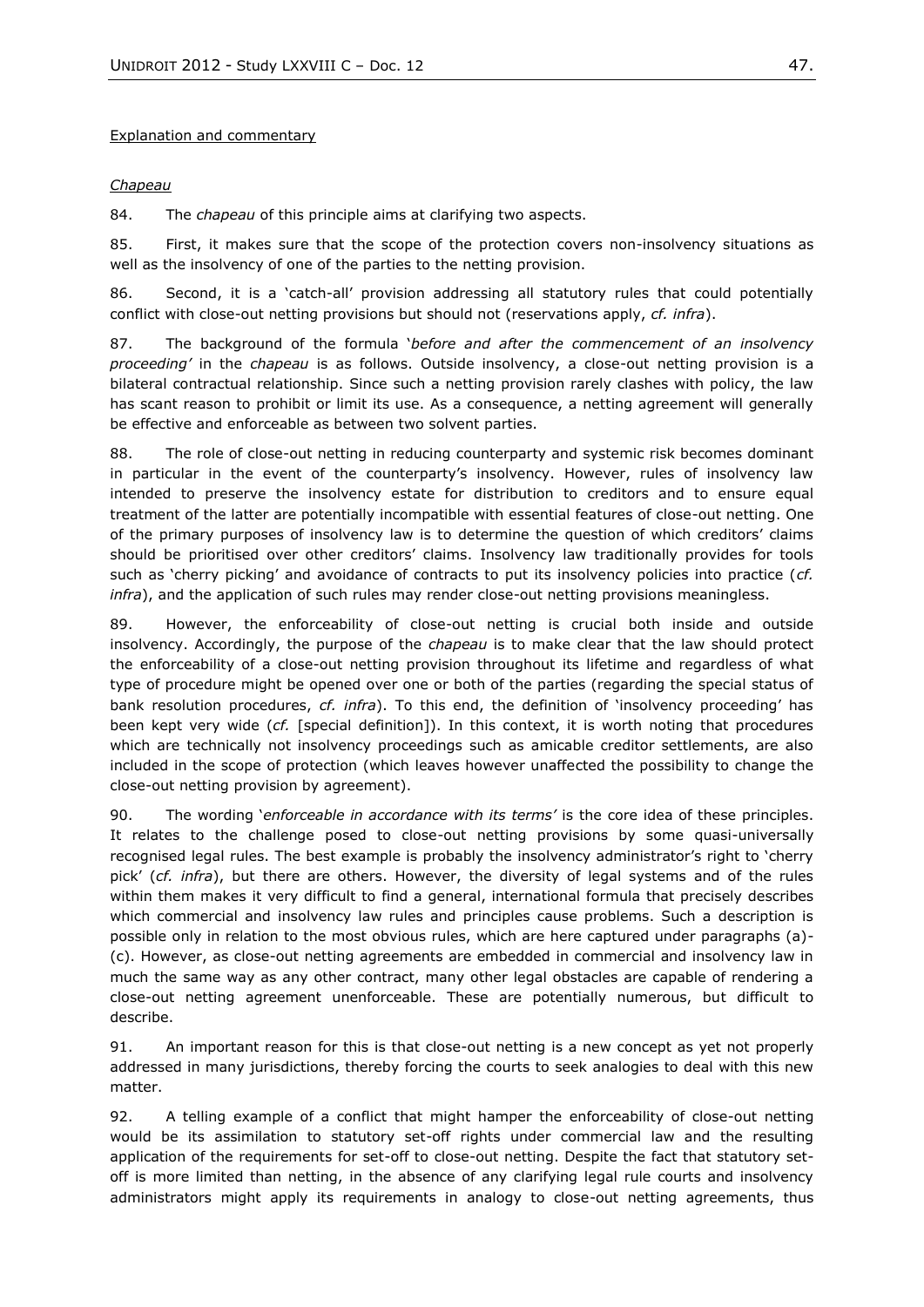potentially distorting the enforceability of close-out netting. In particular, (i) set-off traditionally applies only to obligations that are due; (ii) set-off traditionally applies only to obligations flowing from the same agreement, or that are very closely connected to each other; (iii) set-off applies only to payment obligations or obligations of the same kind. As these requirements will rarely be complied with by a close-out netting provision, there is a real risk that it will be stayed or declared invalid.

93. However, as analogies like these are probably very diverse, there is a need for a 'catch-all' rule. This is why the *chapeau* prescribes that close-out netting, as defined in functional terms in *Principle 1*, should be generally enforceable.

94. It is obvious, though, that close-out netting provisions would never be allowed to trump certain other fundamental rules, such as the rules relating to misrepresentation and fraud. In certain cases, the distinction may be quite difficult to make (*cf.* in particular *paragraph (c)(iv) infra*). This is why in *paragraphs (a)-(c)* this principle sets out the most typical challenges to closeout netting provisions stemming from general insolvency and commercial law rules that should be disapplied.

95. Additionally, there are legal rules specifically intended to supersede close-out netting agreements, in particular rules applicable in the context of bank resolution.

# *Paragraph (a) – Additional enforcement requirements*

96. The practical value and effect of close-out netting would be significantly diminished or even rendered void if the law were to impose formal, procedural or other specific requirements as conditions for the enforcement of close-out netting provisions that went beyond those that the parties might have contractually agreed. In particular, the requirements traditionally imposed on the realisation of security interests such as pledges, charges and mortgages should not be made to apply to close-out netting. Such specific requirements may include, for example,

- Notarisation or registration of the agreement with a public authority;
- prior notice to the defaulting party that the close-out netting provision may be put into operation;
- approval of the terms of the realisation or operation of the close-out netting agreement by a court or other public authority; or that
- the realisation be conducted by public auction or in any other prescribed manner, or that
- the close-out netting agreement be operated in a prescribed manner, or that
- the close-out netting agreement be subject to the requirements that may apply in the context of enforcing set-off.

97. It should be noted, however, that since the parties' contract is based on contractual freedom, they are free to include any of the above or similar requirements in the close-out netting provision, if they so wish.

# *Paragraph (b) – Non-enforceable financial contract included, no contagion*

98. Another group of potential obstacles to the enforceability of netting provisions relates to the financial contracts covered. Where the applicable law characterises a particular type of contract as a non-enforceable contract, the enforceability of the netting provision as a whole, *i.e.*, with respect to the remaining financial contracts, might be endangered.

99. A first possible case relates to the inclusion of non-eligible contracts in the close-out netting agreement.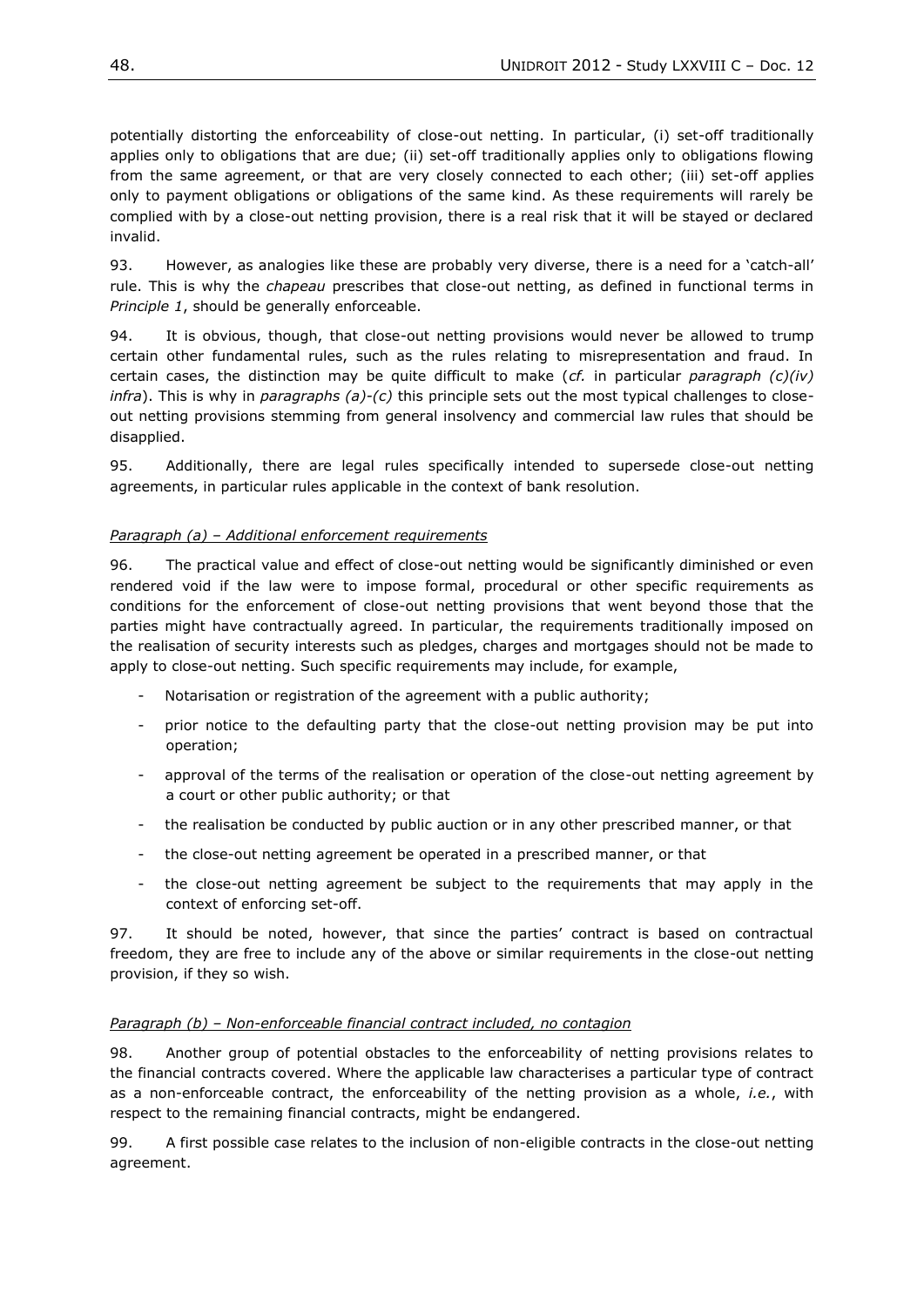100. A second scenario relates to financial contracts that might not be enforceable *per se* in certain jurisdictions as a result of, for instance, legal rules of general commercial or contract law, *e.g.*, rules on misrepresentation or agency.

101. A rather prominent case relates to wagering or gaming prohibitions. This falls within the ambit of the previous group. Unenforceability on the grounds of such bans may in some jurisdictions be a cause for real concern, in particular in relation to derivative contracts.

102. Since the close-out netting provision and all the financial contracts to which it applies are often regarded as *one* contract, general principles of commercial law could hamper the enforceability of the bundle as a whole. A better solution would be to exclude from the netting mechanism only specific non-enforceable contracts once they have been identified.

103. It is important to note that this rule does not interfere with the question of whether the *single* contract, under the applicable law, is enforceable or not.

#### *Paragraph (c)(i) – Cherry picking*

104. In an insolvency proceeding, the insolvency administrator often has the right to 'cherry pick' from the insolvent party's non-performed contracts. This means that the insolvency administrator is entitled to require any counterparty to perform those contracts that are favourable to the insolvent estate.

105. Where cherry picking applies to the financial contracts covered by a close-out netting provision, the bundle of financial contracts intended to be covered by the close-out netting mechanism would be disassembled and the solvent party would have to perform all the contracts that were unfavourable from its perspective, whereas the insolvency administrator would not perform the favourable contracts – ultimately, the solvent party would be exposed to the full counterparty risk.

106. Cherry picking is essentially contrary to the characteristics of a single relationship set out *supra* (*cf*. *key considerations* in respect of Principle 3). Those jurisdictions that accommodate closeout netting tend to solve the conflict between cherry-picking and enforceability of netting provisions by disallowing the selection of isolated contracts but giving the insolvency administrator the right to decide whether the net amount is to be paid or not.

#### *Paragraph (c)(ii) – Stay*

107. Insolvency rules often impose a stay on all transactions with the insolvent estate as from the moment of the commencement of the proceeding. Such a stay would traditionally also inhibit the operation of set off. The reasoning is that further outflow of assets must be stopped and the insolvency administrator be given the right to repudiate all unfavourable contracts. However, a stay imposed on the termination of financial contracts might lead to contagion from the insolvent party to the solvent party in the sense that the latter becomes unable to perform on its own obligations vis-à-vis third parties ('systemic risk'). Further, from a conceptual angle, a stay appears unnecessary because the insolvency administrator should not have the right to choose among the open contracts (no cherry picking, *cf. supra*).

#### *Paragraph (c)(iv) – Suspect periods, zero-hour rules*

108. National insolvency laws often contain rules allowing the insolvency administrator or a court to avoid transfers or payments made prior to the opening of the insolvency proceeding, usually on the ground that not to do so would give an unjustified preference to one or more creditors over the remaining creditors, or give rise to unjustified deprivation of the insolvent estate of the relevant assets. In some jurisdictions, only transfers and payments that were made within a legally defined 'suspect period' can be avoided, whilst in other jurisdictions no time limit exists. In